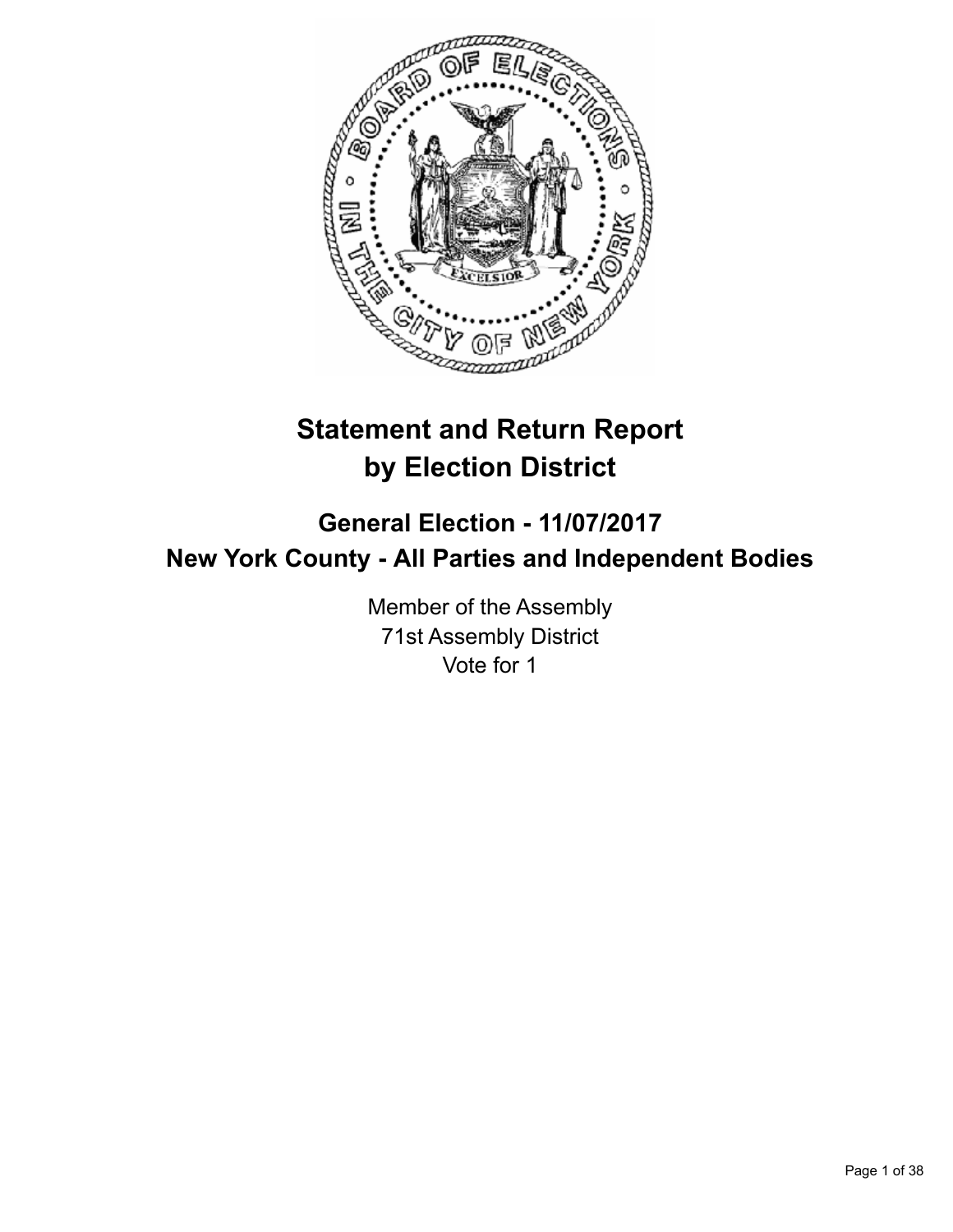

| <b>PUBLIC COUNTER</b>                                    | 205 |
|----------------------------------------------------------|-----|
| <b>MANUALLY COUNTED EMERGENCY</b>                        | 0   |
| ABSENTEE / MILITARY                                      | 6   |
| <b>AFFIDAVIT</b>                                         |     |
| <b>Total Ballots</b>                                     | 212 |
| Less - Inapplicable Federal/Special Presidential Ballots | 0   |
| <b>Total Applicable Ballots</b>                          | 212 |
| ALFRED TAYLOR (DEMOCRATIC)                               | 159 |
| ALFRED TAYLOR (WORKING FAMILIES)                         | 17  |
| <b>Total Votes</b>                                       | 176 |
| Unrecorded                                               | 36  |

#### **002/71**

| <b>PUBLIC COUNTER</b>                                    | 165            |
|----------------------------------------------------------|----------------|
| <b>MANUALLY COUNTED EMERGENCY</b>                        | 0              |
| <b>ABSENTEE / MILITARY</b>                               | 7              |
| AFFIDAVIT                                                | $\overline{2}$ |
| <b>Total Ballots</b>                                     | 174            |
| Less - Inapplicable Federal/Special Presidential Ballots | 0              |
| <b>Total Applicable Ballots</b>                          | 174            |
| ALFRED TAYLOR (DEMOCRATIC)                               | 125            |
| ALFRED TAYLOR (WORKING FAMILIES)                         | 8              |
| LUIS TEJADA (WRITE-IN)                                   |                |
| THEO CHINO (WRITE-IN)                                    |                |
| <b>Total Votes</b>                                       | 135            |
| Unrecorded                                               | 39             |

| <b>PUBLIC COUNTER</b>                                    | 110 |
|----------------------------------------------------------|-----|
| MANUALLY COUNTED EMERGENCY                               | 0   |
| ABSENTEE / MILITARY                                      |     |
| AFFIDAVIT                                                | 2   |
| <b>Total Ballots</b>                                     | 113 |
| Less - Inapplicable Federal/Special Presidential Ballots | 0   |
| <b>Total Applicable Ballots</b>                          | 113 |
| ALFRED TAYLOR (DEMOCRATIC)                               | 82  |
| ALFRED TAYLOR (WORKING FAMILIES)                         | 12  |
| <b>Total Votes</b>                                       | 94  |
| Unrecorded                                               | 19  |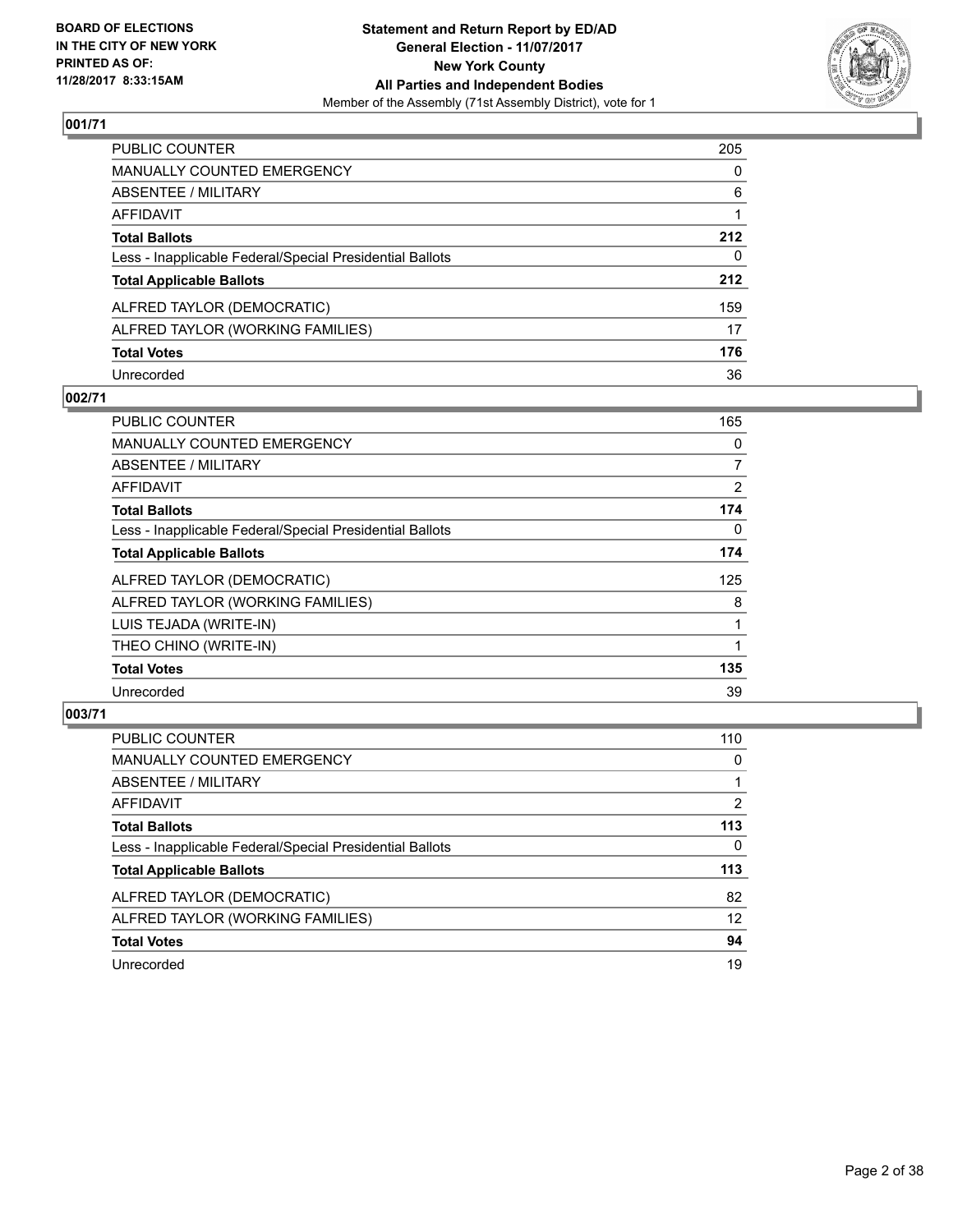

| <b>PUBLIC COUNTER</b>                                    | 158 |
|----------------------------------------------------------|-----|
| <b>MANUALLY COUNTED EMERGENCY</b>                        | 0   |
| ABSENTEE / MILITARY                                      | 4   |
| <b>AFFIDAVIT</b>                                         |     |
| <b>Total Ballots</b>                                     | 163 |
| Less - Inapplicable Federal/Special Presidential Ballots | 0   |
| <b>Total Applicable Ballots</b>                          | 163 |
| ALFRED TAYLOR (DEMOCRATIC)                               | 126 |
| ALFRED TAYLOR (WORKING FAMILIES)                         | 8   |
| AMANDA BREWSTER (WRITE-IN)                               |     |
| <b>Total Votes</b>                                       | 135 |
| Unrecorded                                               | 28  |

#### **005/71**

| <b>PUBLIC COUNTER</b>                                    | 144      |
|----------------------------------------------------------|----------|
| MANUALLY COUNTED EMERGENCY                               | 0        |
| ABSENTEE / MILITARY                                      | 3        |
| AFFIDAVIT                                                | 3        |
| <b>Total Ballots</b>                                     | 150      |
| Less - Inapplicable Federal/Special Presidential Ballots | $\Omega$ |
| <b>Total Applicable Ballots</b>                          | 150      |
| ALFRED TAYLOR (DEMOCRATIC)                               | 113      |
| ALFRED TAYLOR (WORKING FAMILIES)                         | 6        |
| <b>Total Votes</b>                                       | 119      |
| Unrecorded                                               | 31       |

| <b>PUBLIC COUNTER</b>                                    | 212            |
|----------------------------------------------------------|----------------|
| <b>MANUALLY COUNTED EMERGENCY</b>                        | 0              |
| ABSENTEE / MILITARY                                      | $\overline{2}$ |
| AFFIDAVIT                                                | 4              |
| <b>Total Ballots</b>                                     | 218            |
| Less - Inapplicable Federal/Special Presidential Ballots | 0              |
| <b>Total Applicable Ballots</b>                          | 218            |
| ALFRED TAYLOR (DEMOCRATIC)                               | 170            |
| ALFRED TAYLOR (WORKING FAMILIES)                         | 11             |
| <b>Total Votes</b>                                       | 181            |
| Unrecorded                                               | 37             |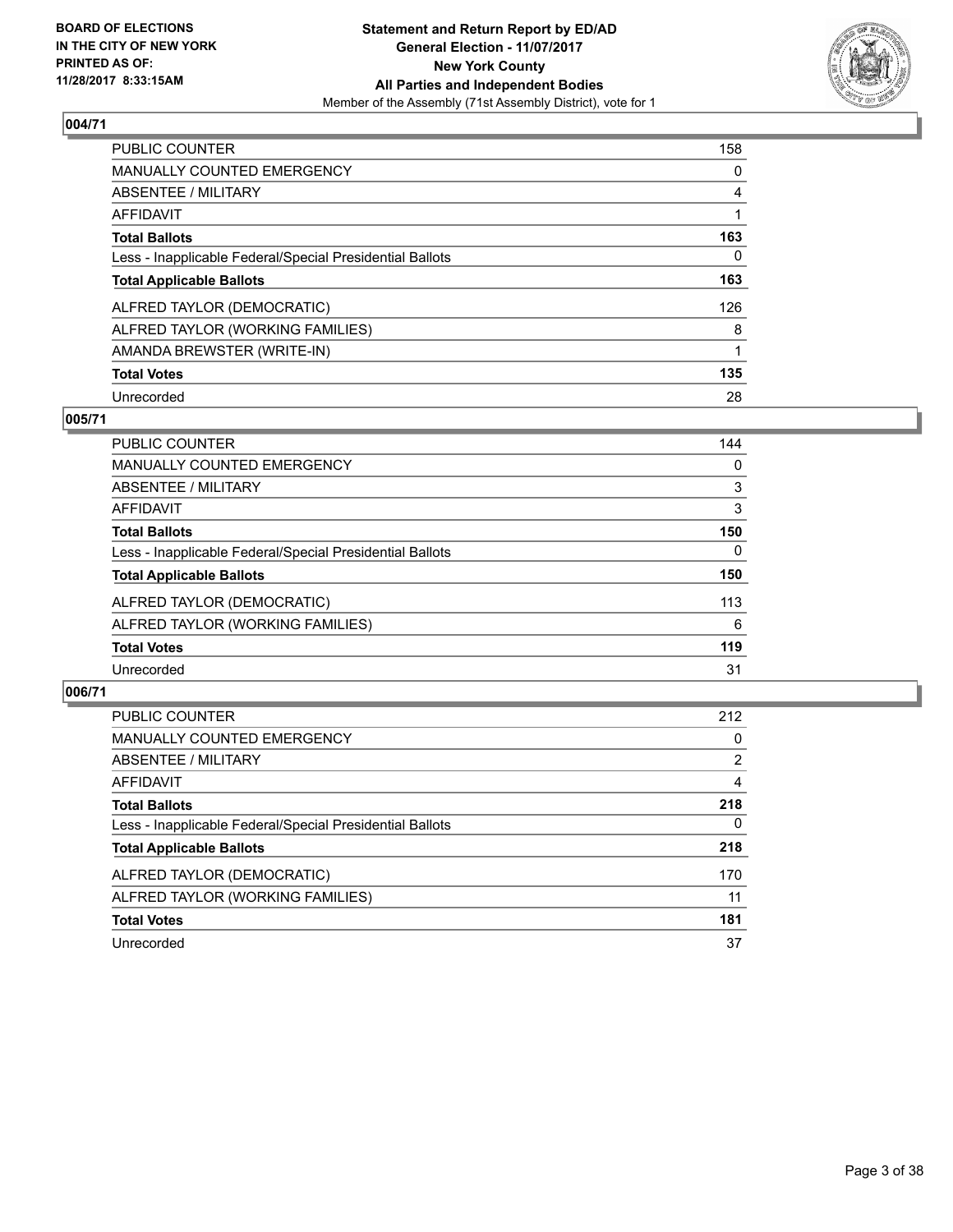

| PUBLIC COUNTER                                           | 161 |
|----------------------------------------------------------|-----|
| <b>MANUALLY COUNTED EMERGENCY</b>                        | 0   |
| <b>ABSENTEE / MILITARY</b>                               | 2   |
| <b>AFFIDAVIT</b>                                         | 0   |
| <b>Total Ballots</b>                                     | 163 |
| Less - Inapplicable Federal/Special Presidential Ballots | 0   |
| <b>Total Applicable Ballots</b>                          | 163 |
| ALFRED TAYLOR (DEMOCRATIC)                               | 124 |
| ALFRED TAYLOR (WORKING FAMILIES)                         | 7   |
| <b>Total Votes</b>                                       | 131 |
| Unrecorded                                               | 32  |

#### **008/71**

| PUBLIC COUNTER                                           | 208 |
|----------------------------------------------------------|-----|
| <b>MANUALLY COUNTED EMERGENCY</b>                        | 0   |
| ABSENTEE / MILITARY                                      | 8   |
| AFFIDAVIT                                                | 4   |
| <b>Total Ballots</b>                                     | 220 |
| Less - Inapplicable Federal/Special Presidential Ballots | 0   |
| <b>Total Applicable Ballots</b>                          | 220 |
| ALFRED TAYLOR (DEMOCRATIC)                               | 166 |
| ALFRED TAYLOR (WORKING FAMILIES)                         | 13  |
| <b>Total Votes</b>                                       | 179 |
| Unrecorded                                               | 41  |

| <b>PUBLIC COUNTER</b>                                    | 235 |
|----------------------------------------------------------|-----|
| <b>MANUALLY COUNTED EMERGENCY</b>                        | 0   |
| ABSENTEE / MILITARY                                      | 5   |
| <b>AFFIDAVIT</b>                                         | 7   |
| <b>Total Ballots</b>                                     | 247 |
| Less - Inapplicable Federal/Special Presidential Ballots | 0   |
| <b>Total Applicable Ballots</b>                          | 247 |
| ALFRED TAYLOR (DEMOCRATIC)                               | 178 |
| ALFRED TAYLOR (WORKING FAMILIES)                         | 25  |
| ANTONIA RUIZ (WRITE-IN)                                  |     |
| <b>Total Votes</b>                                       | 204 |
| Unrecorded                                               | 43  |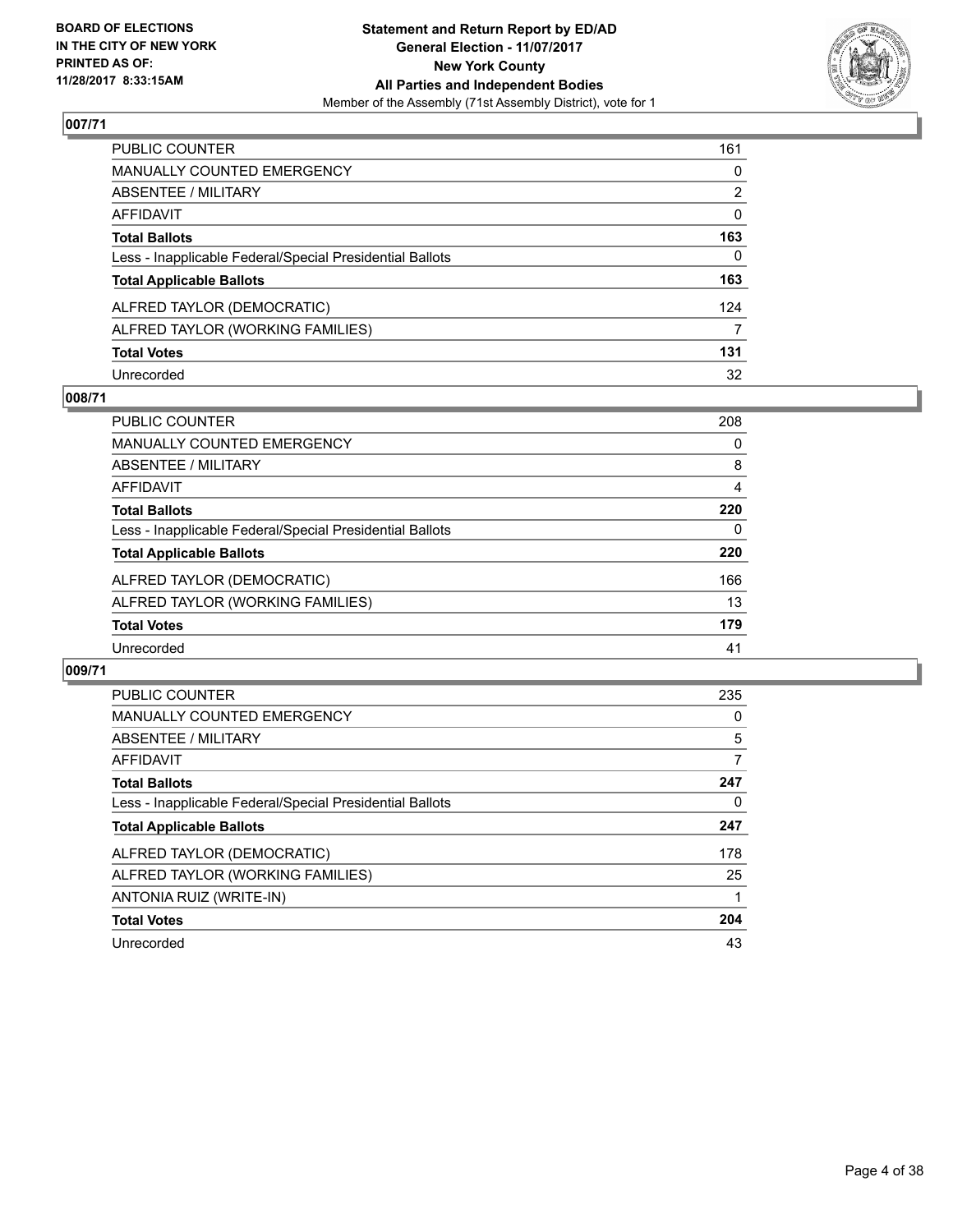

| <b>PUBLIC COUNTER</b>                                    | 309            |
|----------------------------------------------------------|----------------|
| <b>MANUALLY COUNTED EMERGENCY</b>                        | 0              |
| ABSENTEE / MILITARY                                      | 8              |
| <b>AFFIDAVIT</b>                                         | $\overline{2}$ |
| <b>Total Ballots</b>                                     | 319            |
| Less - Inapplicable Federal/Special Presidential Ballots | 0              |
| <b>Total Applicable Ballots</b>                          | 319            |
| ALFRED TAYLOR (DEMOCRATIC)                               | 203            |
| ALFRED TAYLOR (WORKING FAMILIES)                         | 44             |
| SIDNEY A. STMOSS (WRITE-IN)                              |                |
| UNATTRIBUTABLE WRITE-IN (WRITE-IN)                       |                |
| <b>Total Votes</b>                                       | 249            |
| Unrecorded                                               | 70             |

## **011/71**

| 201 |
|-----|
| 0   |
| 2   |
| 3   |
| 206 |
| 0   |
| 206 |
| 154 |
| 14  |
| 168 |
| 38  |
|     |

| <b>PUBLIC COUNTER</b>                                    | 214 |
|----------------------------------------------------------|-----|
| <b>MANUALLY COUNTED EMERGENCY</b>                        | 0   |
| ABSENTEE / MILITARY                                      | 9   |
| <b>AFFIDAVIT</b>                                         | 4   |
| <b>Total Ballots</b>                                     | 227 |
| Less - Inapplicable Federal/Special Presidential Ballots | 0   |
| <b>Total Applicable Ballots</b>                          | 227 |
| ALFRED TAYLOR (DEMOCRATIC)                               | 170 |
| ALFRED TAYLOR (WORKING FAMILIES)                         | 19  |
| RISA GERSON (WRITE-IN)                                   |     |
| <b>Total Votes</b>                                       | 190 |
| Unrecorded                                               | 37  |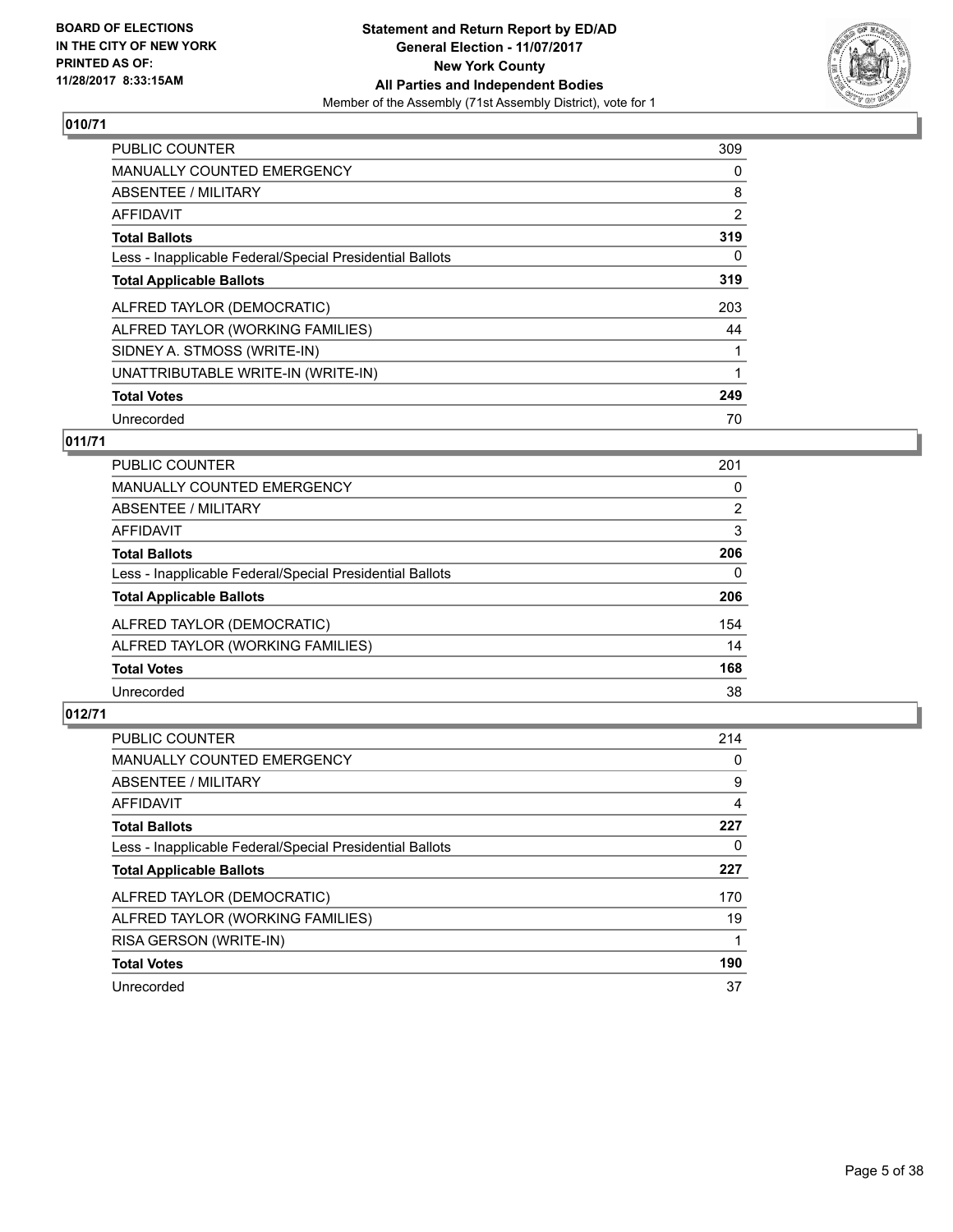

| <b>PUBLIC COUNTER</b>                                    | 186      |
|----------------------------------------------------------|----------|
| <b>MANUALLY COUNTED EMERGENCY</b>                        | $\Omega$ |
| ABSENTEE / MILITARY                                      | 16       |
| AFFIDAVIT                                                | 6        |
| <b>Total Ballots</b>                                     | 208      |
| Less - Inapplicable Federal/Special Presidential Ballots | 0        |
| <b>Total Applicable Ballots</b>                          | 208      |
| ALFRED TAYLOR (DEMOCRATIC)                               | 150      |
| ALFRED TAYLOR (WORKING FAMILIES)                         | 13       |
| UNATTRIBUTABLE WRITE-IN (WRITE-IN)                       |          |
| <b>Total Votes</b>                                       | 164      |
| Unrecorded                                               | 44       |

#### **014/71**

| PUBLIC COUNTER                                           | 176 |
|----------------------------------------------------------|-----|
| <b>MANUALLY COUNTED EMERGENCY</b>                        | 0   |
| ABSENTEE / MILITARY                                      | 9   |
| AFFIDAVIT                                                | 3   |
| <b>Total Ballots</b>                                     | 188 |
| Less - Inapplicable Federal/Special Presidential Ballots | 0   |
| <b>Total Applicable Ballots</b>                          | 188 |
| ALFRED TAYLOR (DEMOCRATIC)                               | 133 |
| ALFRED TAYLOR (WORKING FAMILIES)                         | 13  |
| <b>Total Votes</b>                                       | 146 |
| Unrecorded                                               | 42  |

| <b>PUBLIC COUNTER</b>                                    | 158          |
|----------------------------------------------------------|--------------|
| MANUALLY COUNTED EMERGENCY                               | 0            |
| ABSENTEE / MILITARY                                      | 4            |
| AFFIDAVIT                                                | 6            |
| <b>Total Ballots</b>                                     | 168          |
| Less - Inapplicable Federal/Special Presidential Ballots | $\mathbf{0}$ |
| <b>Total Applicable Ballots</b>                          | 168          |
| ALFRED TAYLOR (DEMOCRATIC)                               | 136          |
| ALFRED TAYLOR (WORKING FAMILIES)                         | 7            |
| <b>Total Votes</b>                                       | 143          |
| Unrecorded                                               | 25           |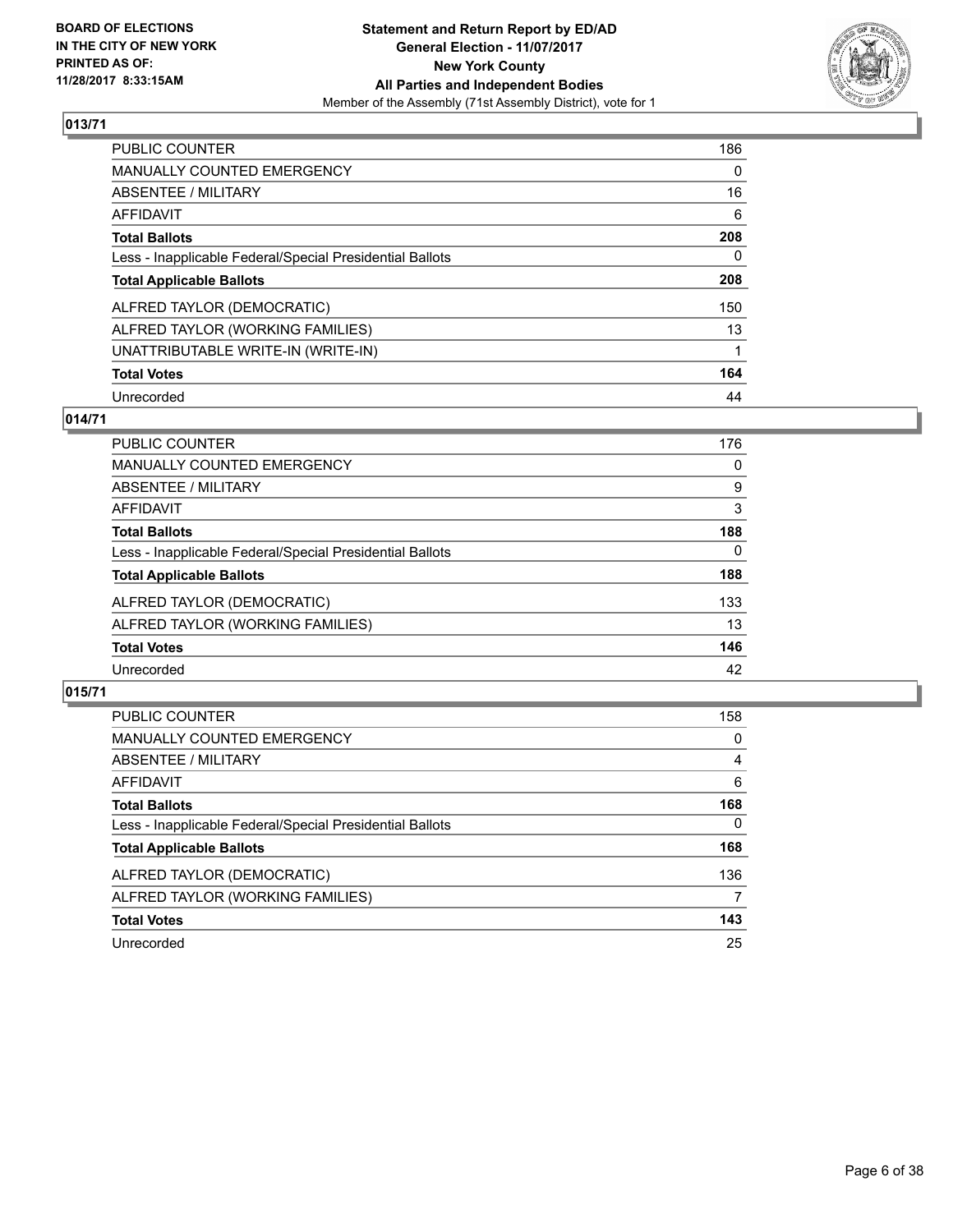

| PUBLIC COUNTER                                           | 187            |
|----------------------------------------------------------|----------------|
| <b>MANUALLY COUNTED EMERGENCY</b>                        | 0              |
| ABSENTEE / MILITARY                                      | $\overline{2}$ |
| AFFIDAVIT                                                | 4              |
| <b>Total Ballots</b>                                     | 193            |
| Less - Inapplicable Federal/Special Presidential Ballots | 0              |
| <b>Total Applicable Ballots</b>                          | 193            |
| ALFRED TAYLOR (DEMOCRATIC)                               | 152            |
| ALFRED TAYLOR (WORKING FAMILIES)                         | 8              |
| MICHELLE OBAMA (WRITE-IN)                                |                |
| <b>Total Votes</b>                                       | 161            |
| Unrecorded                                               | 32             |

#### **017/71**

| PUBLIC COUNTER                                           | 185      |
|----------------------------------------------------------|----------|
| <b>MANUALLY COUNTED EMERGENCY</b>                        | 0        |
| ABSENTEE / MILITARY                                      | 2        |
| AFFIDAVIT                                                | 3        |
| <b>Total Ballots</b>                                     | 190      |
| Less - Inapplicable Federal/Special Presidential Ballots | $\Omega$ |
| <b>Total Applicable Ballots</b>                          | 190      |
| ALFRED TAYLOR (DEMOCRATIC)                               | 147      |
| ALFRED TAYLOR (WORKING FAMILIES)                         | 6        |
| <b>Total Votes</b>                                       | 153      |
| Unrecorded                                               | 37       |

| <b>PUBLIC COUNTER</b>                                    | 404          |
|----------------------------------------------------------|--------------|
| <b>MANUALLY COUNTED EMERGENCY</b>                        | 0            |
| ABSENTEE / MILITARY                                      | 13           |
| AFFIDAVIT                                                |              |
| <b>Total Ballots</b>                                     | 418          |
| Less - Inapplicable Federal/Special Presidential Ballots | $\mathbf{0}$ |
| <b>Total Applicable Ballots</b>                          | 418          |
| ALFRED TAYLOR (DEMOCRATIC)                               | 346          |
| ALFRED TAYLOR (WORKING FAMILIES)                         | 10           |
| <b>Total Votes</b>                                       | 356          |
| Unrecorded                                               | 62           |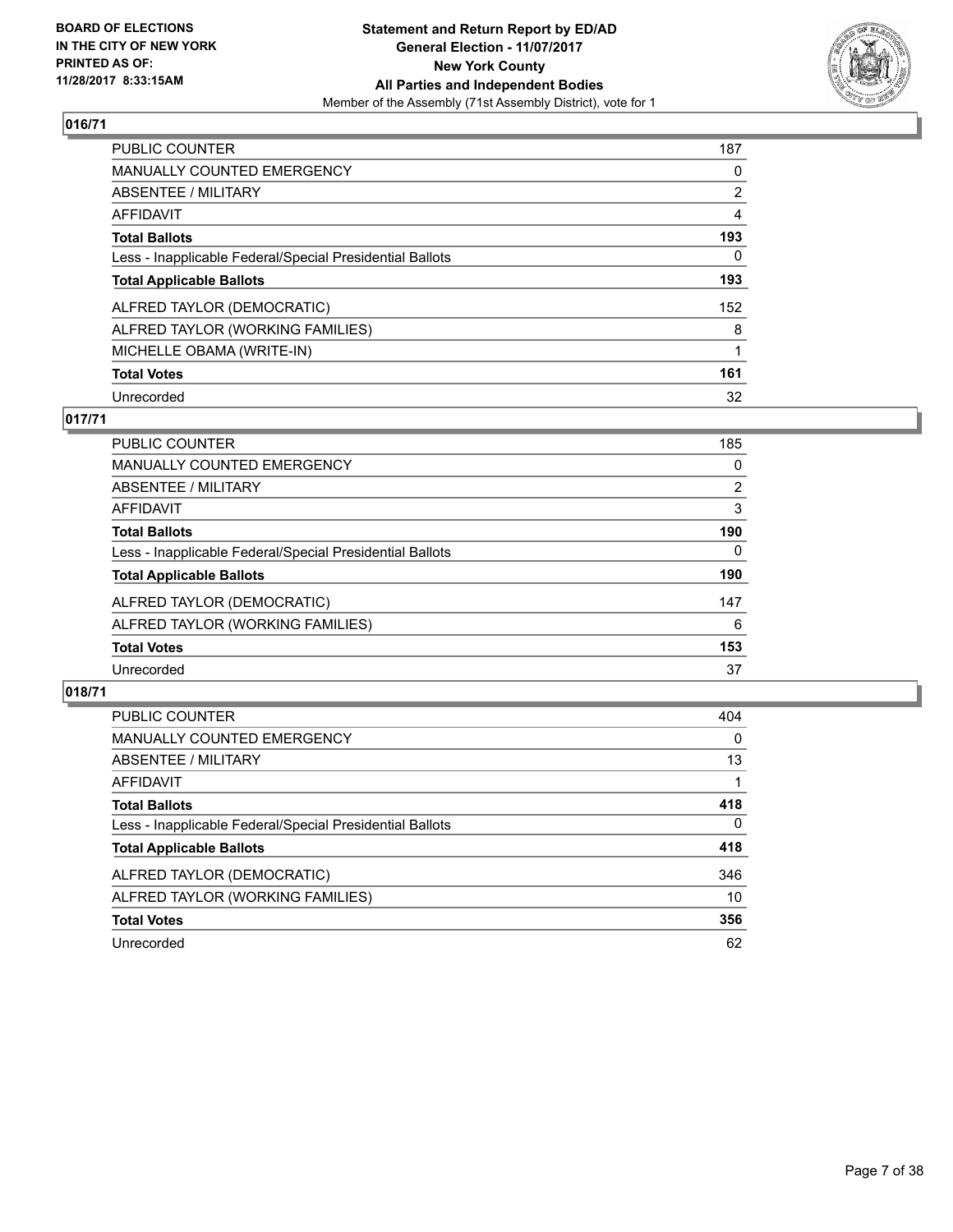

| PUBLIC COUNTER                                           | 488          |
|----------------------------------------------------------|--------------|
| <b>MANUALLY COUNTED EMERGENCY</b>                        | $\mathbf{0}$ |
| ABSENTEE / MILITARY                                      | 13           |
| AFFIDAVIT                                                | 3            |
| <b>Total Ballots</b>                                     | 504          |
| Less - Inapplicable Federal/Special Presidential Ballots | $\Omega$     |
| <b>Total Applicable Ballots</b>                          | 504          |
| ALFRED TAYLOR (DEMOCRATIC)                               | 391          |
| ALFRED TAYLOR (WORKING FAMILIES)                         | 20           |
| <b>Total Votes</b>                                       | 411          |
| Unrecorded                                               | 93           |

#### **020/71**

| <b>PUBLIC COUNTER</b>                                    | 463      |
|----------------------------------------------------------|----------|
| <b>MANUALLY COUNTED EMERGENCY</b>                        | 0        |
| ABSENTEE / MILITARY                                      | 20       |
| AFFIDAVIT                                                | 2        |
| <b>Total Ballots</b>                                     | 485      |
| Less - Inapplicable Federal/Special Presidential Ballots | $\Omega$ |
| <b>Total Applicable Ballots</b>                          | 485      |
| ALFRED TAYLOR (DEMOCRATIC)                               | 405      |
| ALFRED TAYLOR (WORKING FAMILIES)                         | 18       |
| <b>Total Votes</b>                                       | 423      |
| Unrecorded                                               | 62       |

| <b>PUBLIC COUNTER</b>                                    | 209 |
|----------------------------------------------------------|-----|
| <b>MANUALLY COUNTED EMERGENCY</b>                        | 0   |
| ABSENTEE / MILITARY                                      | 6   |
| <b>AFFIDAVIT</b>                                         | 2   |
| <b>Total Ballots</b>                                     | 217 |
| Less - Inapplicable Federal/Special Presidential Ballots | 0   |
| <b>Total Applicable Ballots</b>                          | 217 |
| ALFRED TAYLOR (DEMOCRATIC)                               | 176 |
| ALFRED TAYLOR (WORKING FAMILIES)                         | 17  |
| <b>Total Votes</b>                                       | 193 |
| Unrecorded                                               | 24  |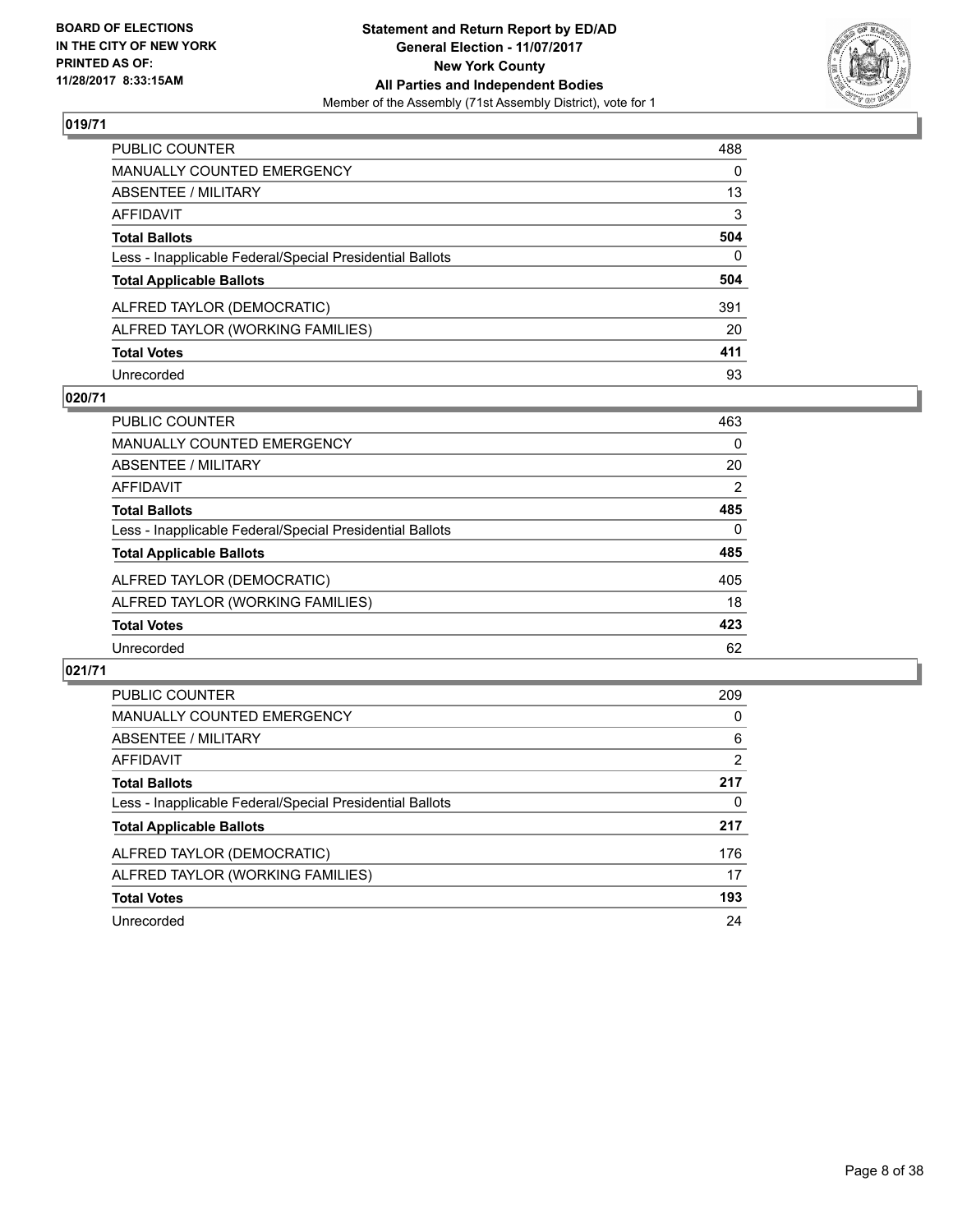

| PUBLIC COUNTER                                           | 197 |
|----------------------------------------------------------|-----|
| <b>MANUALLY COUNTED EMERGENCY</b>                        | 0   |
| <b>ABSENTEE / MILITARY</b>                               | 2   |
| <b>AFFIDAVIT</b>                                         | 6   |
| <b>Total Ballots</b>                                     | 205 |
| Less - Inapplicable Federal/Special Presidential Ballots | 0   |
| <b>Total Applicable Ballots</b>                          | 205 |
| ALFRED TAYLOR (DEMOCRATIC)                               | 160 |
| ALFRED TAYLOR (WORKING FAMILIES)                         | 8   |
| <b>Total Votes</b>                                       | 168 |
| Unrecorded                                               | 37  |

#### **023/71**

| <b>PUBLIC COUNTER</b>                                    | 241 |
|----------------------------------------------------------|-----|
| MANUALLY COUNTED EMERGENCY                               | 0   |
| ABSENTEE / MILITARY                                      | 5   |
| AFFIDAVIT                                                | 2   |
| <b>Total Ballots</b>                                     | 248 |
| Less - Inapplicable Federal/Special Presidential Ballots | 0   |
| <b>Total Applicable Ballots</b>                          | 248 |
| ALFRED TAYLOR (DEMOCRATIC)                               | 194 |
| ALFRED TAYLOR (WORKING FAMILIES)                         | 15  |
| <b>Total Votes</b>                                       | 209 |
| Unrecorded                                               | 39  |

| <b>PUBLIC COUNTER</b>                                    | 196 |
|----------------------------------------------------------|-----|
| <b>MANUALLY COUNTED EMERGENCY</b>                        | 0   |
| ABSENTEE / MILITARY                                      | 6   |
| <b>AFFIDAVIT</b>                                         | 0   |
| <b>Total Ballots</b>                                     | 202 |
| Less - Inapplicable Federal/Special Presidential Ballots | 0   |
| <b>Total Applicable Ballots</b>                          | 202 |
| ALFRED TAYLOR (DEMOCRATIC)                               | 160 |
| ALFRED TAYLOR (WORKING FAMILIES)                         | 14  |
| <b>Total Votes</b>                                       | 174 |
| Unrecorded                                               | 28  |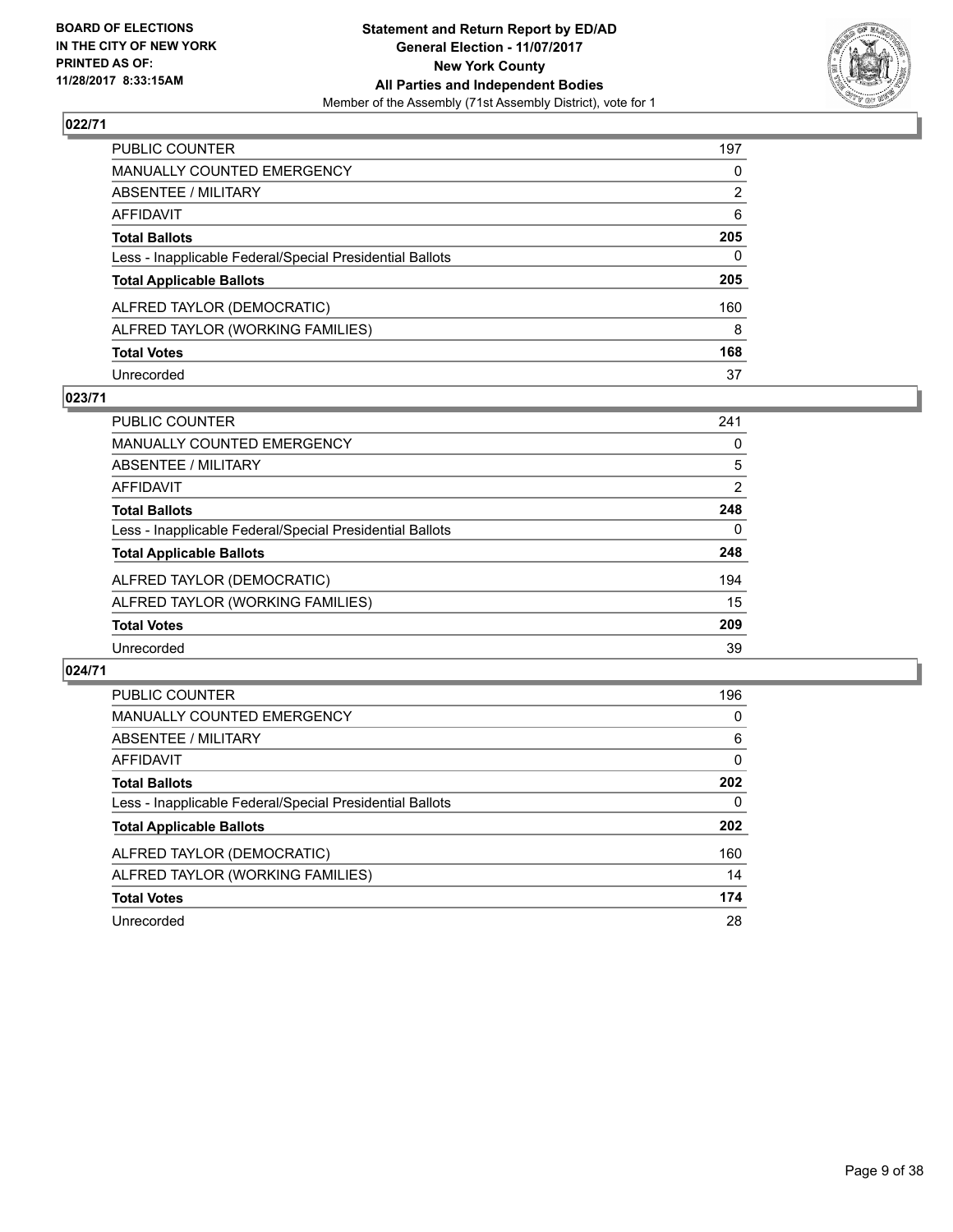

| PUBLIC COUNTER                                           | 181          |
|----------------------------------------------------------|--------------|
| <b>MANUALLY COUNTED EMERGENCY</b>                        | $\mathbf{0}$ |
| <b>ABSENTEE / MILITARY</b>                               | 7            |
| <b>AFFIDAVIT</b>                                         | 4            |
| <b>Total Ballots</b>                                     | 192          |
| Less - Inapplicable Federal/Special Presidential Ballots | $\mathbf{0}$ |
| <b>Total Applicable Ballots</b>                          | 192          |
| ALFRED TAYLOR (DEMOCRATIC)                               | 146          |
| ALFRED TAYLOR (WORKING FAMILIES)                         | 8            |
| <b>Total Votes</b>                                       | 154          |
| Unrecorded                                               | 38           |

#### **026/71**

| <b>PUBLIC COUNTER</b>                                    | 225 |
|----------------------------------------------------------|-----|
| <b>MANUALLY COUNTED EMERGENCY</b>                        | 0   |
| ABSENTEE / MILITARY                                      | 8   |
| AFFIDAVIT                                                | 10  |
| <b>Total Ballots</b>                                     | 243 |
| Less - Inapplicable Federal/Special Presidential Ballots | 0   |
| <b>Total Applicable Ballots</b>                          | 243 |
| ALFRED TAYLOR (DEMOCRATIC)                               | 184 |
| ALFRED TAYLOR (WORKING FAMILIES)                         | 14  |
| UNATTRIBUTABLE WRITE-IN (WRITE-IN)                       |     |
| <b>Total Votes</b>                                       | 199 |
| Unrecorded                                               | 44  |

| <b>PUBLIC COUNTER</b>                                    | 160 |
|----------------------------------------------------------|-----|
| <b>MANUALLY COUNTED EMERGENCY</b>                        | 0   |
| ABSENTEE / MILITARY                                      | 5   |
| <b>AFFIDAVIT</b>                                         |     |
| <b>Total Ballots</b>                                     | 166 |
| Less - Inapplicable Federal/Special Presidential Ballots | 0   |
| <b>Total Applicable Ballots</b>                          | 166 |
| ALFRED TAYLOR (DEMOCRATIC)                               | 128 |
| ALFRED TAYLOR (WORKING FAMILIES)                         | 19  |
| ANDRE DUNN (WRITE-IN)                                    |     |
| <b>JUAN ROSA (WRITE-IN)</b>                              |     |
| <b>Total Votes</b>                                       | 149 |
| Unrecorded                                               | 17  |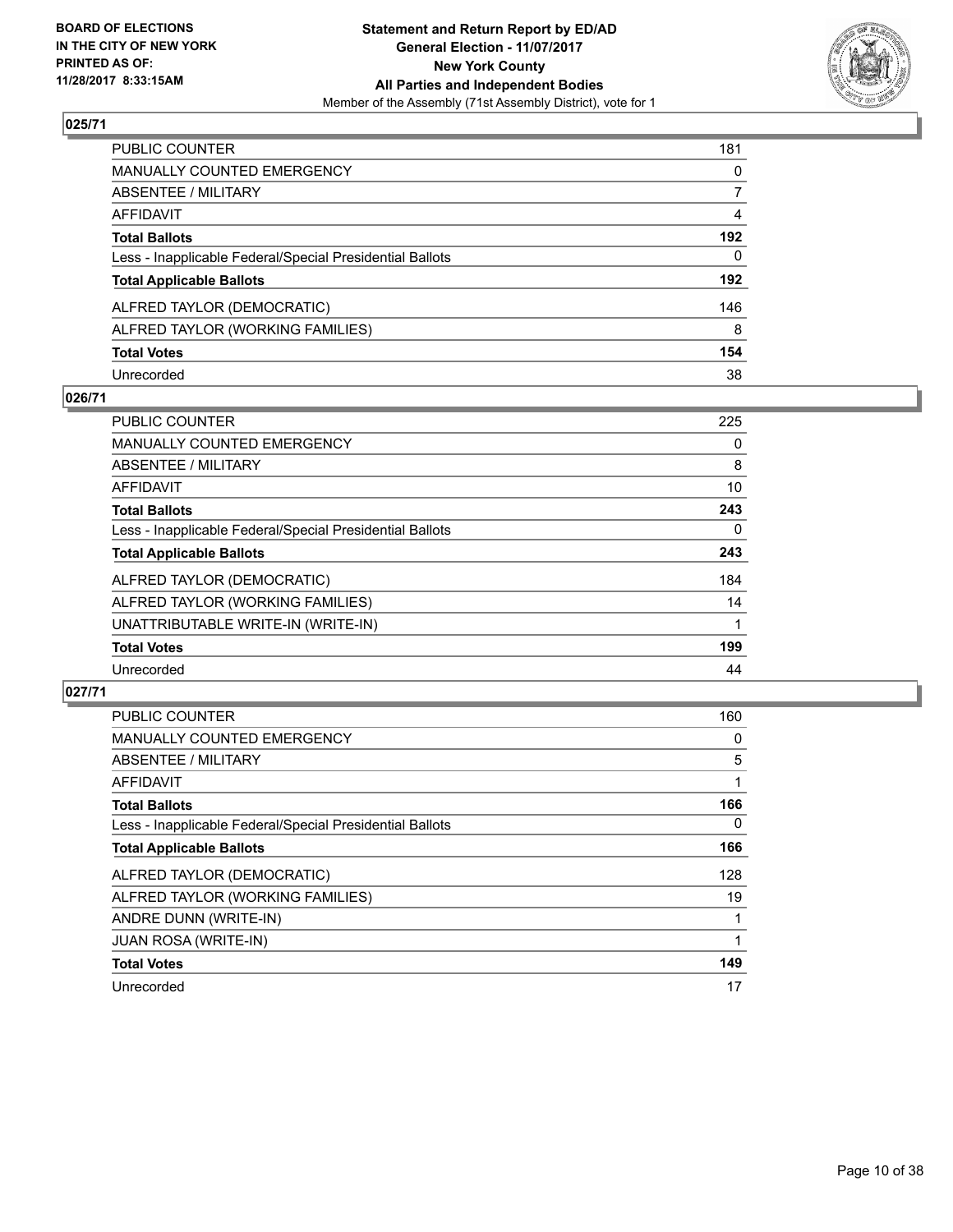

| PUBLIC COUNTER                                           | 212 |
|----------------------------------------------------------|-----|
| <b>MANUALLY COUNTED EMERGENCY</b>                        | 0   |
| <b>ABSENTEE / MILITARY</b>                               | 4   |
| AFFIDAVIT                                                | 3   |
| <b>Total Ballots</b>                                     | 219 |
| Less - Inapplicable Federal/Special Presidential Ballots | 0   |
| <b>Total Applicable Ballots</b>                          | 219 |
| ALFRED TAYLOR (DEMOCRATIC)                               | 143 |
| ALFRED TAYLOR (WORKING FAMILIES)                         | 23  |
| <b>Total Votes</b>                                       | 166 |
| Unrecorded                                               | 53  |

#### **029/71**

| PUBLIC COUNTER                                           | 198 |
|----------------------------------------------------------|-----|
| <b>MANUALLY COUNTED EMERGENCY</b>                        | 0   |
| ABSENTEE / MILITARY                                      | 5   |
| AFFIDAVIT                                                | 4   |
| <b>Total Ballots</b>                                     | 207 |
| Less - Inapplicable Federal/Special Presidential Ballots | 0   |
| <b>Total Applicable Ballots</b>                          | 207 |
| ALFRED TAYLOR (DEMOCRATIC)                               | 150 |
| ALFRED TAYLOR (WORKING FAMILIES)                         | 19  |
| <b>Total Votes</b>                                       | 169 |
| Unrecorded                                               | 38  |

| <b>PUBLIC COUNTER</b>                                    | 238 |
|----------------------------------------------------------|-----|
| <b>MANUALLY COUNTED EMERGENCY</b>                        | 0   |
| ABSENTEE / MILITARY                                      | 3   |
| <b>AFFIDAVIT</b>                                         | 3   |
| <b>Total Ballots</b>                                     | 244 |
| Less - Inapplicable Federal/Special Presidential Ballots | 0   |
| <b>Total Applicable Ballots</b>                          | 244 |
| ALFRED TAYLOR (DEMOCRATIC)                               | 177 |
| ALFRED TAYLOR (WORKING FAMILIES)                         | 18  |
| ANTHONY S. THOMAS (WRITE-IN)                             |     |
| <b>JUAN ROSA (WRITE-IN)</b>                              | 4   |
| <b>Total Votes</b>                                       | 200 |
| Unrecorded                                               | 44  |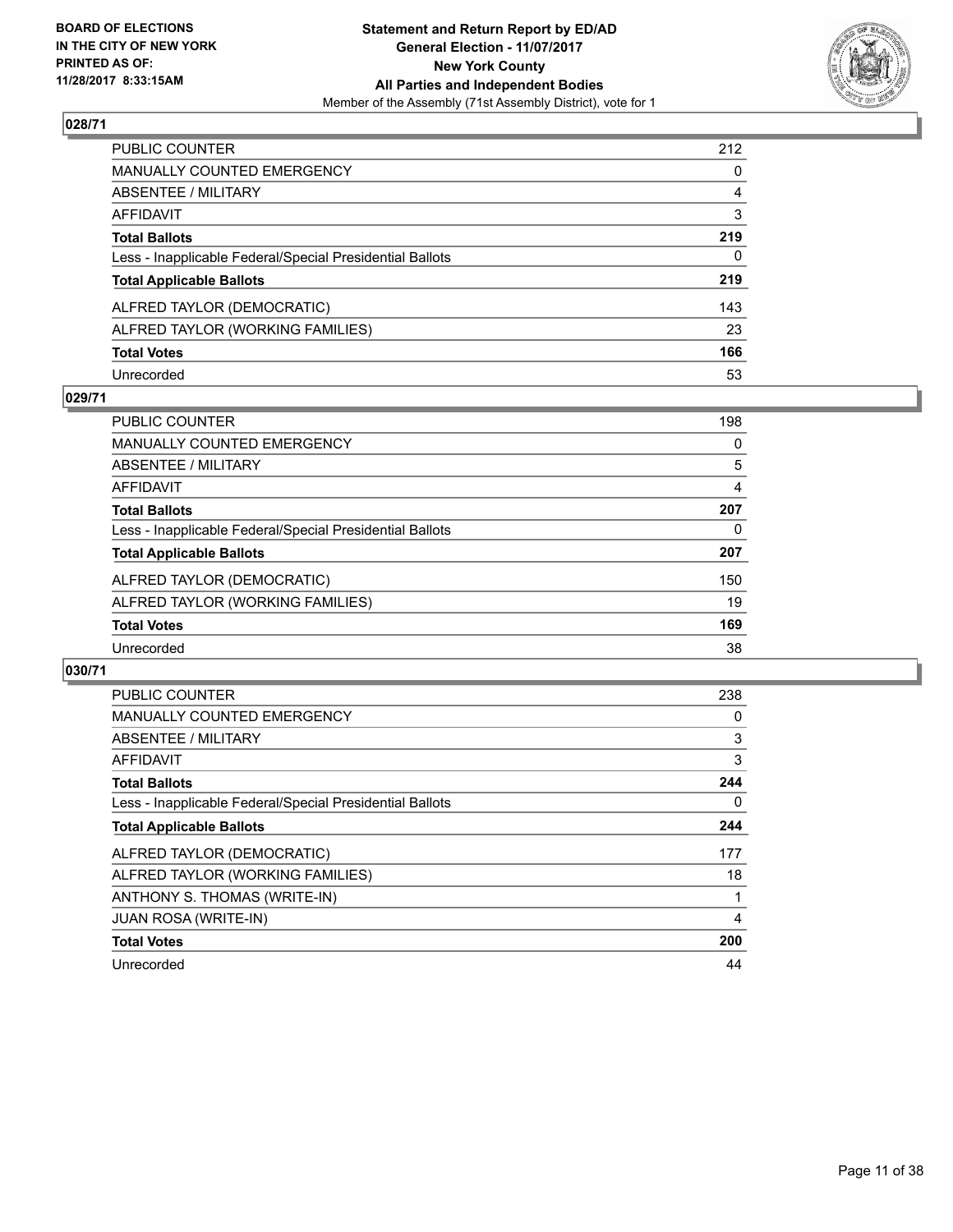

| PUBLIC COUNTER                                           | 293 |
|----------------------------------------------------------|-----|
| <b>MANUALLY COUNTED EMERGENCY</b>                        | 0   |
| ABSENTEE / MILITARY                                      | 7   |
| AFFIDAVIT                                                | 5   |
| <b>Total Ballots</b>                                     | 305 |
| Less - Inapplicable Federal/Special Presidential Ballots | 0   |
| <b>Total Applicable Ballots</b>                          | 305 |
| ALFRED TAYLOR (DEMOCRATIC)                               | 229 |
| ALFRED TAYLOR (WORKING FAMILIES)                         | 21  |
| UNATTRIBUTABLE WRITE-IN (WRITE-IN)                       |     |
| <b>Total Votes</b>                                       | 251 |
| Unrecorded                                               | 54  |

#### **032/71**

| <b>PUBLIC COUNTER</b>                                    | 251      |
|----------------------------------------------------------|----------|
| <b>MANUALLY COUNTED EMERGENCY</b>                        | 0        |
| ABSENTEE / MILITARY                                      | 7        |
| <b>AFFIDAVIT</b>                                         | 6        |
| <b>Total Ballots</b>                                     | 264      |
| Less - Inapplicable Federal/Special Presidential Ballots | $\Omega$ |
| <b>Total Applicable Ballots</b>                          | 264      |
| ALFRED TAYLOR (DEMOCRATIC)                               | 206      |
| ALFRED TAYLOR (WORKING FAMILIES)                         | 10       |
| KYLE ISHMAEL (WRITE-IN)                                  |          |
| <b>Total Votes</b>                                       | 217      |
| Unrecorded                                               | 47       |

| <b>PUBLIC COUNTER</b>                                    | 250 |
|----------------------------------------------------------|-----|
| <b>MANUALLY COUNTED EMERGENCY</b>                        | 0   |
| ABSENTEE / MILITARY                                      | 10  |
| AFFIDAVIT                                                | 3   |
| <b>Total Ballots</b>                                     | 263 |
| Less - Inapplicable Federal/Special Presidential Ballots | 0   |
| <b>Total Applicable Ballots</b>                          | 263 |
| ALFRED TAYLOR (DEMOCRATIC)                               | 204 |
| ALFRED TAYLOR (WORKING FAMILIES)                         | 21  |
| BERNIE SANDERS (WRITE-IN)                                |     |
| <b>Total Votes</b>                                       | 226 |
| Unrecorded                                               | 37  |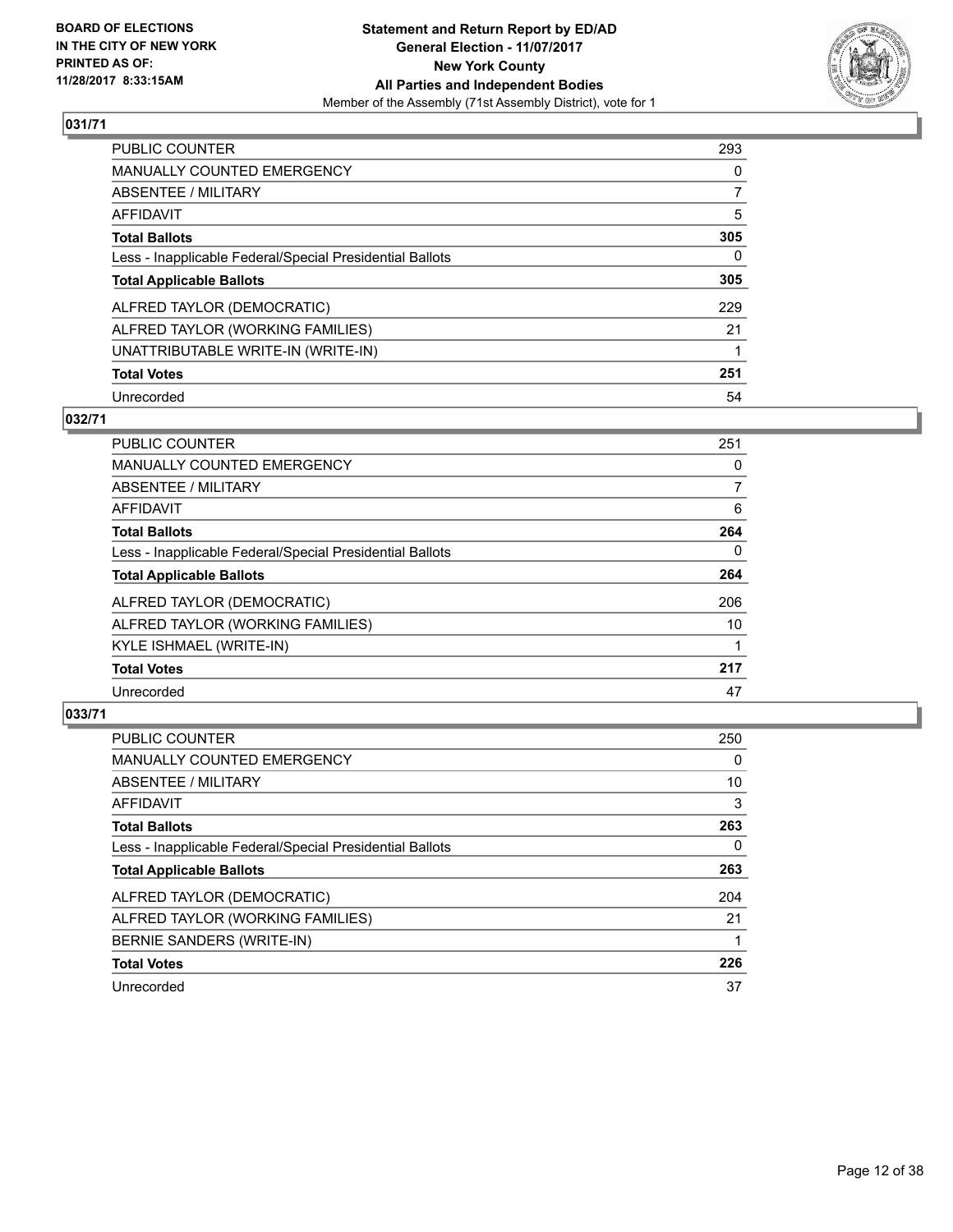

| PUBLIC COUNTER                                           | 205      |
|----------------------------------------------------------|----------|
| <b>MANUALLY COUNTED EMERGENCY</b>                        | $\Omega$ |
| <b>ABSENTEE / MILITARY</b>                               | 8        |
| <b>AFFIDAVIT</b>                                         | 3        |
| <b>Total Ballots</b>                                     | 216      |
| Less - Inapplicable Federal/Special Presidential Ballots | 0        |
| <b>Total Applicable Ballots</b>                          | 216      |
| ALFRED TAYLOR (DEMOCRATIC)                               | 167      |
| ALFRED TAYLOR (WORKING FAMILIES)                         | 13       |
| <b>Total Votes</b>                                       | 180      |
| Unrecorded                                               | 36       |

#### **035/71**

| <b>PUBLIC COUNTER</b>                                    | 200 |
|----------------------------------------------------------|-----|
| <b>MANUALLY COUNTED EMERGENCY</b>                        | 0   |
| ABSENTEE / MILITARY                                      | 7   |
| AFFIDAVIT                                                | 3   |
| <b>Total Ballots</b>                                     | 210 |
| Less - Inapplicable Federal/Special Presidential Ballots | 0   |
| <b>Total Applicable Ballots</b>                          | 210 |
| ALFRED TAYLOR (DEMOCRATIC)                               | 161 |
| ALFRED TAYLOR (WORKING FAMILIES)                         | 8   |
| UNATTRIBUTABLE WRITE-IN (WRITE-IN)                       | 2   |
| <b>Total Votes</b>                                       | 171 |
| Unrecorded                                               | 39  |

| <b>PUBLIC COUNTER</b>                                    | 174            |
|----------------------------------------------------------|----------------|
| <b>MANUALLY COUNTED EMERGENCY</b>                        | 0              |
| ABSENTEE / MILITARY                                      | $\overline{2}$ |
| AFFIDAVIT                                                | 2              |
| <b>Total Ballots</b>                                     | 178            |
| Less - Inapplicable Federal/Special Presidential Ballots | 0              |
| <b>Total Applicable Ballots</b>                          | 178            |
| ALFRED TAYLOR (DEMOCRATIC)                               | 145            |
| ALFRED TAYLOR (WORKING FAMILIES)                         | 4              |
| UNATTRIBUTABLE WRITE-IN (WRITE-IN)                       |                |
| <b>Total Votes</b>                                       | 150            |
| Unrecorded                                               | 28             |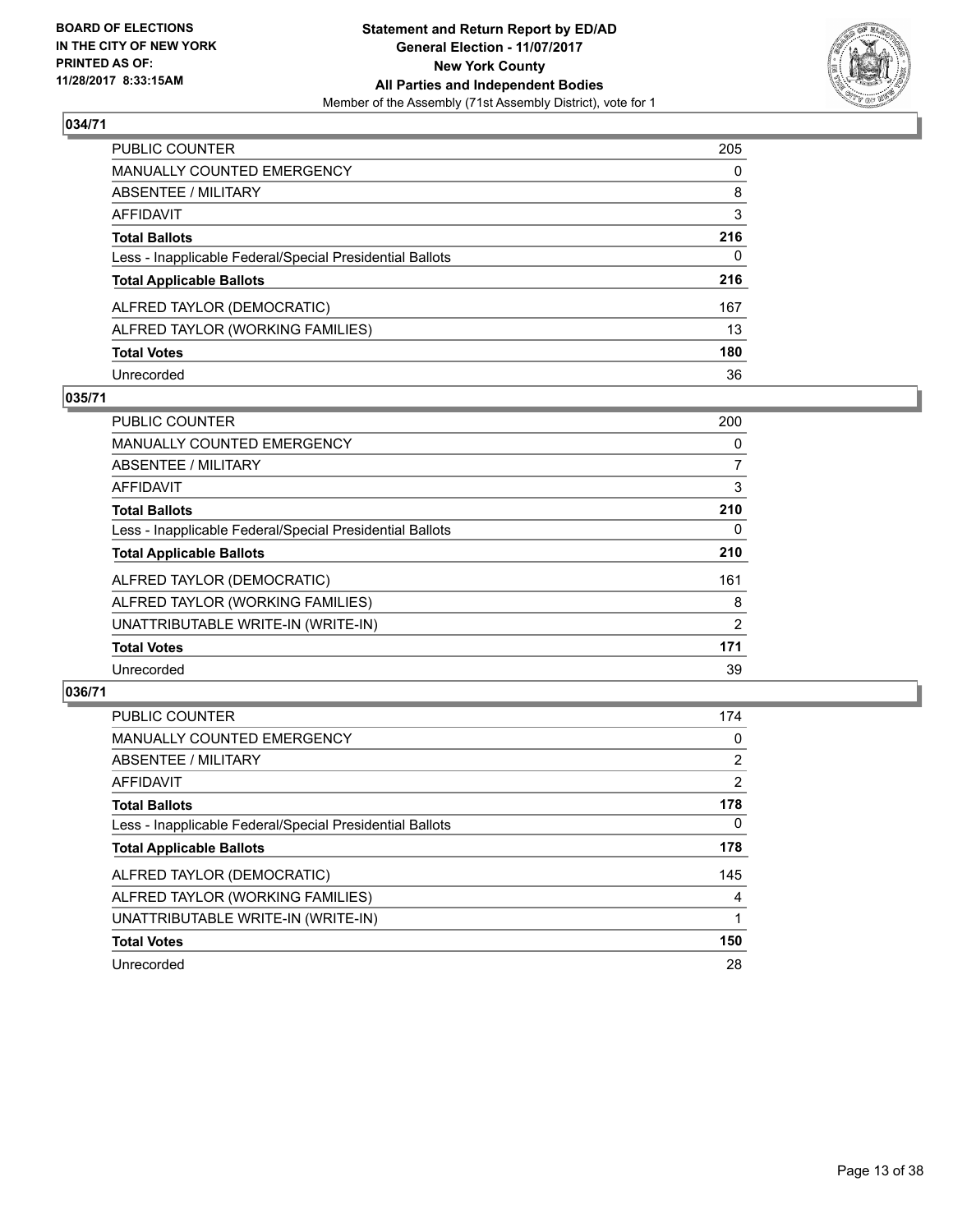

| PUBLIC COUNTER                                           | 138              |
|----------------------------------------------------------|------------------|
| <b>MANUALLY COUNTED EMERGENCY</b>                        | $\Omega$         |
| <b>ABSENTEE / MILITARY</b>                               | 6                |
| <b>AFFIDAVIT</b>                                         | 3                |
| <b>Total Ballots</b>                                     | 147              |
| Less - Inapplicable Federal/Special Presidential Ballots | 0                |
| <b>Total Applicable Ballots</b>                          | 147              |
| ALFRED TAYLOR (DEMOCRATIC)                               | 88               |
| ALFRED TAYLOR (WORKING FAMILIES)                         | 14               |
| <b>Total Votes</b>                                       | 102 <sub>2</sub> |
| Unrecorded                                               | 45               |

#### **038/71**

| <b>PUBLIC COUNTER</b>                                    | 243 |
|----------------------------------------------------------|-----|
| <b>MANUALLY COUNTED EMERGENCY</b>                        | 0   |
| ABSENTEE / MILITARY                                      | 7   |
| <b>AFFIDAVIT</b>                                         | 6   |
| <b>Total Ballots</b>                                     | 256 |
| Less - Inapplicable Federal/Special Presidential Ballots | 0   |
| <b>Total Applicable Ballots</b>                          | 256 |
| ALFRED TAYLOR (DEMOCRATIC)                               | 189 |
| ALFRED TAYLOR (WORKING FAMILIES)                         | 13  |
| RASHID SANNI (WRITE-IN)                                  |     |
| <b>Total Votes</b>                                       | 203 |
| Unrecorded                                               | 53  |

| <b>PUBLIC COUNTER</b>                                    | 182      |
|----------------------------------------------------------|----------|
| MANUALLY COUNTED EMERGENCY                               | 0        |
| ABSENTEE / MILITARY                                      | 9        |
| AFFIDAVIT                                                | 5        |
| <b>Total Ballots</b>                                     | 196      |
| Less - Inapplicable Federal/Special Presidential Ballots | $\Omega$ |
| <b>Total Applicable Ballots</b>                          | 196      |
| ALFRED TAYLOR (DEMOCRATIC)                               | 139      |
| ALFRED TAYLOR (WORKING FAMILIES)                         | 9        |
| <b>Total Votes</b>                                       | 148      |
| Unrecorded                                               | 48       |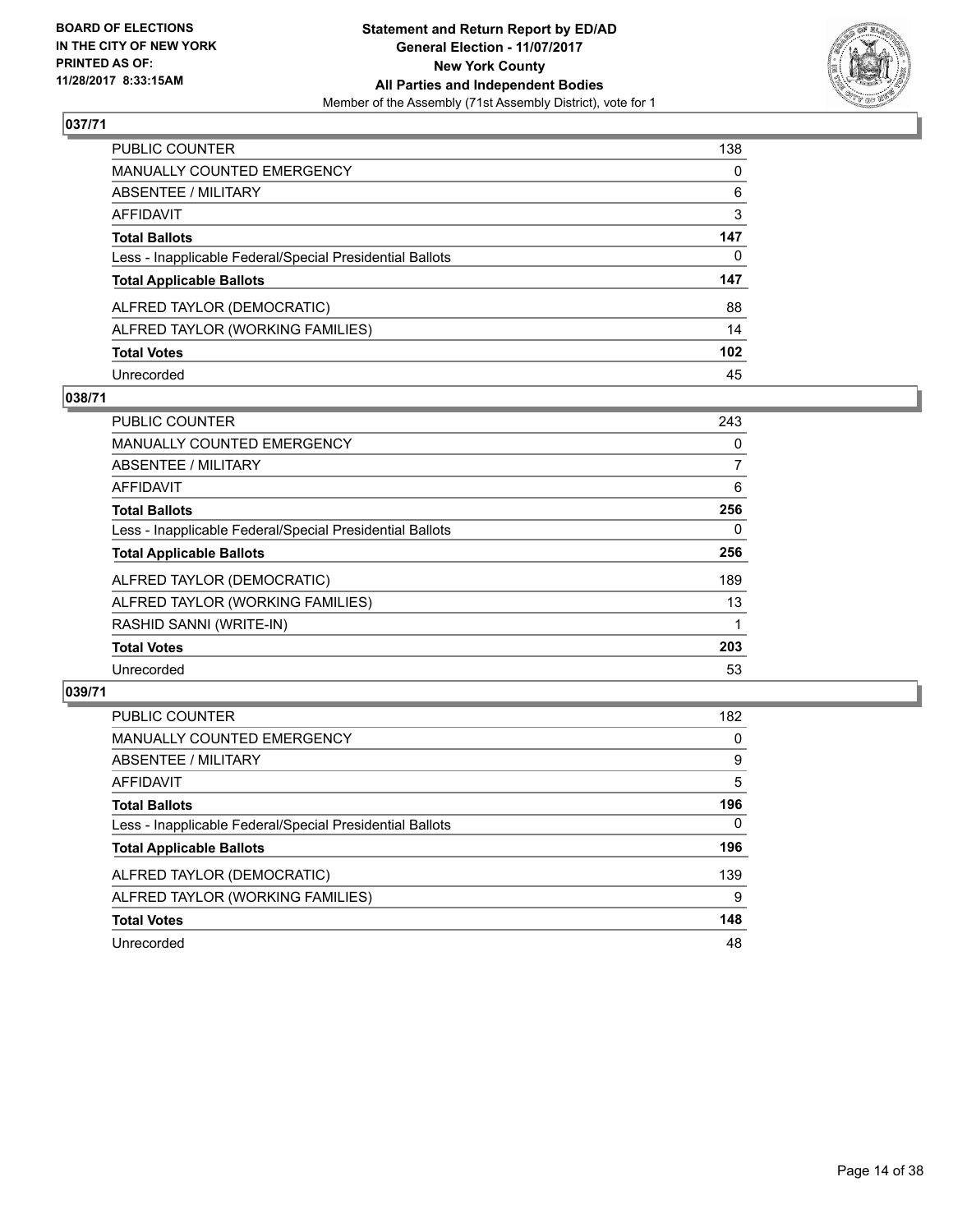

| PUBLIC COUNTER                                           | 295 |
|----------------------------------------------------------|-----|
| MANUALLY COUNTED EMERGENCY                               | 0   |
| <b>ABSENTEE / MILITARY</b>                               | 7   |
| AFFIDAVIT                                                | 3   |
| <b>Total Ballots</b>                                     | 305 |
| Less - Inapplicable Federal/Special Presidential Ballots | 0   |
| <b>Total Applicable Ballots</b>                          | 305 |
| ALFRED TAYLOR (DEMOCRATIC)                               | 227 |
| ALFRED TAYLOR (WORKING FAMILIES)                         | 28  |
| <b>Total Votes</b>                                       | 255 |
| Unrecorded                                               | 50  |

#### **041/71**

| <b>PUBLIC COUNTER</b>                                    | 343 |
|----------------------------------------------------------|-----|
| <b>MANUALLY COUNTED EMERGENCY</b>                        | 0   |
| <b>ABSENTEE / MILITARY</b>                               | 3   |
| <b>AFFIDAVIT</b>                                         | 5   |
| <b>Total Ballots</b>                                     | 351 |
| Less - Inapplicable Federal/Special Presidential Ballots | 0   |
| <b>Total Applicable Ballots</b>                          | 351 |
| ALFRED TAYLOR (DEMOCRATIC)                               | 229 |
| ALFRED TAYLOR (WORKING FAMILIES)                         | 30  |
| ALLISON SWIHART (WRITE-IN)                               |     |
| <b>FRENCH STEPHEN NIXON (WRITE-IN)</b>                   |     |
| UNCOUNTED WRITE-IN PER STATUTE (WRITE-IN)                |     |
| <b>Total Votes</b>                                       | 262 |
| Unrecorded                                               | 89  |

| <b>PUBLIC COUNTER</b>                                    | 207 |
|----------------------------------------------------------|-----|
| <b>MANUALLY COUNTED EMERGENCY</b>                        | 0   |
| ABSENTEE / MILITARY                                      | 4   |
| AFFIDAVIT                                                | 4   |
| <b>Total Ballots</b>                                     | 215 |
| Less - Inapplicable Federal/Special Presidential Ballots | 0   |
| <b>Total Applicable Ballots</b>                          | 215 |
| ALFRED TAYLOR (DEMOCRATIC)                               | 165 |
| ALFRED TAYLOR (WORKING FAMILIES)                         | 17  |
| <b>Total Votes</b>                                       | 182 |
| Unrecorded                                               | 33  |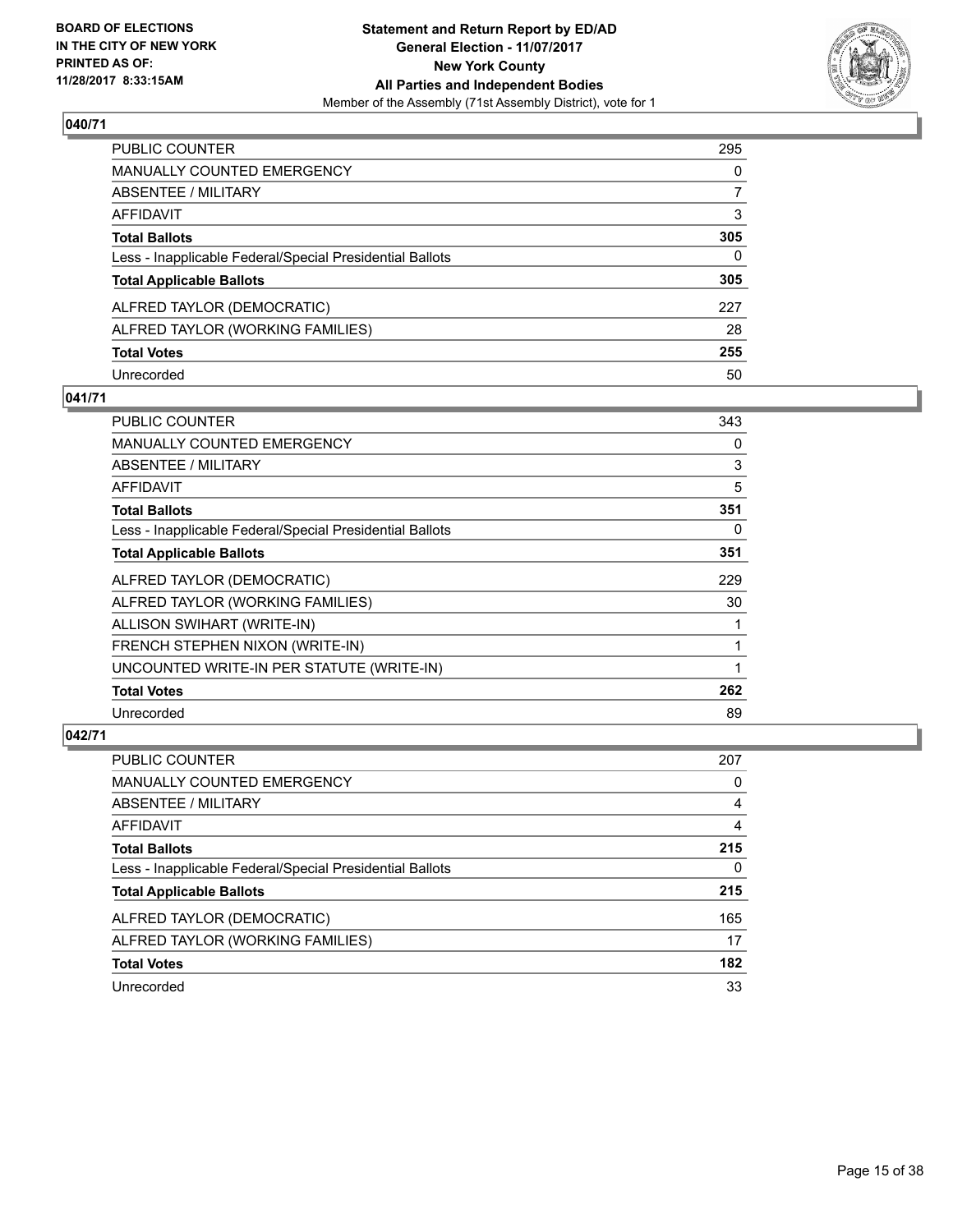

| <b>PUBLIC COUNTER</b>                                    | 185 |
|----------------------------------------------------------|-----|
| <b>MANUALLY COUNTED EMERGENCY</b>                        | 0   |
| ABSENTEE / MILITARY                                      | 4   |
| AFFIDAVIT                                                | 5   |
| <b>Total Ballots</b>                                     | 194 |
| Less - Inapplicable Federal/Special Presidential Ballots | 0   |
| <b>Total Applicable Ballots</b>                          | 194 |
| ALFRED TAYLOR (DEMOCRATIC)                               | 138 |
| ALFRED TAYLOR (WORKING FAMILIES)                         | 14  |
| <b>GREGORY LEHMAN (WRITE-IN)</b>                         |     |
| <b>Total Votes</b>                                       | 153 |
| Unrecorded                                               | 41  |

#### **044/71**

| PUBLIC COUNTER                                           | 230 |
|----------------------------------------------------------|-----|
| <b>MANUALLY COUNTED EMERGENCY</b>                        | 0   |
| ABSENTEE / MILITARY                                      | 6   |
| <b>AFFIDAVIT</b>                                         | 6   |
| <b>Total Ballots</b>                                     | 242 |
| Less - Inapplicable Federal/Special Presidential Ballots | 0   |
| <b>Total Applicable Ballots</b>                          | 242 |
| ALFRED TAYLOR (DEMOCRATIC)                               | 186 |
| ALFRED TAYLOR (WORKING FAMILIES)                         | 22  |
| HEATHER ROSENBAUM (WRITE-IN)                             | 1   |
| MARY PANNEL (WRITE-IN)                                   | 1   |
| ROBERT PRESLEY (WRITE-IN)                                | 1   |
| <b>Total Votes</b>                                       | 211 |
| Unrecorded                                               | 31  |

| <b>PUBLIC COUNTER</b>                                    | 185            |
|----------------------------------------------------------|----------------|
| MANUALLY COUNTED EMERGENCY                               | 0              |
| ABSENTEE / MILITARY                                      | $\overline{2}$ |
| AFFIDAVIT                                                |                |
| <b>Total Ballots</b>                                     | 188            |
| Less - Inapplicable Federal/Special Presidential Ballots | 0              |
| <b>Total Applicable Ballots</b>                          | 188            |
| ALFRED TAYLOR (DEMOCRATIC)                               | 141            |
| ALFRED TAYLOR (WORKING FAMILIES)                         | 9              |
| CAMERON BRADFORD (WRITE-IN)                              |                |
| <b>Total Votes</b>                                       | 151            |
| Unrecorded                                               | 37             |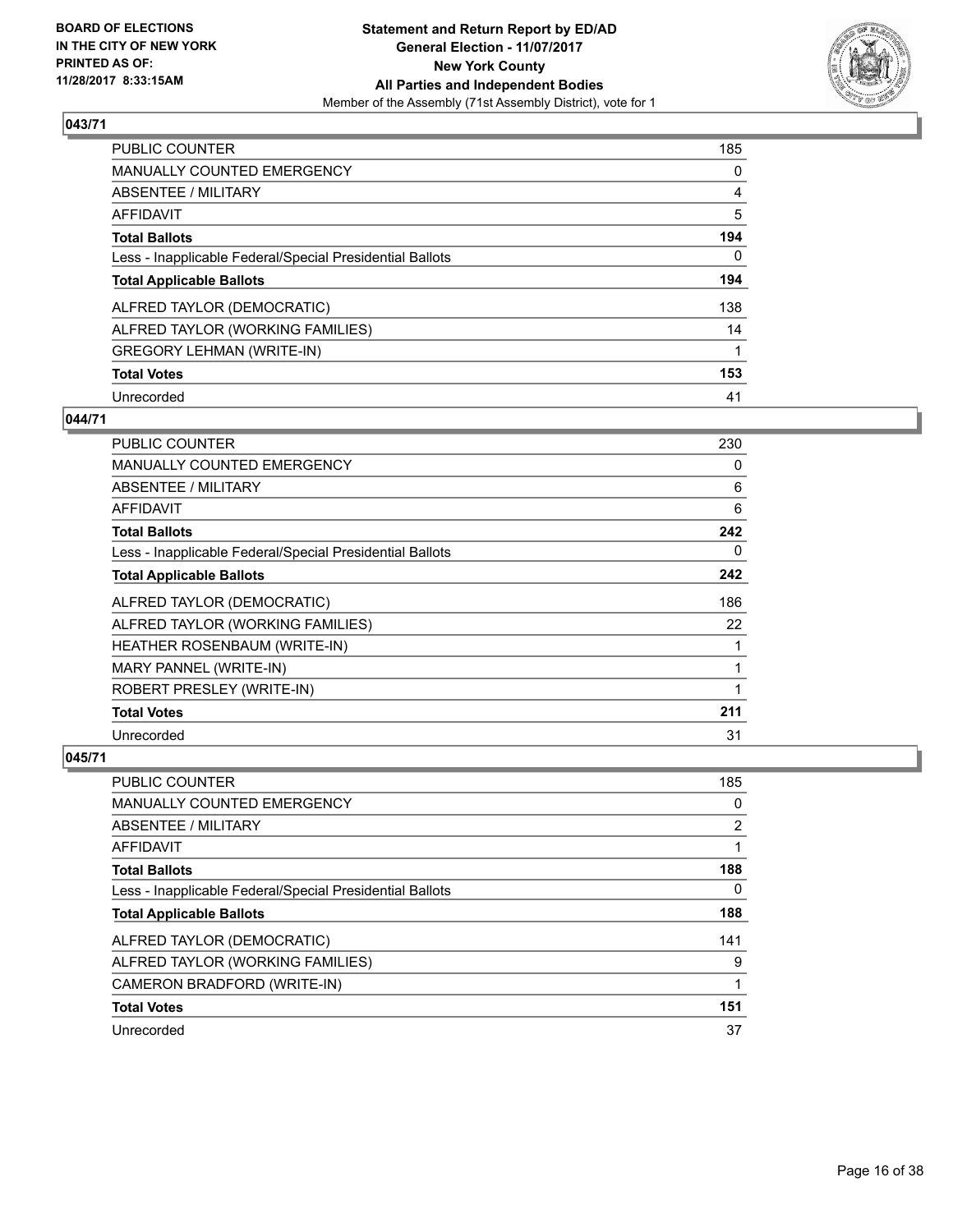

| <b>PUBLIC COUNTER</b>                                    | 187            |
|----------------------------------------------------------|----------------|
| <b>MANUALLY COUNTED EMERGENCY</b>                        | 0              |
| ABSENTEE / MILITARY                                      | 4              |
| AFFIDAVIT                                                | $\overline{2}$ |
| <b>Total Ballots</b>                                     | 193            |
| Less - Inapplicable Federal/Special Presidential Ballots | 0              |
| <b>Total Applicable Ballots</b>                          | 193            |
| ALFRED TAYLOR (DEMOCRATIC)                               | 146            |
| ALFRED TAYLOR (WORKING FAMILIES)                         | 26             |
| BRUCE ROBERTSON (WRITE-IN)                               |                |
| <b>Total Votes</b>                                       | 173            |
| Unrecorded                                               | 20             |

#### **047/71**

| <b>PUBLIC COUNTER</b>                                    | 346            |
|----------------------------------------------------------|----------------|
| <b>MANUALLY COUNTED EMERGENCY</b>                        | 0              |
| ABSENTEE / MILITARY                                      | 9              |
| <b>AFFIDAVIT</b>                                         | $\overline{2}$ |
| <b>Total Ballots</b>                                     | 357            |
| Less - Inapplicable Federal/Special Presidential Ballots | 0              |
| <b>Total Applicable Ballots</b>                          | 357            |
| ALFRED TAYLOR (DEMOCRATIC)                               | 272            |
| ALFRED TAYLOR (WORKING FAMILIES)                         | 19             |
| LUIS TEGADA (WRITE-IN)                                   | 4              |
| RALPH NADER (WRITE-IN)                                   |                |
| <b>Total Votes</b>                                       | 296            |
| Unrecorded                                               | 61             |

| <b>PUBLIC COUNTER</b>                                    | 225 |
|----------------------------------------------------------|-----|
| <b>MANUALLY COUNTED EMERGENCY</b>                        | 0   |
| ABSENTEE / MILITARY                                      |     |
| AFFIDAVIT                                                | 4   |
| <b>Total Ballots</b>                                     | 230 |
| Less - Inapplicable Federal/Special Presidential Ballots | 0   |
| <b>Total Applicable Ballots</b>                          | 230 |
| ALFRED TAYLOR (DEMOCRATIC)                               | 109 |
| ALFRED TAYLOR (WORKING FAMILIES)                         | 8   |
| BRIAN J. DISTELBERG (WRITE-IN)                           | 2   |
| <b>Total Votes</b>                                       | 119 |
| Unrecorded                                               | 111 |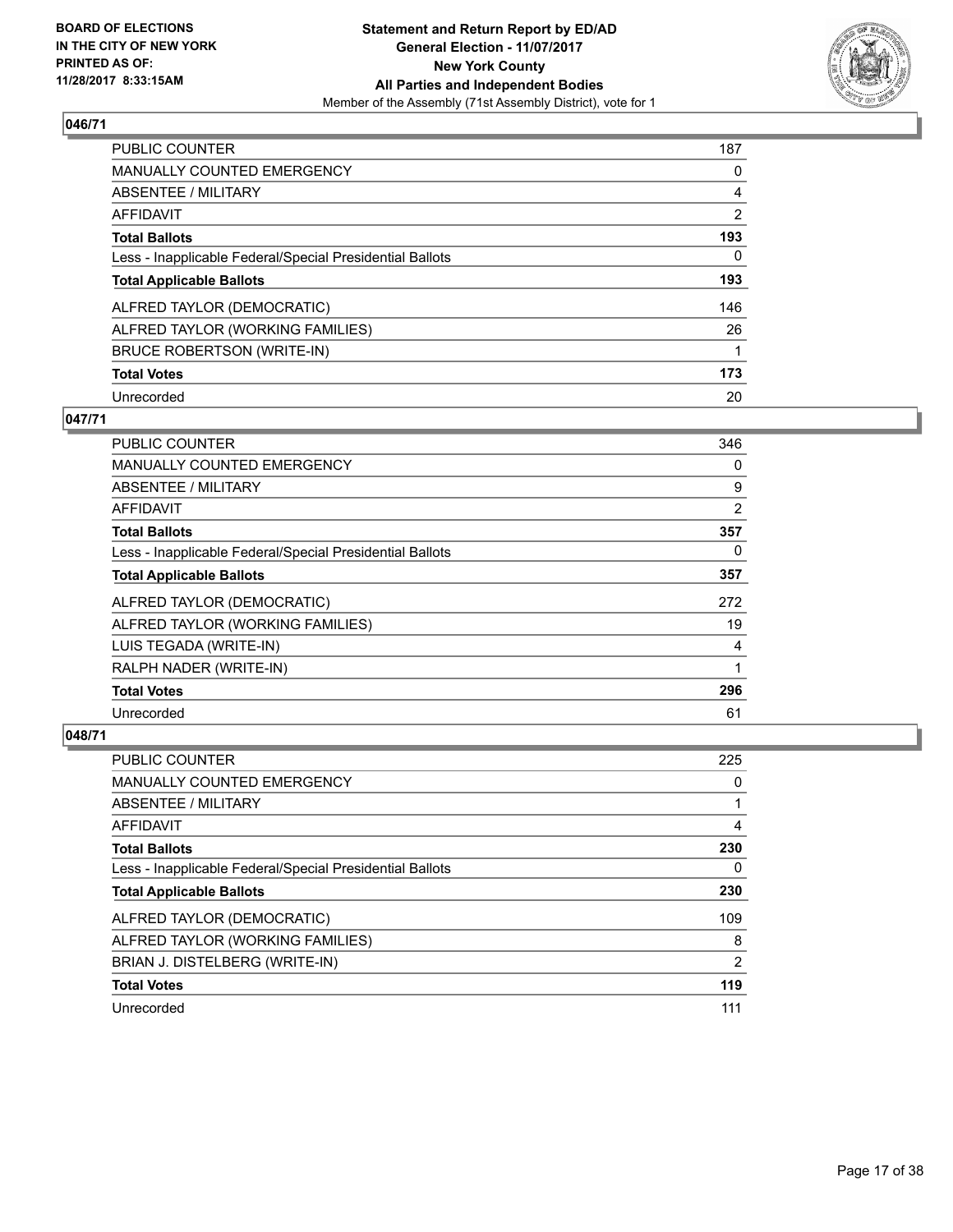

| PUBLIC COUNTER                                           | 211      |
|----------------------------------------------------------|----------|
| <b>MANUALLY COUNTED EMERGENCY</b>                        | $\Omega$ |
| <b>ABSENTEE / MILITARY</b>                               |          |
| <b>AFFIDAVIT</b>                                         | 3        |
| <b>Total Ballots</b>                                     | 215      |
| Less - Inapplicable Federal/Special Presidential Ballots | 0        |
| <b>Total Applicable Ballots</b>                          | 215      |
| ALFRED TAYLOR (DEMOCRATIC)                               | 129      |
| ALFRED TAYLOR (WORKING FAMILIES)                         | 10       |
| <b>Total Votes</b>                                       | 139      |
| Unrecorded                                               | 76       |

#### **050/71**

| <b>PUBLIC COUNTER</b>                                    | 141            |
|----------------------------------------------------------|----------------|
| MANUALLY COUNTED EMERGENCY                               | 0              |
| ABSENTEE / MILITARY                                      | $\overline{2}$ |
| <b>AFFIDAVIT</b>                                         | $\overline{2}$ |
| <b>Total Ballots</b>                                     | 145            |
| Less - Inapplicable Federal/Special Presidential Ballots | 0              |
| <b>Total Applicable Ballots</b>                          | 145            |
| ALFRED TAYLOR (DEMOCRATIC)                               | 102            |
| ALFRED TAYLOR (WORKING FAMILIES)                         | 7              |
| KYLE ISHMAEL (WRITE-IN)                                  |                |
| <b>Total Votes</b>                                       | 110            |
| Unrecorded                                               | 35             |

| <b>PUBLIC COUNTER</b>                                    | 40       |
|----------------------------------------------------------|----------|
| MANUALLY COUNTED EMERGENCY                               | 0        |
| ABSENTEE / MILITARY                                      | 0        |
| AFFIDAVIT                                                | 0        |
| <b>Total Ballots</b>                                     | 40       |
| Less - Inapplicable Federal/Special Presidential Ballots | 0        |
| <b>Total Applicable Ballots</b>                          | 40       |
| ALFRED TAYLOR (DEMOCRATIC)                               | 30       |
| ALFRED TAYLOR (WORKING FAMILIES)                         | $\Omega$ |
| <b>Total Votes</b>                                       | 30       |
| Unrecorded                                               | 10       |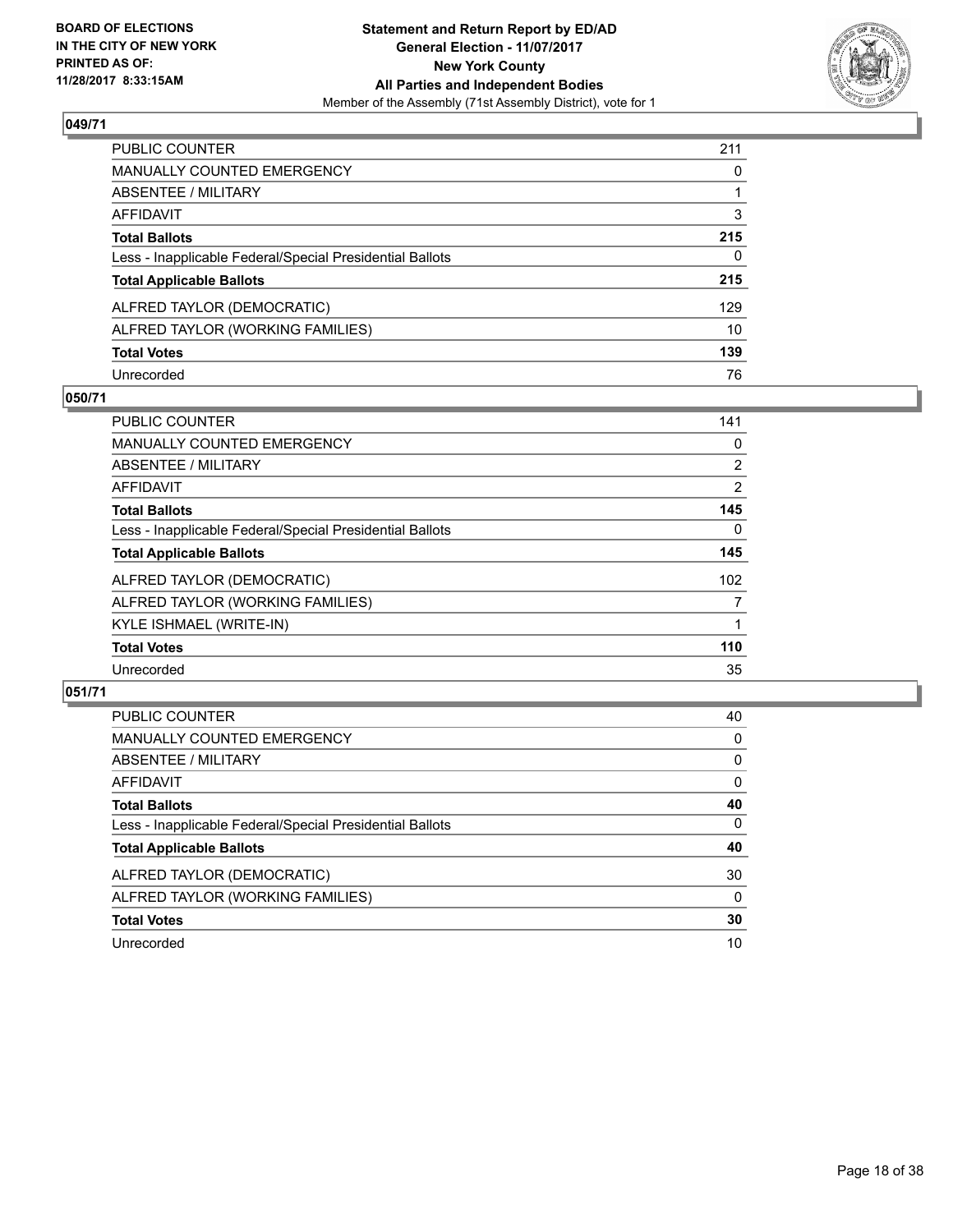

| PUBLIC COUNTER                                           | 210 |
|----------------------------------------------------------|-----|
| <b>MANUALLY COUNTED EMERGENCY</b>                        | 0   |
| ABSENTEE / MILITARY                                      |     |
| AFFIDAVIT                                                | 5   |
| <b>Total Ballots</b>                                     | 216 |
| Less - Inapplicable Federal/Special Presidential Ballots | 0   |
| <b>Total Applicable Ballots</b>                          | 216 |
| ALFRED TAYLOR (DEMOCRATIC)                               | 161 |
| ALFRED TAYLOR (WORKING FAMILIES)                         | 11  |
| BRIAN BRENNAN (WRITE-IN)                                 |     |
| <b>Total Votes</b>                                       | 173 |
| Unrecorded                                               | 43  |

#### **053/71**

| <b>PUBLIC COUNTER</b>                                    | 96             |
|----------------------------------------------------------|----------------|
| <b>MANUALLY COUNTED EMERGENCY</b>                        | 0              |
| ABSENTEE / MILITARY                                      | $\overline{2}$ |
| AFFIDAVIT                                                |                |
| <b>Total Ballots</b>                                     | 99             |
| Less - Inapplicable Federal/Special Presidential Ballots | 0              |
| <b>Total Applicable Ballots</b>                          | 99             |
| ALFRED TAYLOR (DEMOCRATIC)                               | 67             |
| ALFRED TAYLOR (WORKING FAMILIES)                         | 6              |
| NELL W. FAY (WRITE-IN)                                   |                |
| ROGER SMITH (WRITE-IN)                                   |                |
| <b>Total Votes</b>                                       | 75             |
| Unrecorded                                               | 24             |

| <b>PUBLIC COUNTER</b>                                    | 169 |
|----------------------------------------------------------|-----|
| MANUALLY COUNTED EMERGENCY                               | 0   |
| ABSENTEE / MILITARY                                      | 5   |
| AFFIDAVIT                                                | 4   |
| <b>Total Ballots</b>                                     | 178 |
| Less - Inapplicable Federal/Special Presidential Ballots | 0   |
| <b>Total Applicable Ballots</b>                          | 178 |
| ALFRED TAYLOR (DEMOCRATIC)                               | 98  |
| ALFRED TAYLOR (WORKING FAMILIES)                         | 10  |
| <b>Total Votes</b>                                       | 108 |
| Unrecorded                                               | 70  |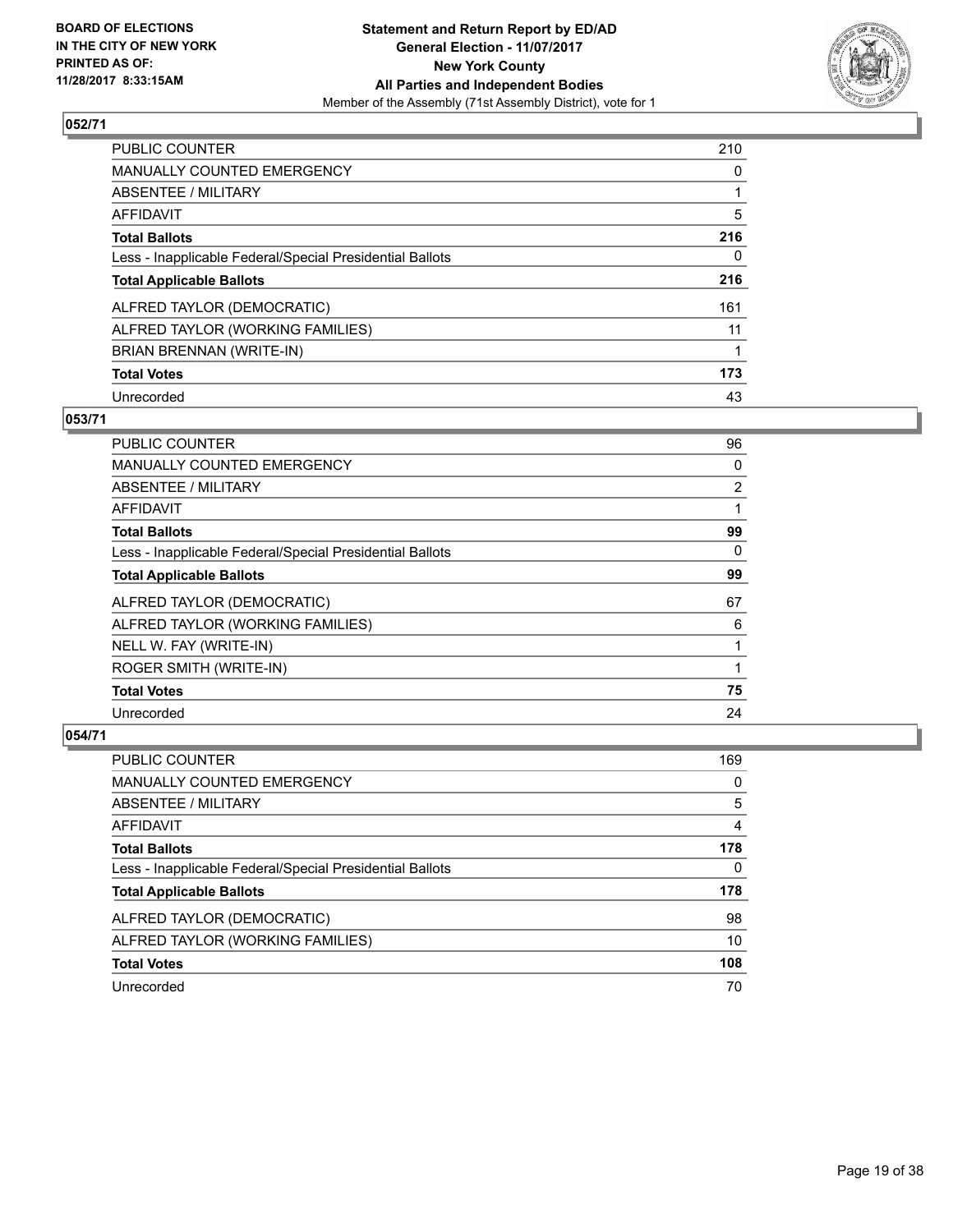

| PUBLIC COUNTER                                           | 154          |
|----------------------------------------------------------|--------------|
| <b>MANUALLY COUNTED EMERGENCY</b>                        | $\mathbf{0}$ |
| <b>ABSENTEE / MILITARY</b>                               |              |
| <b>AFFIDAVIT</b>                                         |              |
| <b>Total Ballots</b>                                     | 156          |
| Less - Inapplicable Federal/Special Presidential Ballots | $\mathbf{0}$ |
| <b>Total Applicable Ballots</b>                          | 156          |
| ALFRED TAYLOR (DEMOCRATIC)                               | 104          |
| ALFRED TAYLOR (WORKING FAMILIES)                         | 16           |
| <b>Total Votes</b>                                       | 120          |
| Unrecorded                                               | 36           |

#### **056/71**

| <b>PUBLIC COUNTER</b>                                    | 98 |
|----------------------------------------------------------|----|
| <b>MANUALLY COUNTED EMERGENCY</b>                        | 0  |
| ABSENTEE / MILITARY                                      |    |
| AFFIDAVIT                                                | 0  |
| <b>Total Ballots</b>                                     | 99 |
| Less - Inapplicable Federal/Special Presidential Ballots | 0  |
| <b>Total Applicable Ballots</b>                          | 99 |
| ALFRED TAYLOR (DEMOCRATIC)                               | 62 |
| ALFRED TAYLOR (WORKING FAMILIES)                         |    |
| <b>Total Votes</b>                                       | 63 |
| Unrecorded                                               | 36 |

| <b>PUBLIC COUNTER</b>                                    | 122 |
|----------------------------------------------------------|-----|
| <b>MANUALLY COUNTED EMERGENCY</b>                        | 0   |
| ABSENTEE / MILITARY                                      |     |
| AFFIDAVIT                                                | 3   |
| <b>Total Ballots</b>                                     | 126 |
| Less - Inapplicable Federal/Special Presidential Ballots | 0   |
| <b>Total Applicable Ballots</b>                          | 126 |
| ALFRED TAYLOR (DEMOCRATIC)                               | 90  |
| ALFRED TAYLOR (WORKING FAMILIES)                         | 7   |
| <b>Total Votes</b>                                       | 97  |
| Unrecorded                                               | 29  |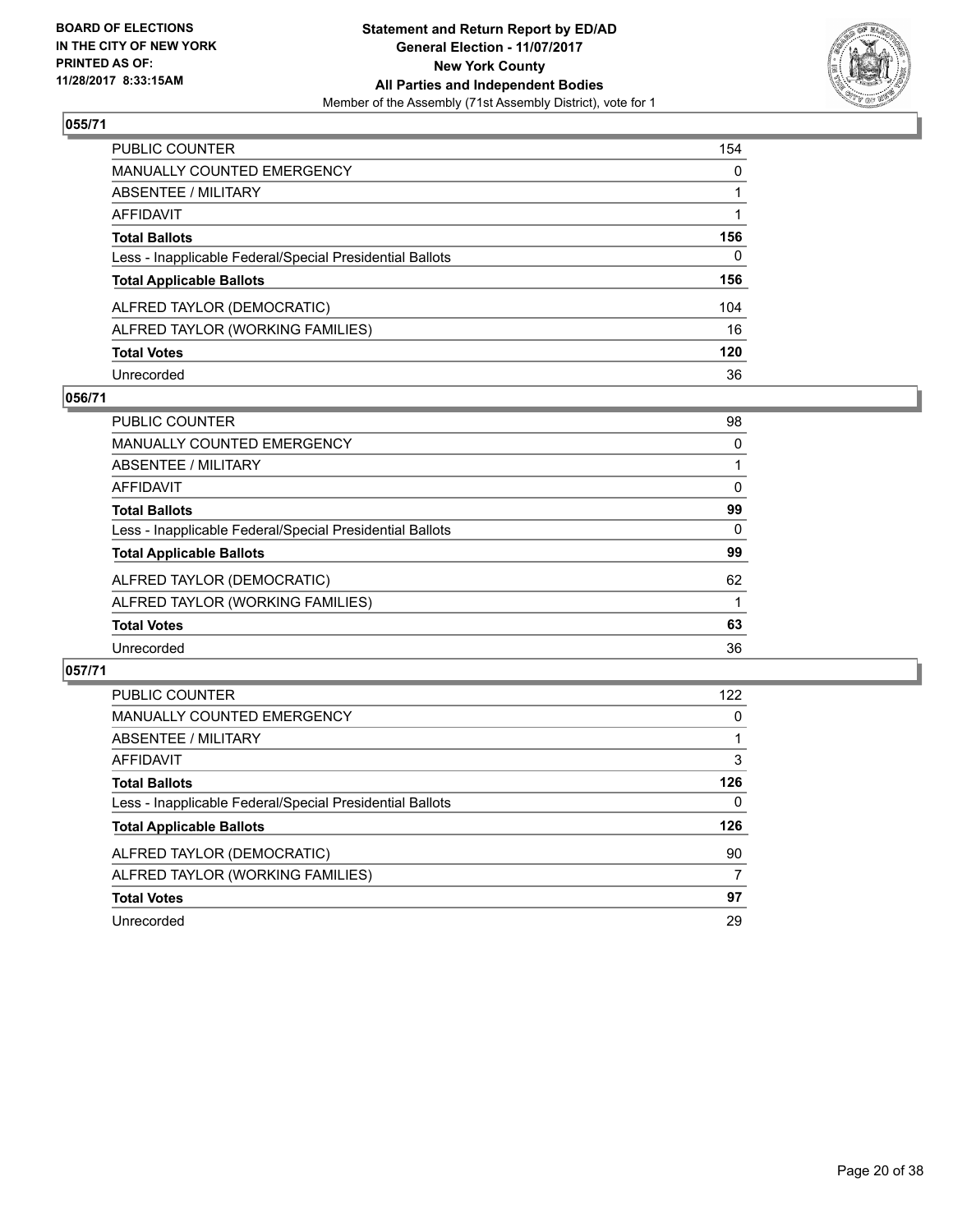

| PUBLIC COUNTER                                           | 148          |
|----------------------------------------------------------|--------------|
| MANUALLY COUNTED EMERGENCY                               | $\mathbf{0}$ |
| ABSENTEE / MILITARY                                      | $\mathbf{0}$ |
| AFFIDAVIT                                                |              |
| Total Ballots                                            | 149          |
| Less - Inapplicable Federal/Special Presidential Ballots | $\mathbf{0}$ |
| <b>Total Applicable Ballots</b>                          | 149          |
| ALFRED TAYLOR (DEMOCRATIC)                               | 87           |
| ALFRED TAYLOR (WORKING FAMILIES)                         | 6            |
| <b>Total Votes</b>                                       | 93           |
| Unrecorded                                               | 56           |

#### **059/71**

| <b>PUBLIC COUNTER</b>                                    | 133            |
|----------------------------------------------------------|----------------|
| <b>MANUALLY COUNTED EMERGENCY</b>                        | 0              |
| ABSENTEE / MILITARY                                      |                |
| <b>AFFIDAVIT</b>                                         | $\overline{2}$ |
| <b>Total Ballots</b>                                     | 136            |
| Less - Inapplicable Federal/Special Presidential Ballots | 0              |
| <b>Total Applicable Ballots</b>                          | 136            |
| ALFRED TAYLOR (DEMOCRATIC)                               | 76             |
| ALFRED TAYLOR (WORKING FAMILIES)                         | $\overline{2}$ |
| <b>JOHN JOHNSON (WRITE-IN)</b>                           | 1              |
| UNATTRIBUTABLE WRITE-IN (WRITE-IN)                       |                |
| <b>Total Votes</b>                                       | 80             |
| Unrecorded                                               | 56             |

| <b>PUBLIC COUNTER</b>                                    | 158 |
|----------------------------------------------------------|-----|
| <b>MANUALLY COUNTED EMERGENCY</b>                        | 0   |
| ABSENTEE / MILITARY                                      | 5   |
| AFFIDAVIT                                                |     |
| <b>Total Ballots</b>                                     | 164 |
| Less - Inapplicable Federal/Special Presidential Ballots | 0   |
| <b>Total Applicable Ballots</b>                          | 164 |
| ALFRED TAYLOR (DEMOCRATIC)                               | 118 |
| ALFRED TAYLOR (WORKING FAMILIES)                         | 6   |
| <b>Total Votes</b>                                       | 124 |
| Unrecorded                                               | 40  |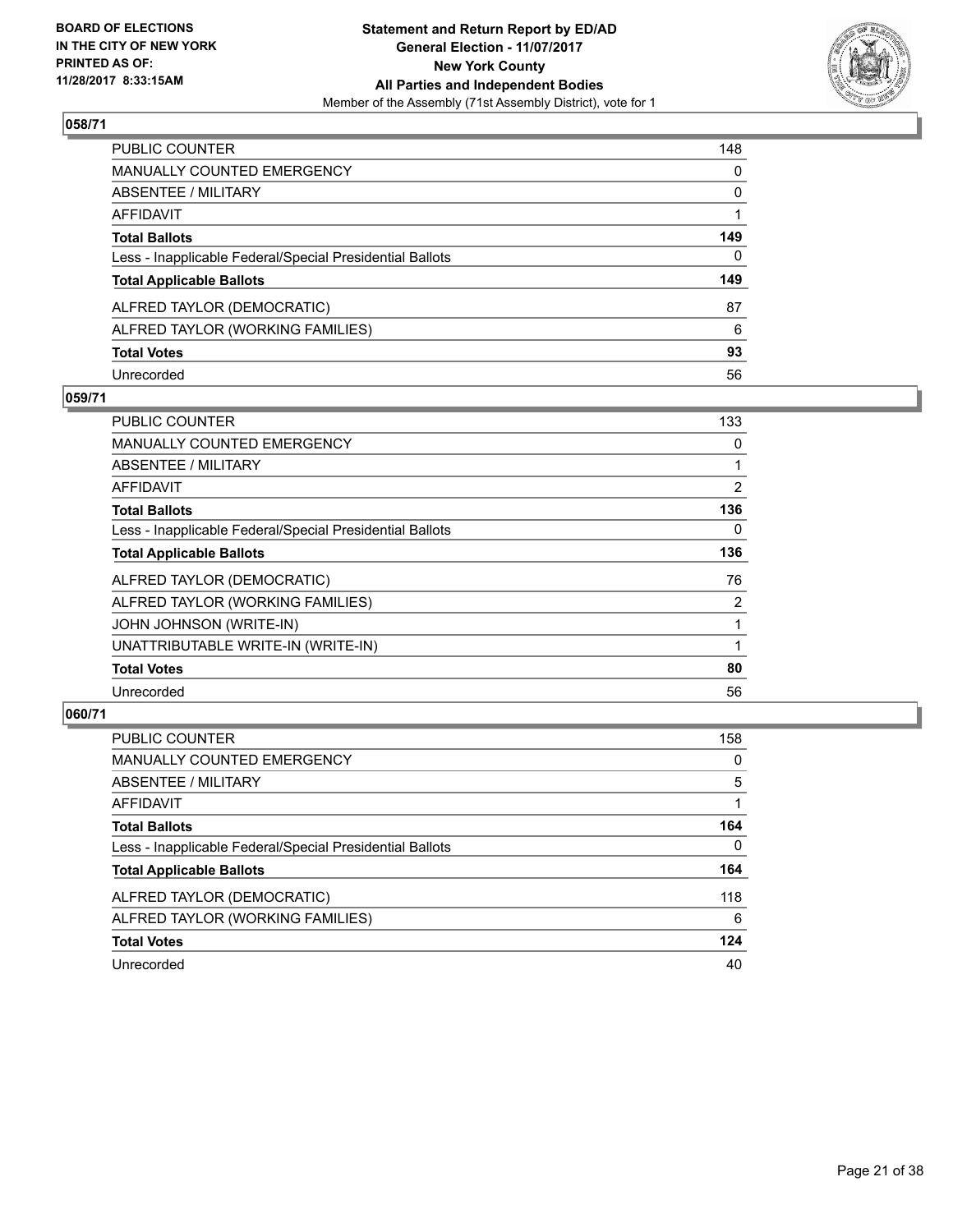

| <b>PUBLIC COUNTER</b>                                    | 130 |
|----------------------------------------------------------|-----|
| MANUALLY COUNTED EMERGENCY                               | 0   |
| ABSENTEE / MILITARY                                      | 3   |
| AFFIDAVIT                                                |     |
| <b>Total Ballots</b>                                     | 134 |
| Less - Inapplicable Federal/Special Presidential Ballots | 0   |
| <b>Total Applicable Ballots</b>                          | 134 |
|                                                          |     |
| ALFRED TAYLOR (DEMOCRATIC)                               | 96  |
| ALFRED TAYLOR (WORKING FAMILIES)                         | 12  |
| DENNY FARRELL (WRITE-IN)                                 |     |
| <b>Total Votes</b>                                       | 109 |

#### **062/71**

| <b>PUBLIC COUNTER</b>                                    | 118 |
|----------------------------------------------------------|-----|
| MANUALLY COUNTED EMERGENCY                               | 0   |
| ABSENTEE / MILITARY                                      |     |
| AFFIDAVIT                                                | 5   |
| <b>Total Ballots</b>                                     | 124 |
| Less - Inapplicable Federal/Special Presidential Ballots | 0   |
| <b>Total Applicable Ballots</b>                          | 124 |
| ALFRED TAYLOR (DEMOCRATIC)                               | 80  |
| ALFRED TAYLOR (WORKING FAMILIES)                         | 10  |
| <b>Total Votes</b>                                       | 90  |
| Unrecorded                                               | 34  |

| <b>PUBLIC COUNTER</b>                                    | 162 |
|----------------------------------------------------------|-----|
| <b>MANUALLY COUNTED EMERGENCY</b>                        | 0   |
| ABSENTEE / MILITARY                                      | 6   |
| AFFIDAVIT                                                | 4   |
| <b>Total Ballots</b>                                     | 172 |
| Less - Inapplicable Federal/Special Presidential Ballots | 0   |
| <b>Total Applicable Ballots</b>                          | 172 |
| ALFRED TAYLOR (DEMOCRATIC)                               | 117 |
| ALFRED TAYLOR (WORKING FAMILIES)                         | 12  |
| DEBORAH CARDONA (WRITE-IN)                               |     |
| <b>JOSUA GOLDBERG (WRITE-IN)</b>                         |     |
| UNATTRIBUTABLE WRITE-IN (WRITE-IN)                       |     |
| <b>Total Votes</b>                                       | 132 |
| Unrecorded                                               | 40  |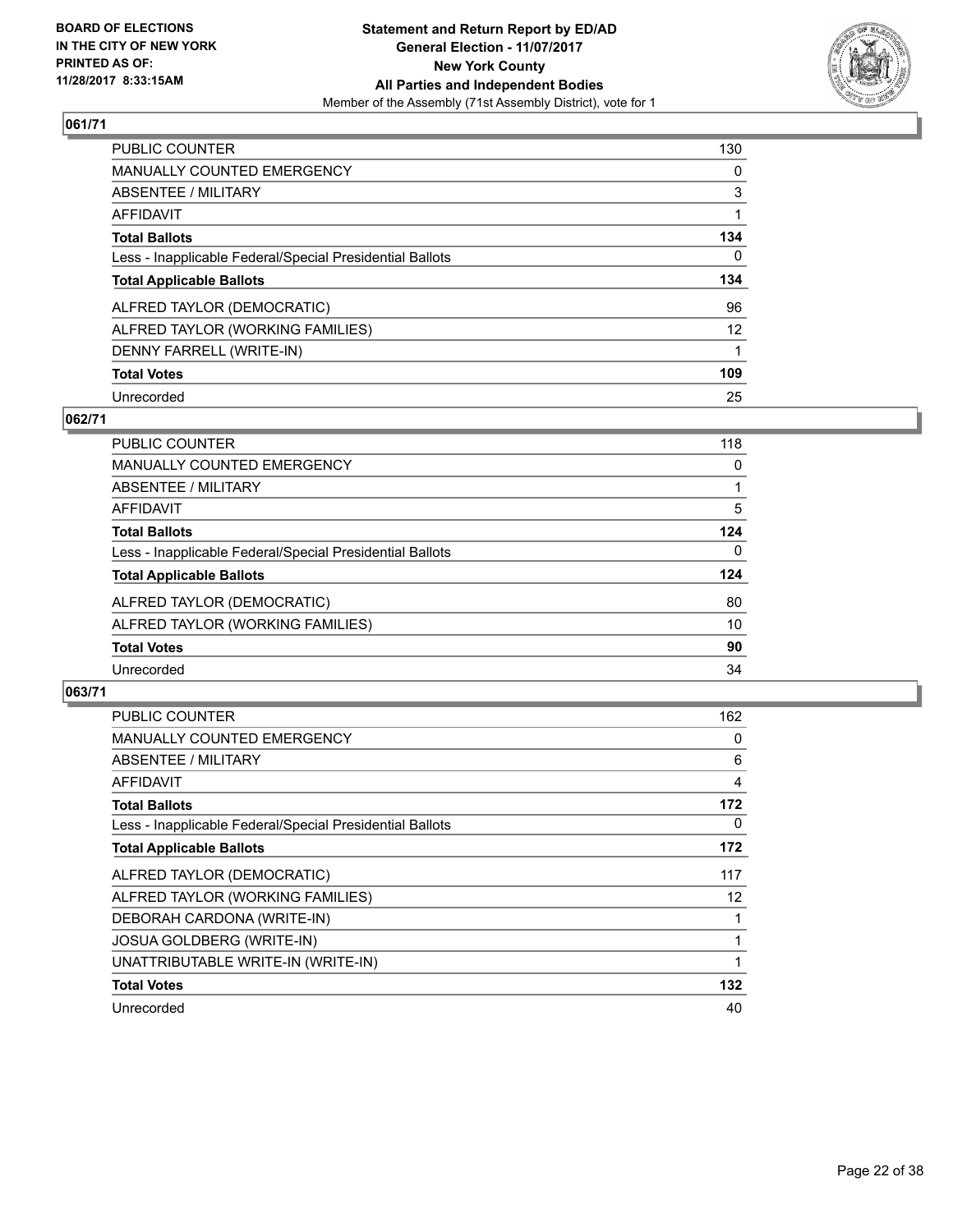

| PUBLIC COUNTER                                           | 138 |
|----------------------------------------------------------|-----|
| <b>MANUALLY COUNTED EMERGENCY</b>                        | 0   |
| ABSENTEE / MILITARY                                      | 4   |
| AFFIDAVIT                                                | 5   |
| <b>Total Ballots</b>                                     | 147 |
| Less - Inapplicable Federal/Special Presidential Ballots | 0   |
| <b>Total Applicable Ballots</b>                          | 147 |
|                                                          |     |
| ALFRED TAYLOR (DEMOCRATIC)                               | 88  |
| ALFRED TAYLOR (WORKING FAMILIES)                         | 5   |
| <b>JOSEPH LALHEIROS (WRITE-IN)</b>                       |     |
| <b>Total Votes</b>                                       | 94  |

#### **065/71**

| <b>PUBLIC COUNTER</b>                                    | 243 |
|----------------------------------------------------------|-----|
| <b>MANUALLY COUNTED EMERGENCY</b>                        | 0   |
| ABSENTEE / MILITARY                                      | 6   |
| <b>AFFIDAVIT</b>                                         | 3   |
| <b>Total Ballots</b>                                     | 252 |
| Less - Inapplicable Federal/Special Presidential Ballots | 0   |
| <b>Total Applicable Ballots</b>                          | 252 |
| ALFRED TAYLOR (DEMOCRATIC)                               | 154 |
| ALFRED TAYLOR (WORKING FAMILIES)                         | 23  |
| ROBERT JACKSON (WRITE-IN)                                |     |
| UNATTRIBUTABLE WRITE-IN (WRITE-IN)                       | 2   |
| <b>Total Votes</b>                                       | 180 |
| Unrecorded                                               | 72  |

| <b>PUBLIC COUNTER</b>                                    | 208 |
|----------------------------------------------------------|-----|
| <b>MANUALLY COUNTED EMERGENCY</b>                        | 0   |
| ABSENTEE / MILITARY                                      | 0   |
| AFFIDAVIT                                                | 2   |
| <b>Total Ballots</b>                                     | 210 |
| Less - Inapplicable Federal/Special Presidential Ballots | 0   |
| <b>Total Applicable Ballots</b>                          | 210 |
| ALFRED TAYLOR (DEMOCRATIC)                               | 129 |
| ALFRED TAYLOR (WORKING FAMILIES)                         | 8   |
| <b>Total Votes</b>                                       | 137 |
| Unrecorded                                               | 73  |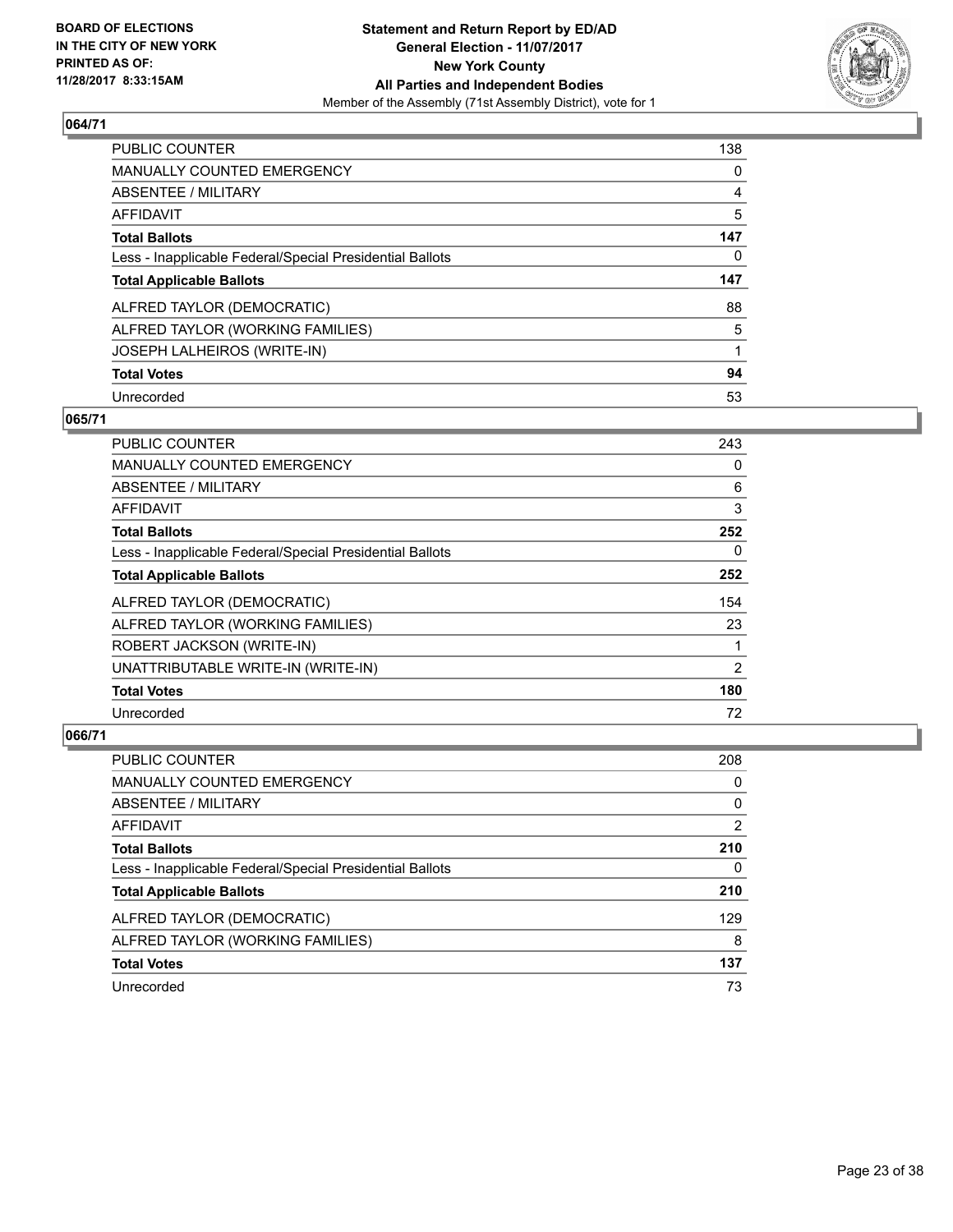

| <b>PUBLIC COUNTER</b>                                    | 183               |
|----------------------------------------------------------|-------------------|
| <b>MANUALLY COUNTED EMERGENCY</b>                        | 0                 |
| ABSENTEE / MILITARY                                      | $\overline{2}$    |
| AFFIDAVIT                                                | 13                |
| <b>Total Ballots</b>                                     | 198               |
| Less - Inapplicable Federal/Special Presidential Ballots | 0                 |
| <b>Total Applicable Ballots</b>                          | 198               |
| ALFRED TAYLOR (DEMOCRATIC)                               | 125               |
| ALFRED TAYLOR (WORKING FAMILIES)                         | $12 \overline{ }$ |
| MICHELLE NOANAN (WRITE-IN)                               |                   |
| <b>Total Votes</b>                                       | 138               |
| Unrecorded                                               | 60                |

#### **068/71**

| PUBLIC COUNTER                                           | 227 |
|----------------------------------------------------------|-----|
| <b>MANUALLY COUNTED EMERGENCY</b>                        | 0   |
| ABSENTEE / MILITARY                                      | 11  |
| AFFIDAVIT                                                | 11  |
| <b>Total Ballots</b>                                     | 249 |
| Less - Inapplicable Federal/Special Presidential Ballots | 0   |
| <b>Total Applicable Ballots</b>                          | 249 |
| ALFRED TAYLOR (DEMOCRATIC)                               | 185 |
| ALFRED TAYLOR (WORKING FAMILIES)                         | 12  |
| <b>Total Votes</b>                                       | 197 |
| Unrecorded                                               | 52  |

| <b>PUBLIC COUNTER</b>                                    | 121 |
|----------------------------------------------------------|-----|
| <b>MANUALLY COUNTED EMERGENCY</b>                        | 0   |
| ABSENTEE / MILITARY                                      | 3   |
| AFFIDAVIT                                                | 4   |
| <b>Total Ballots</b>                                     | 128 |
| Less - Inapplicable Federal/Special Presidential Ballots | 0   |
| <b>Total Applicable Ballots</b>                          | 128 |
| ALFRED TAYLOR (DEMOCRATIC)                               | 84  |
| ALFRED TAYLOR (WORKING FAMILIES)                         | 11  |
| <b>Total Votes</b>                                       | 95  |
| Unrecorded                                               | 33  |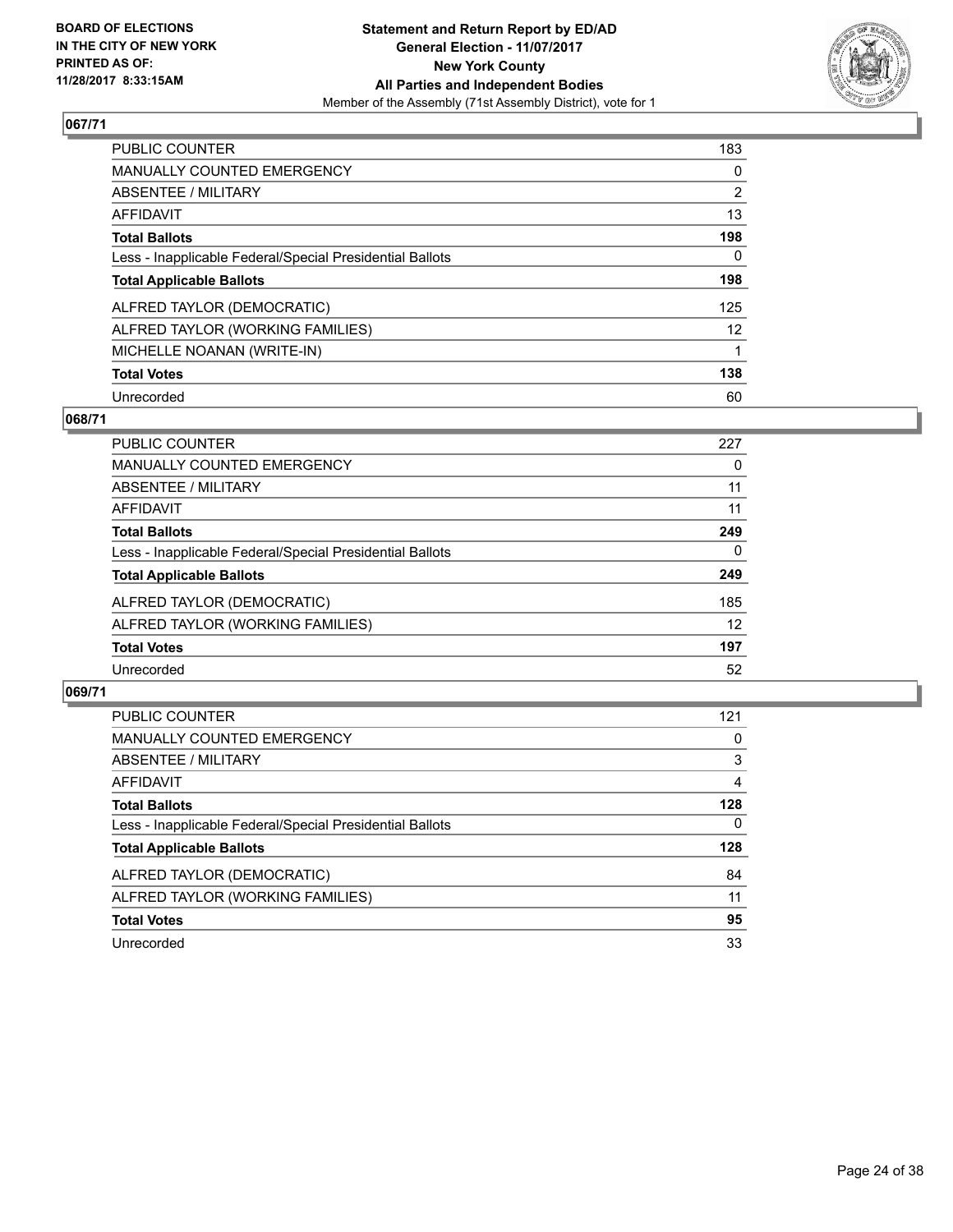

| <b>PUBLIC COUNTER</b>                                    | 234 |
|----------------------------------------------------------|-----|
| <b>MANUALLY COUNTED EMERGENCY</b>                        | 0   |
| ABSENTEE / MILITARY                                      |     |
| AFFIDAVIT                                                | 4   |
| <b>Total Ballots</b>                                     | 239 |
| Less - Inapplicable Federal/Special Presidential Ballots | 0   |
| <b>Total Applicable Ballots</b>                          | 239 |
| ALFRED TAYLOR (DEMOCRATIC)                               | 150 |
| ALFRED TAYLOR (WORKING FAMILIES)                         | 15  |
| MIKE LOPES (WRITE-IN)                                    |     |
| <b>Total Votes</b>                                       | 166 |
| Unrecorded                                               | 73  |

#### **071/71**

| <b>PUBLIC COUNTER</b>                                    | 174 |
|----------------------------------------------------------|-----|
| <b>MANUALLY COUNTED EMERGENCY</b>                        | 0   |
| ABSENTEE / MILITARY                                      | 5   |
| AFFIDAVIT                                                | 2   |
| <b>Total Ballots</b>                                     | 181 |
| Less - Inapplicable Federal/Special Presidential Ballots | 0   |
| <b>Total Applicable Ballots</b>                          | 181 |
| ALFRED TAYLOR (DEMOCRATIC)                               | 137 |
| ALFRED TAYLOR (WORKING FAMILIES)                         | 10  |
| <b>Total Votes</b>                                       | 147 |
| Unrecorded                                               | 34  |

| <b>PUBLIC COUNTER</b>                                    | 132 |
|----------------------------------------------------------|-----|
| MANUALLY COUNTED EMERGENCY                               | 0   |
| ABSENTEE / MILITARY                                      | 0   |
| AFFIDAVIT                                                | 3   |
| <b>Total Ballots</b>                                     | 135 |
| Less - Inapplicable Federal/Special Presidential Ballots | 0   |
| <b>Total Applicable Ballots</b>                          | 135 |
| ALFRED TAYLOR (DEMOCRATIC)                               | 89  |
| ALFRED TAYLOR (WORKING FAMILIES)                         | 9   |
| <b>Total Votes</b>                                       | 98  |
| Unrecorded                                               | 37  |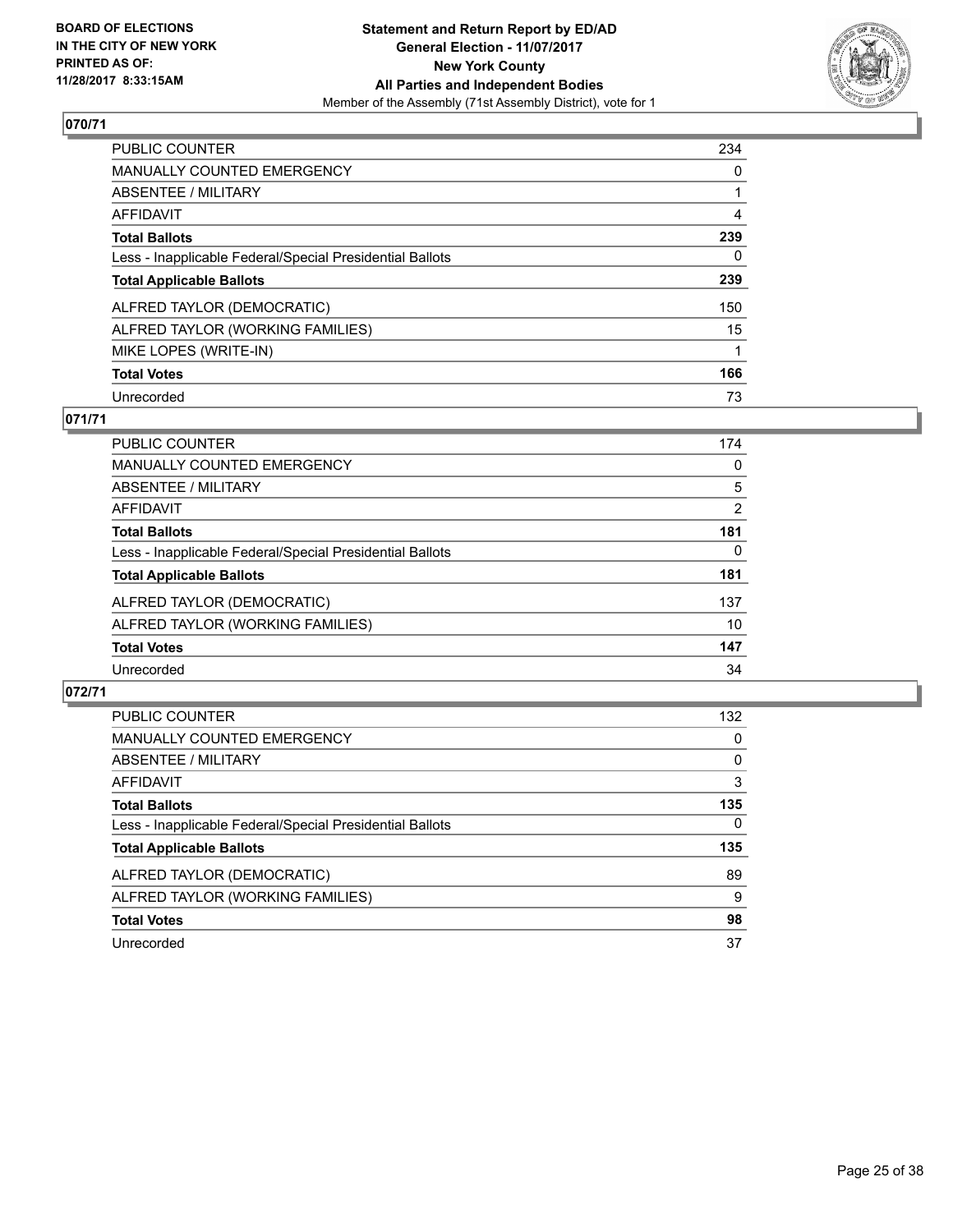

| <b>PUBLIC COUNTER</b>                                    | 249 |
|----------------------------------------------------------|-----|
| <b>MANUALLY COUNTED EMERGENCY</b>                        | 0   |
| <b>ABSENTEE / MILITARY</b>                               | 4   |
| AFFIDAVIT                                                | 2   |
| <b>Total Ballots</b>                                     | 255 |
| Less - Inapplicable Federal/Special Presidential Ballots | 0   |
| <b>Total Applicable Ballots</b>                          | 255 |
| ALFRED TAYLOR (DEMOCRATIC)                               | 162 |
| ALFRED TAYLOR (WORKING FAMILIES)                         | 43  |
| MICAH LASHER (WRITE-IN)                                  |     |
| SENELTOR OBRIEN (WRITE-IN)                               |     |
| SETH GUTHARTZ (WRITE-IN)                                 |     |
| <b>Total Votes</b>                                       | 208 |
| Unrecorded                                               | 47  |

#### **074/71**

| <b>PUBLIC COUNTER</b>                                    | 211 |
|----------------------------------------------------------|-----|
| MANUALLY COUNTED EMERGENCY                               | 0   |
| ABSENTEE / MILITARY                                      | 3   |
| AFFIDAVIT                                                | 5   |
| <b>Total Ballots</b>                                     | 219 |
| Less - Inapplicable Federal/Special Presidential Ballots | 0   |
| <b>Total Applicable Ballots</b>                          | 219 |
| ALFRED TAYLOR (DEMOCRATIC)                               | 139 |
| ALFRED TAYLOR (WORKING FAMILIES)                         | 38  |
| <b>Total Votes</b>                                       | 177 |
| Unrecorded                                               | 42  |

| <b>PUBLIC COUNTER</b>                                    | 195 |
|----------------------------------------------------------|-----|
| MANUALLY COUNTED EMERGENCY                               | 0   |
| ABSENTEE / MILITARY                                      | 6   |
| AFFIDAVIT                                                | 6   |
| <b>Total Ballots</b>                                     | 207 |
| Less - Inapplicable Federal/Special Presidential Ballots | 0   |
| <b>Total Applicable Ballots</b>                          | 207 |
| ALFRED TAYLOR (DEMOCRATIC)                               | 142 |
| ALFRED TAYLOR (WORKING FAMILIES)                         | 17  |
| <b>Total Votes</b>                                       | 159 |
| Unrecorded                                               | 48  |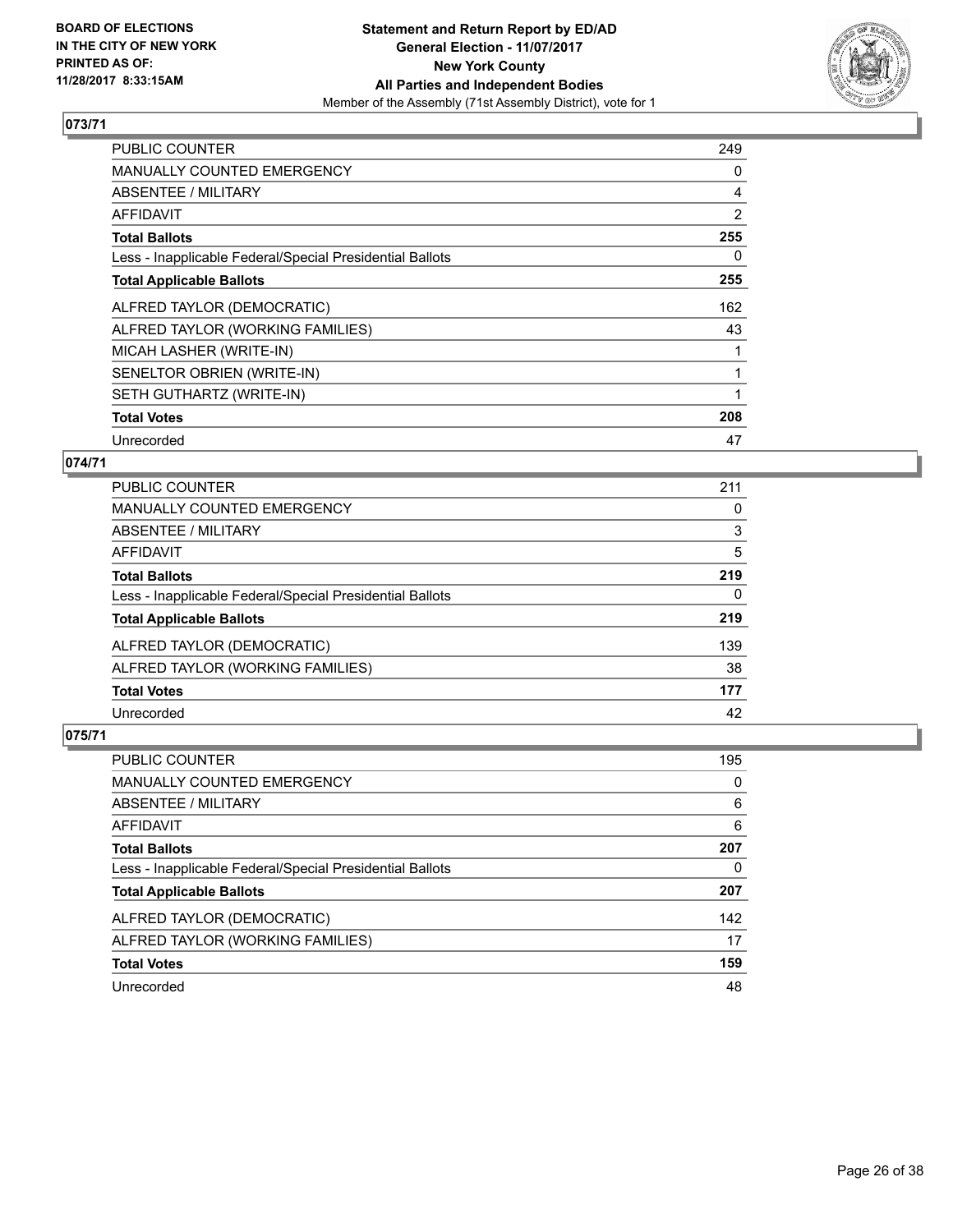

| <b>PUBLIC COUNTER</b>                                    | 314 |
|----------------------------------------------------------|-----|
| <b>MANUALLY COUNTED EMERGENCY</b>                        | 0   |
| ABSENTEE / MILITARY                                      | 6   |
| <b>AFFIDAVIT</b>                                         |     |
| <b>Total Ballots</b>                                     | 321 |
| Less - Inapplicable Federal/Special Presidential Ballots | 0   |
| <b>Total Applicable Ballots</b>                          | 321 |
| ALFRED TAYLOR (DEMOCRATIC)                               | 222 |
| ALFRED TAYLOR (WORKING FAMILIES)                         | 33  |
| ROBERT JACKSON (WRITE-IN)                                |     |
| STEPHEN MAHE (WRITE-IN)                                  |     |
| <b>Total Votes</b>                                       | 257 |
| Unrecorded                                               | 64  |

## **077/71**

| <b>PUBLIC COUNTER</b>                                    | 352 |
|----------------------------------------------------------|-----|
| <b>MANUALLY COUNTED EMERGENCY</b>                        | 0   |
| ABSENTEE / MILITARY                                      | 8   |
| <b>AFFIDAVIT</b>                                         | 4   |
| <b>Total Ballots</b>                                     | 364 |
| Less - Inapplicable Federal/Special Presidential Ballots | 0   |
| <b>Total Applicable Ballots</b>                          | 364 |
| ALFRED TAYLOR (DEMOCRATIC)                               | 261 |
| ALFRED TAYLOR (WORKING FAMILIES)                         | 33  |
| <b>JUAN IGNACIA ROSA (WRITE-IN)</b>                      |     |
| <b>Total Votes</b>                                       | 295 |
| Unrecorded                                               | 69  |

| PUBLIC COUNTER                                           | 387 |
|----------------------------------------------------------|-----|
| MANUALLY COUNTED EMERGENCY                               | 0   |
| ABSENTEE / MILITARY                                      | 10  |
| AFFIDAVIT                                                | 5   |
| <b>Total Ballots</b>                                     | 402 |
| Less - Inapplicable Federal/Special Presidential Ballots | 0   |
| <b>Total Applicable Ballots</b>                          | 402 |
| ALFRED TAYLOR (DEMOCRATIC)                               | 270 |
| ALFRED TAYLOR (WORKING FAMILIES)                         | 51  |
| DYLAN STEIN (WRITE-IN)                                   |     |
| SHELDON SILVER (WRITE-IN)                                | 1   |
| UNATTRIBUTABLE WRITE-IN (WRITE-IN)                       |     |
| <b>Total Votes</b>                                       | 324 |
| Unrecorded                                               | 78  |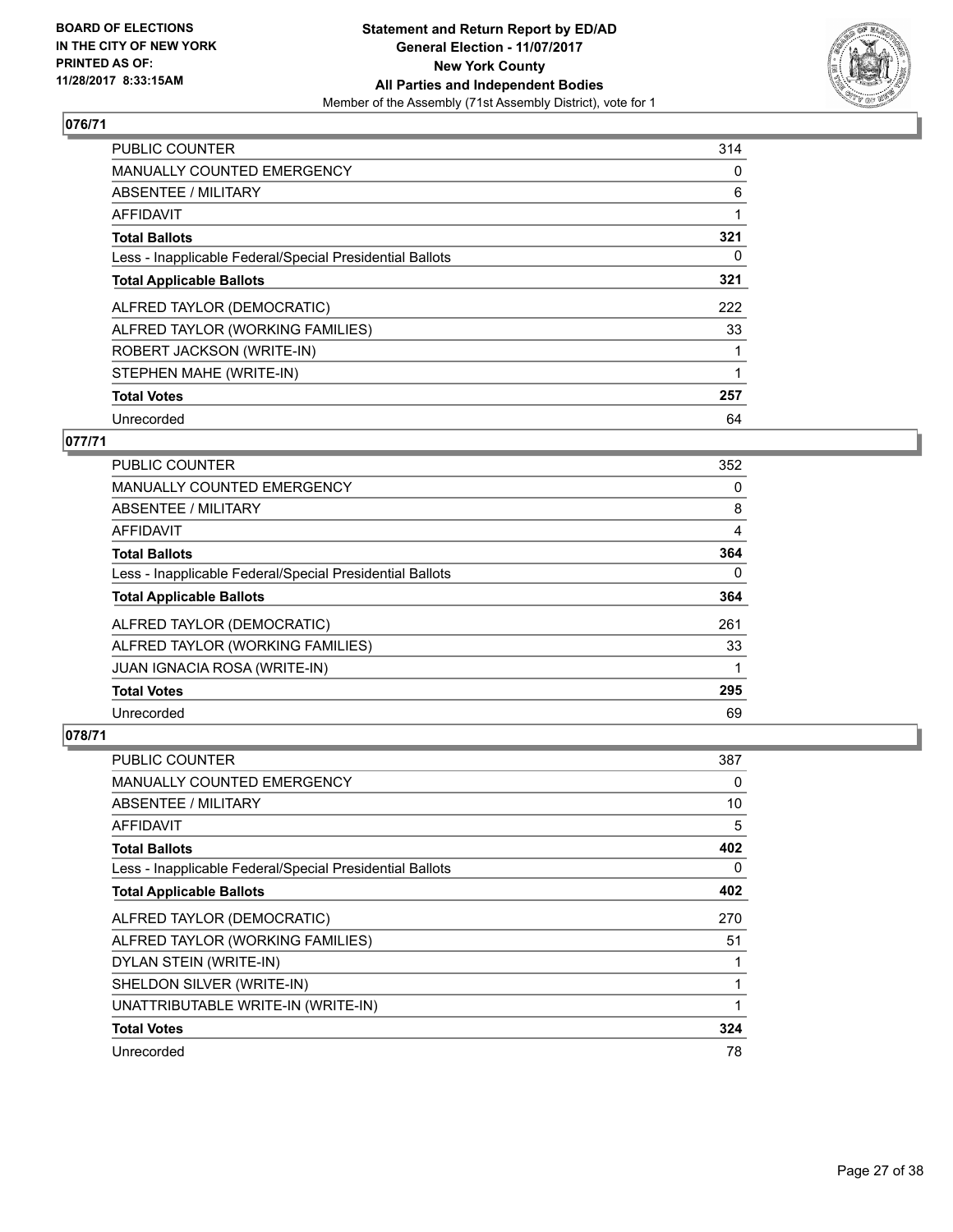

| <b>PUBLIC COUNTER</b>                                    | 391 |
|----------------------------------------------------------|-----|
| <b>MANUALLY COUNTED EMERGENCY</b>                        | 0   |
| ABSENTEE / MILITARY                                      | 6   |
| AFFIDAVIT                                                | 3   |
| <b>Total Ballots</b>                                     | 400 |
| Less - Inapplicable Federal/Special Presidential Ballots | 0   |
| <b>Total Applicable Ballots</b>                          | 400 |
| ALFRED TAYLOR (DEMOCRATIC)                               | 250 |
| ALFRED TAYLOR (WORKING FAMILIES)                         | 69  |
| ROBERT JACKSON (WRITE-IN)                                |     |
| <b>Total Votes</b>                                       | 320 |
| Unrecorded                                               | 80  |

#### **080/71**

| <b>PUBLIC COUNTER</b>                                    | 218 |
|----------------------------------------------------------|-----|
| MANUALLY COUNTED EMERGENCY                               | 0   |
| ABSENTEE / MILITARY                                      | 4   |
| <b>AFFIDAVIT</b>                                         | 2   |
| <b>Total Ballots</b>                                     | 224 |
| Less - Inapplicable Federal/Special Presidential Ballots | 0   |
| <b>Total Applicable Ballots</b>                          | 224 |
| ALFRED TAYLOR (DEMOCRATIC)                               | 147 |
| ALFRED TAYLOR (WORKING FAMILIES)                         | 28  |
| JOHN F. RUDY (WRITE-IN)                                  | 1   |
| JOHN TONIOLO (WRITE-IN)                                  | 1   |
| JUAN DE LA ROSA (WRITE-IN)                               | 1   |
| ROBERT JACKSON (WRITE-IN)                                | 1   |
| UNATTRIBUTABLE WRITE-IN (WRITE-IN)                       |     |
| <b>Total Votes</b>                                       | 180 |
| Unrecorded                                               | 44  |

| PUBLIC COUNTER                                           | 280 |
|----------------------------------------------------------|-----|
| MANUALLY COUNTED EMERGENCY                               | 0   |
| <b>ABSENTEE / MILITARY</b>                               | 6   |
| AFFIDAVIT                                                | 4   |
| <b>Total Ballots</b>                                     | 290 |
| Less - Inapplicable Federal/Special Presidential Ballots | 0   |
| <b>Total Applicable Ballots</b>                          | 290 |
| ALFRED TAYLOR (DEMOCRATIC)                               | 193 |
| ALFRED TAYLOR (WORKING FAMILIES)                         | 34  |
| <b>JOSUE PEREZ (WRITE-IN)</b>                            |     |
| PIXEL GOLDBERG (WRITE-IN)                                |     |
| ROBERT JACKSON (WRITE-IN)                                |     |
| UNATTRIBUTABLE WRITE-IN (WRITE-IN)                       |     |
| <b>Total Votes</b>                                       | 231 |
| Unrecorded                                               | 59  |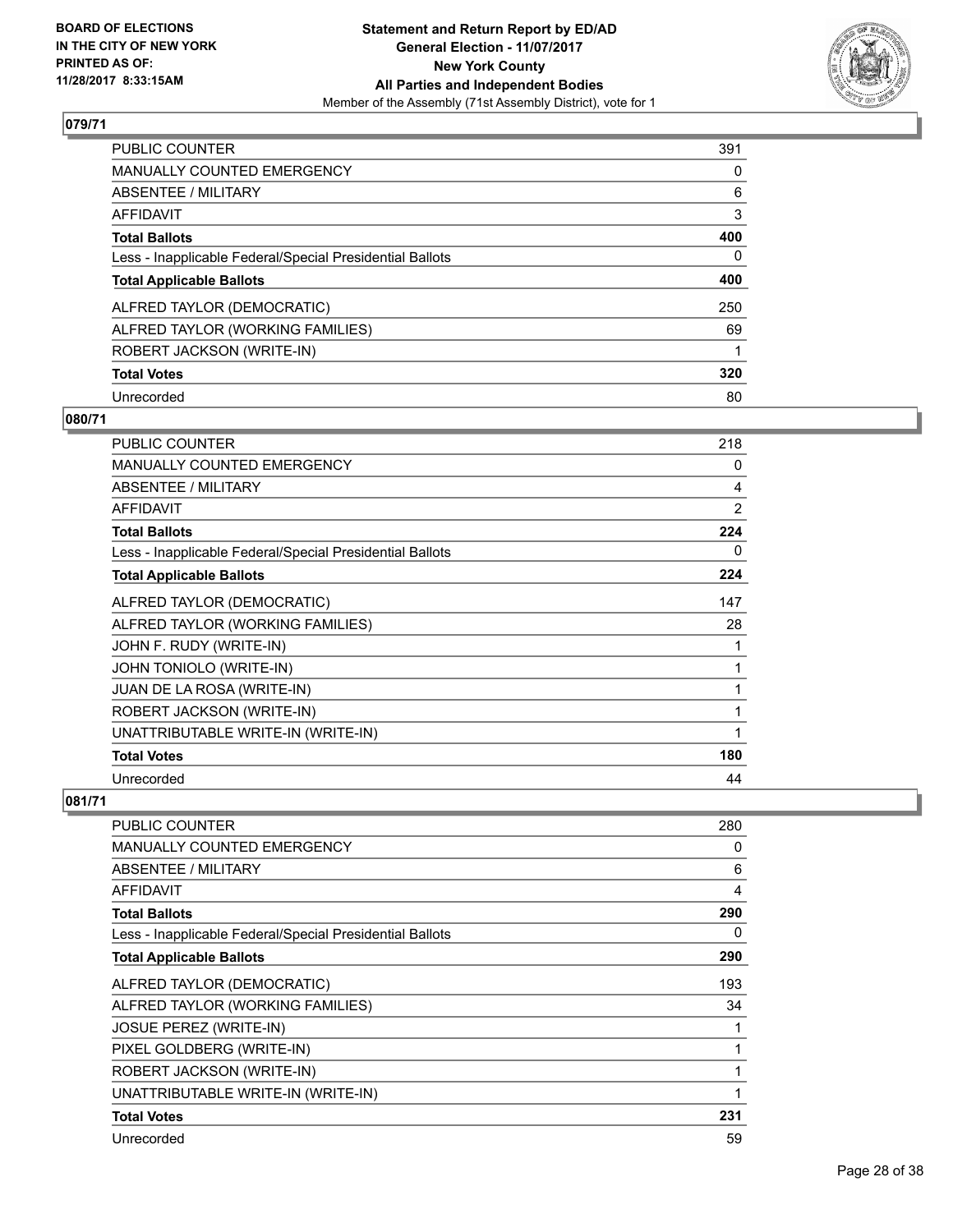

| <b>PUBLIC COUNTER</b>                                    | 297 |
|----------------------------------------------------------|-----|
| <b>MANUALLY COUNTED EMERGENCY</b>                        | 0   |
| ABSENTEE / MILITARY                                      | 4   |
| AFFIDAVIT                                                | 4   |
| <b>Total Ballots</b>                                     | 305 |
| Less - Inapplicable Federal/Special Presidential Ballots | 0   |
| <b>Total Applicable Ballots</b>                          | 305 |
| ALFRED TAYLOR (DEMOCRATIC)                               | 198 |
| ALFRED TAYLOR (WORKING FAMILIES)                         | 35  |
| LEO ROSENSTOCK (WRITE-IN)                                |     |
| MOSHE D. BEROW (WRITE-IN)                                |     |
| UNATTRIBUTABLE WRITE-IN (WRITE-IN)                       |     |
| <b>Total Votes</b>                                       | 236 |
| Unrecorded                                               | 69  |

| PUBLIC COUNTER                                           | 378 |
|----------------------------------------------------------|-----|
| <b>MANUALLY COUNTED EMERGENCY</b>                        | 0   |
| ABSENTEE / MILITARY                                      | 10  |
| <b>AFFIDAVIT</b>                                         | 3   |
| <b>Total Ballots</b>                                     | 391 |
| Less - Inapplicable Federal/Special Presidential Ballots | 0   |
| <b>Total Applicable Ballots</b>                          | 391 |
| ALFRED TAYLOR (DEMOCRATIC)                               | 255 |
| ALFRED TAYLOR (WORKING FAMILIES)                         | 53  |
| HARVEY WALETZKO (WRITE-IN)                               | 1   |
| <b>JUAN ROSA (WRITE-IN)</b>                              | 1   |
| MICHAEL LOGSDON (WRITE-IN)                               | 1   |
| MICHELLE OBAMA (WRITE-IN)                                | 1   |
| NOBLES CRAWFORD (WRITE-IN)                               | 1   |
| ROBERT JACKSON (WRITE-IN)                                | 1   |
| UNATTRIBUTABLE WRITE-IN (WRITE-IN)                       | 1   |
| <b>Total Votes</b>                                       | 315 |
| Unrecorded                                               | 76  |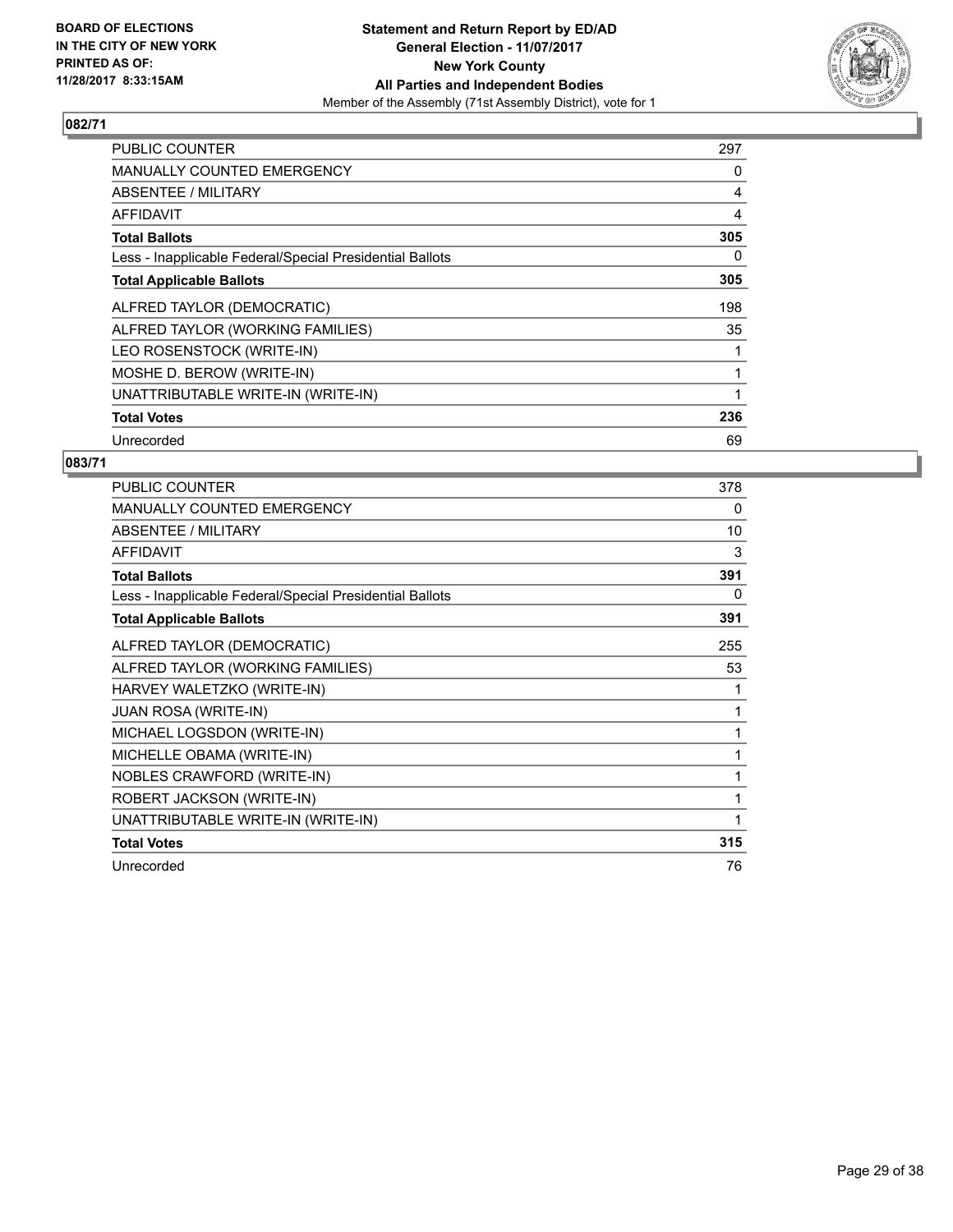

| <b>PUBLIC COUNTER</b>                                    | 216 |
|----------------------------------------------------------|-----|
| <b>MANUALLY COUNTED EMERGENCY</b>                        | 0   |
| ABSENTEE / MILITARY                                      | 4   |
| AFFIDAVIT                                                |     |
| <b>Total Ballots</b>                                     | 221 |
| Less - Inapplicable Federal/Special Presidential Ballots | 0   |
| <b>Total Applicable Ballots</b>                          | 221 |
| ALFRED TAYLOR (DEMOCRATIC)                               | 153 |
| ALFRED TAYLOR (WORKING FAMILIES)                         | 26  |
| MAX KAFKA (WRITE-IN)                                     |     |
| UNATTRIBUTABLE WRITE-IN (WRITE-IN)                       |     |
| <b>Total Votes</b>                                       | 181 |
| Unrecorded                                               | 40  |

#### **085/71**

| <b>PUBLIC COUNTER</b>                                    | 422 |
|----------------------------------------------------------|-----|
| <b>MANUALLY COUNTED EMERGENCY</b>                        | 0   |
| ABSENTEE / MILITARY                                      | 5   |
| AFFIDAVIT                                                | 9   |
| <b>Total Ballots</b>                                     | 436 |
| Less - Inapplicable Federal/Special Presidential Ballots | 0   |
| <b>Total Applicable Ballots</b>                          | 436 |
| ALFRED TAYLOR (DEMOCRATIC)                               | 279 |
| ALFRED TAYLOR (WORKING FAMILIES)                         | 63  |
| ADAM LELYRELD (WRITE-IN)                                 |     |
| CYNDI LAUPER (WRITE-IN)                                  | 1   |
| <b>Total Votes</b>                                       | 344 |
| Unrecorded                                               | 92  |

| <b>PUBLIC COUNTER</b>                                    | 34 |
|----------------------------------------------------------|----|
| MANUALLY COUNTED EMERGENCY                               | 0  |
| ABSENTEE / MILITARY                                      |    |
| AFFIDAVIT                                                | 0  |
| <b>Total Ballots</b>                                     | 35 |
| Less - Inapplicable Federal/Special Presidential Ballots | 0  |
| <b>Total Applicable Ballots</b>                          | 35 |
| ALFRED TAYLOR (DEMOCRATIC)                               | 21 |
| ALFRED TAYLOR (WORKING FAMILIES)                         | 3  |
| UNATTRIBUTABLE WRITE-IN (WRITE-IN)                       |    |
| <b>Total Votes</b>                                       | 25 |
| Unrecorded                                               | 10 |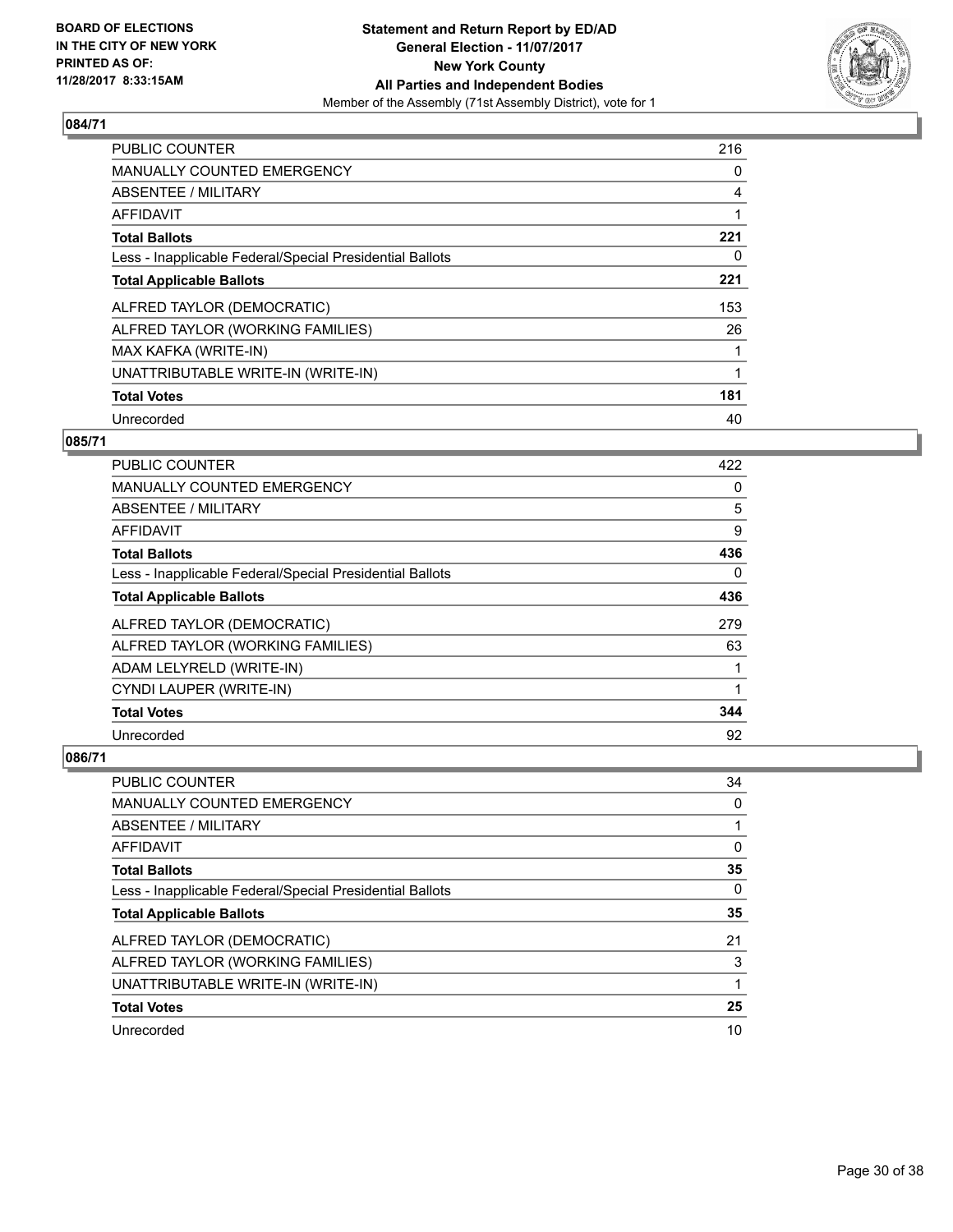

| PUBLIC COUNTER                                           | 218 |
|----------------------------------------------------------|-----|
| MANUALLY COUNTED EMERGENCY                               | 0   |
| <b>ABSENTEE / MILITARY</b>                               | 8   |
| AFFIDAVIT                                                | 2   |
| Total Ballots                                            | 228 |
| Less - Inapplicable Federal/Special Presidential Ballots | 0   |
| <b>Total Applicable Ballots</b>                          | 228 |
| ALFRED TAYLOR (DEMOCRATIC)                               | 186 |
| ALFRED TAYLOR (WORKING FAMILIES)                         | 2   |
| <b>Total Votes</b>                                       | 188 |
| Unrecorded                                               | 40  |

#### **088/71**

| <b>PUBLIC COUNTER</b>                                    | 135      |
|----------------------------------------------------------|----------|
| <b>MANUALLY COUNTED EMERGENCY</b>                        | 0        |
| ABSENTEE / MILITARY                                      | 4        |
| AFFIDAVIT                                                | $\Omega$ |
| <b>Total Ballots</b>                                     | 139      |
| Less - Inapplicable Federal/Special Presidential Ballots | 0        |
| <b>Total Applicable Ballots</b>                          | 139      |
| ALFRED TAYLOR (DEMOCRATIC)                               | 113      |
| ALFRED TAYLOR (WORKING FAMILIES)                         | 3        |
| <b>Total Votes</b>                                       | 116      |
| Unrecorded                                               | 23       |

| <b>PUBLIC COUNTER</b>                                    | 219 |
|----------------------------------------------------------|-----|
| MANUALLY COUNTED EMERGENCY                               | 0   |
| ABSENTEE / MILITARY                                      | 10  |
| AFFIDAVIT                                                | 2   |
| <b>Total Ballots</b>                                     | 231 |
| Less - Inapplicable Federal/Special Presidential Ballots | 0   |
| <b>Total Applicable Ballots</b>                          | 231 |
| ALFRED TAYLOR (DEMOCRATIC)                               | 189 |
| ALFRED TAYLOR (WORKING FAMILIES)                         | 7   |
| <b>Total Votes</b>                                       | 196 |
| Unrecorded                                               | 35  |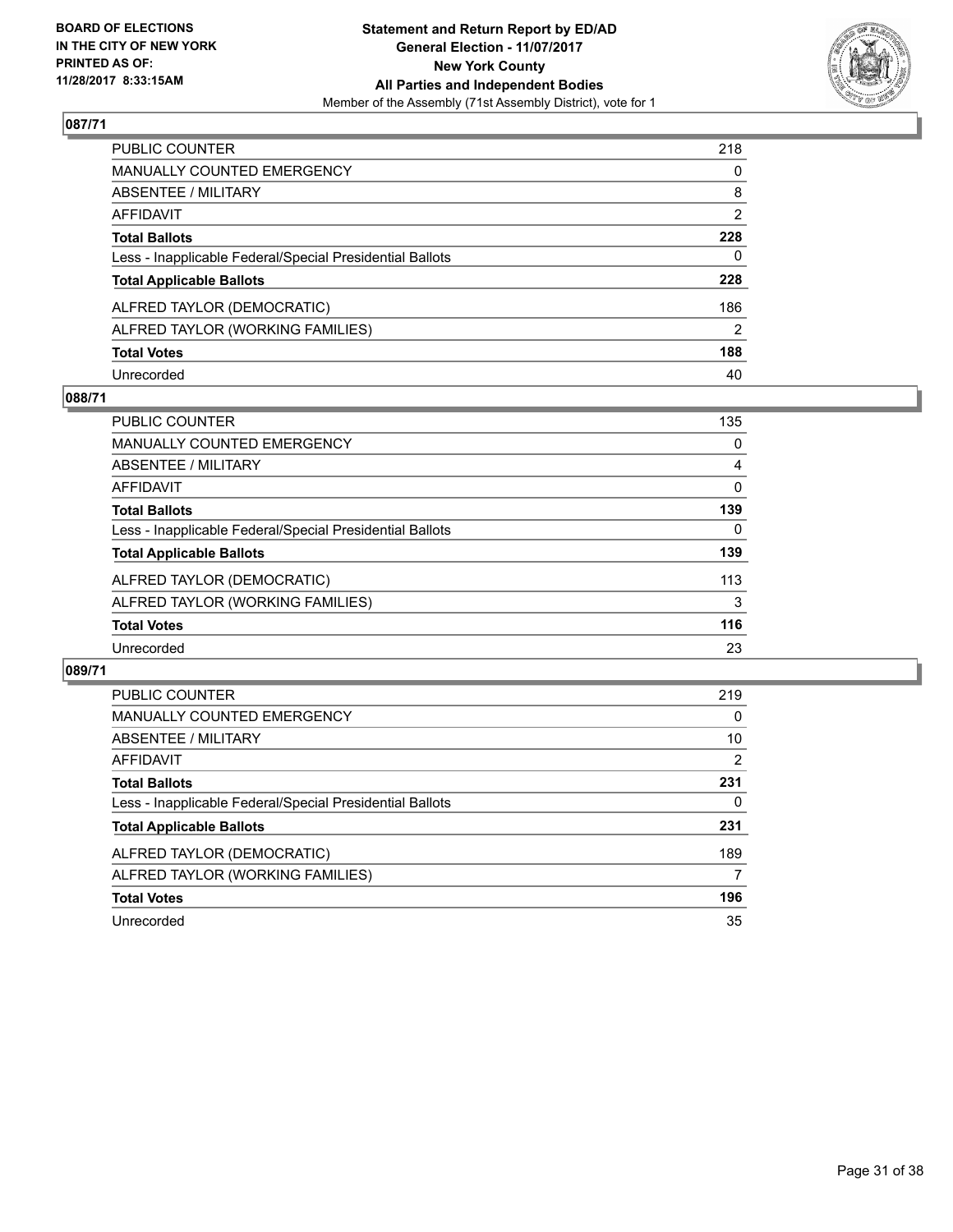

| PUBLIC COUNTER                                           | 222          |
|----------------------------------------------------------|--------------|
| <b>MANUALLY COUNTED EMERGENCY</b>                        | $\mathbf{0}$ |
| <b>ABSENTEE / MILITARY</b>                               | 11           |
| AFFIDAVIT                                                | $\mathbf{0}$ |
| <b>Total Ballots</b>                                     | 233          |
| Less - Inapplicable Federal/Special Presidential Ballots | 0            |
| <b>Total Applicable Ballots</b>                          | 233          |
| ALFRED TAYLOR (DEMOCRATIC)                               | 181          |
| ALFRED TAYLOR (WORKING FAMILIES)                         | 8            |
| <b>Total Votes</b>                                       | 189          |
| Unrecorded                                               | 44           |

#### **091/71**

| <b>PUBLIC COUNTER</b>                                    | 126 |
|----------------------------------------------------------|-----|
| <b>MANUALLY COUNTED EMERGENCY</b>                        | 0   |
| ABSENTEE / MILITARY                                      |     |
| AFFIDAVIT                                                |     |
| <b>Total Ballots</b>                                     | 128 |
| Less - Inapplicable Federal/Special Presidential Ballots | 0   |
| <b>Total Applicable Ballots</b>                          | 128 |
| ALFRED TAYLOR (DEMOCRATIC)                               | 98  |
| ALFRED TAYLOR (WORKING FAMILIES)                         | 3   |
| <b>Total Votes</b>                                       | 101 |
| Unrecorded                                               | 27  |

| <b>PUBLIC COUNTER</b>                                    | 217 |
|----------------------------------------------------------|-----|
| MANUALLY COUNTED EMERGENCY                               | 0   |
| ABSENTEE / MILITARY                                      | 7   |
| <b>AFFIDAVIT</b>                                         | 5   |
| <b>Total Ballots</b>                                     | 229 |
| Less - Inapplicable Federal/Special Presidential Ballots | 0   |
| <b>Total Applicable Ballots</b>                          | 229 |
| ALFRED TAYLOR (DEMOCRATIC)                               | 179 |
| ALFRED TAYLOR (WORKING FAMILIES)                         | 22  |
| HERMAN FERRELL (WRITE-IN)                                | 1   |
| MELISSA JANE KRONFELD (WRITE-IN)                         | 1   |
| ROBERTA BALDINI (WRITE-IN)                               | 1   |
| TED LENOX (WRITE-IN)                                     | 1   |
| UNATTRIBUTABLE WRITE-IN (WRITE-IN)                       | 1   |
| <b>Total Votes</b>                                       | 206 |
| Unrecorded                                               | 23  |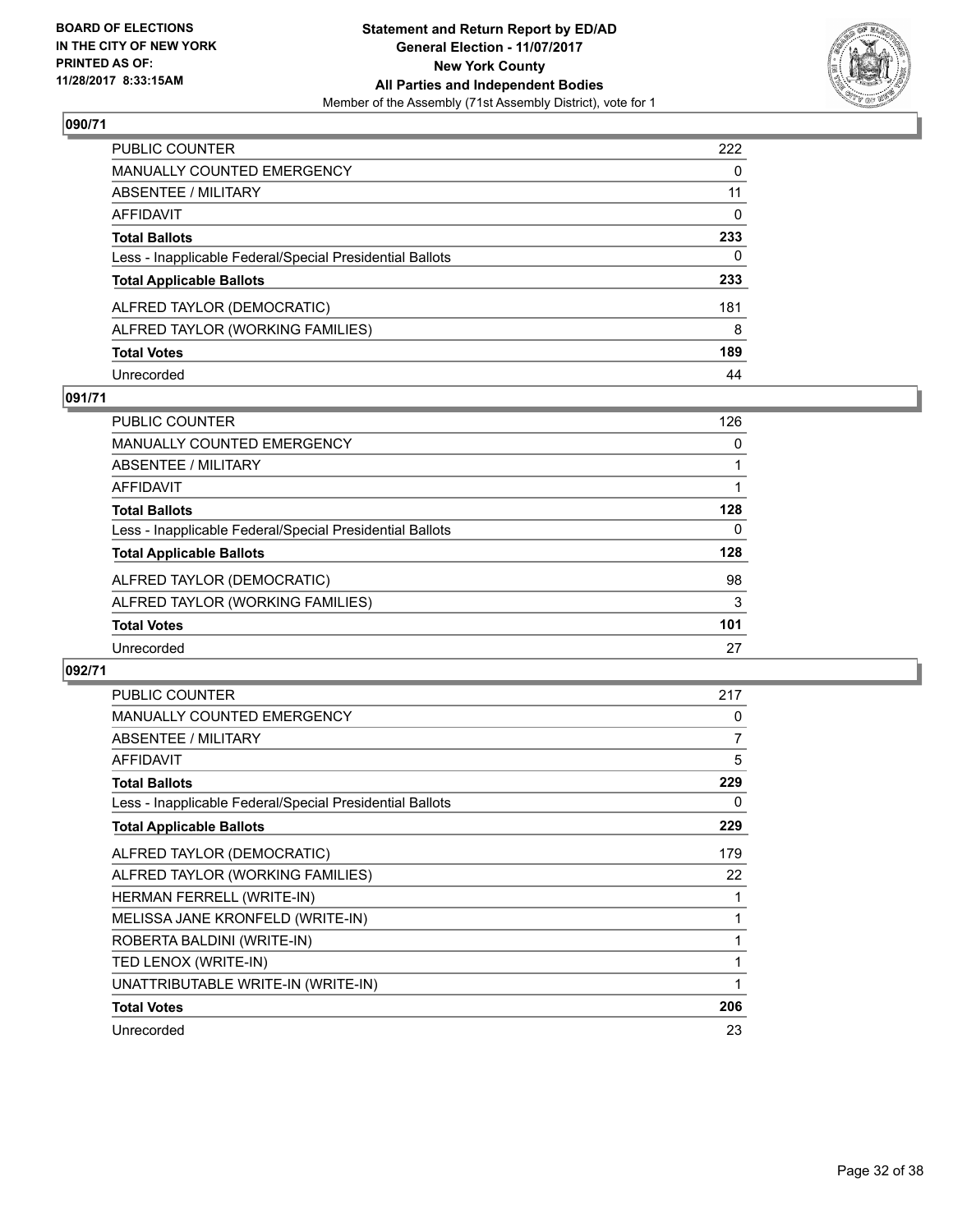

| <b>PUBLIC COUNTER</b>                                    | 134            |
|----------------------------------------------------------|----------------|
| <b>MANUALLY COUNTED EMERGENCY</b>                        | 0              |
| ABSENTEE / MILITARY                                      | 6              |
| <b>AFFIDAVIT</b>                                         | $\overline{2}$ |
| <b>Total Ballots</b>                                     | 142            |
| Less - Inapplicable Federal/Special Presidential Ballots | 0              |
| <b>Total Applicable Ballots</b>                          | 142            |
| ALFRED TAYLOR (DEMOCRATIC)                               | 103            |
| ALFRED TAYLOR (WORKING FAMILIES)                         | 14             |
| BERNIE SANDERS (WRITE-IN)                                |                |
| <b>Total Votes</b>                                       | 118            |
| Unrecorded                                               | 24             |

#### **094/71**

| <b>Total Votes</b>                                       | 0        |
|----------------------------------------------------------|----------|
| ALFRED TAYLOR (WORKING FAMILIES)                         | 0        |
| ALFRED TAYLOR (DEMOCRATIC)                               | $\Omega$ |
| <b>Total Applicable Ballots</b>                          | 0        |
| Less - Inapplicable Federal/Special Presidential Ballots | 0        |
| <b>Total Ballots</b>                                     | 0        |
| AFFIDAVIT                                                | 0        |
| ABSENTEE / MILITARY                                      | $\Omega$ |
| <b>MANUALLY COUNTED EMERGENCY</b>                        | 0        |
| <b>PUBLIC COUNTER</b>                                    | 0        |

#### **095/71 COMBINED into: 101/71**

#### **096/71 COMBINED into: 093/71**

| <b>PUBLIC COUNTER</b>                                    | 246 |
|----------------------------------------------------------|-----|
| <b>MANUALLY COUNTED EMERGENCY</b>                        | 0   |
| ABSENTEE / MILITARY                                      |     |
| <b>AFFIDAVIT</b>                                         | 5   |
| <b>Total Ballots</b>                                     | 252 |
| Less - Inapplicable Federal/Special Presidential Ballots | 0   |
| <b>Total Applicable Ballots</b>                          | 252 |
| ALFRED TAYLOR (DEMOCRATIC)                               | 160 |
| ALFRED TAYLOR (WORKING FAMILIES)                         | 28  |
| UNATTRIBUTABLE WRITE-IN (WRITE-IN)                       |     |
| <b>Total Votes</b>                                       | 189 |
| Unrecorded                                               | 63  |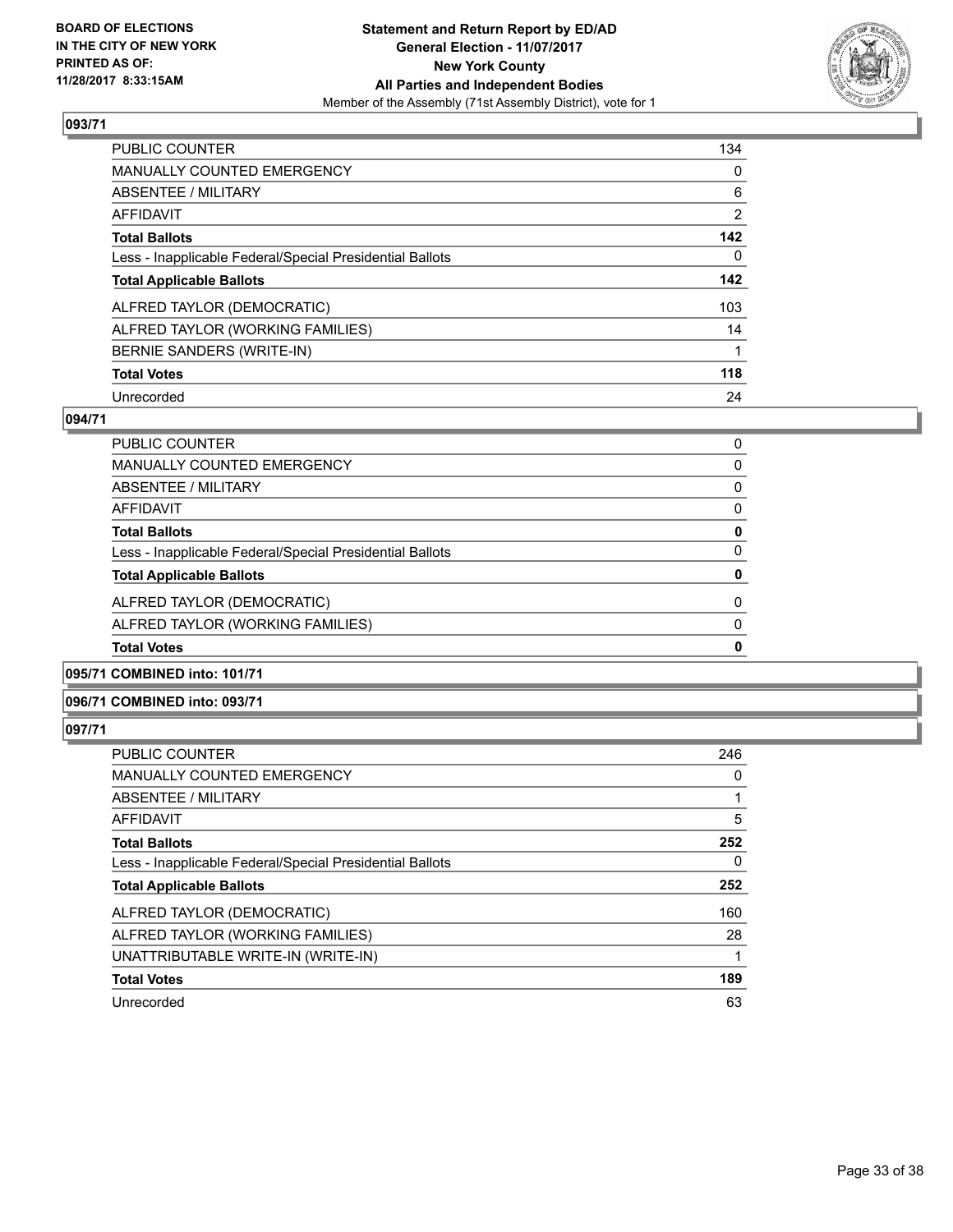

| <b>PUBLIC COUNTER</b>                                    | 214 |
|----------------------------------------------------------|-----|
| <b>MANUALLY COUNTED EMERGENCY</b>                        | 0   |
| ABSENTEE / MILITARY                                      | 3   |
| AFFIDAVIT                                                | 5   |
| <b>Total Ballots</b>                                     | 222 |
| Less - Inapplicable Federal/Special Presidential Ballots | 0   |
| <b>Total Applicable Ballots</b>                          | 222 |
| ALFRED TAYLOR (DEMOCRATIC)                               | 145 |
| ALFRED TAYLOR (WORKING FAMILIES)                         | 27  |
| UNATTRIBUTABLE WRITE-IN (WRITE-IN)                       | 2   |
| <b>Total Votes</b>                                       | 174 |
| Unrecorded                                               | 48  |

#### **099/71**

| <b>PUBLIC COUNTER</b>                                    | 163      |
|----------------------------------------------------------|----------|
| <b>MANUALLY COUNTED EMERGENCY</b>                        | 0        |
| ABSENTEE / MILITARY                                      | 0        |
| <b>AFFIDAVIT</b>                                         | 9        |
| <b>Total Ballots</b>                                     | 172      |
| Less - Inapplicable Federal/Special Presidential Ballots | $\Omega$ |
| <b>Total Applicable Ballots</b>                          | 172      |
| ALFRED TAYLOR (DEMOCRATIC)                               | 120      |
| ALFRED TAYLOR (WORKING FAMILIES)                         | 15       |
| UNATTRIBUTABLE WRITE-IN (WRITE-IN)                       |          |
| <b>Total Votes</b>                                       | 136      |
| Unrecorded                                               | 36       |

| <b>PUBLIC COUNTER</b>                                    | 139 |
|----------------------------------------------------------|-----|
| MANUALLY COUNTED EMERGENCY                               | 0   |
| ABSENTEE / MILITARY                                      | 5   |
| AFFIDAVIT                                                |     |
| <b>Total Ballots</b>                                     | 145 |
| Less - Inapplicable Federal/Special Presidential Ballots | 0   |
| <b>Total Applicable Ballots</b>                          | 145 |
| ALFRED TAYLOR (DEMOCRATIC)                               | 92  |
| ALFRED TAYLOR (WORKING FAMILIES)                         | 10  |
| <b>Total Votes</b>                                       | 102 |
| Unrecorded                                               | 43  |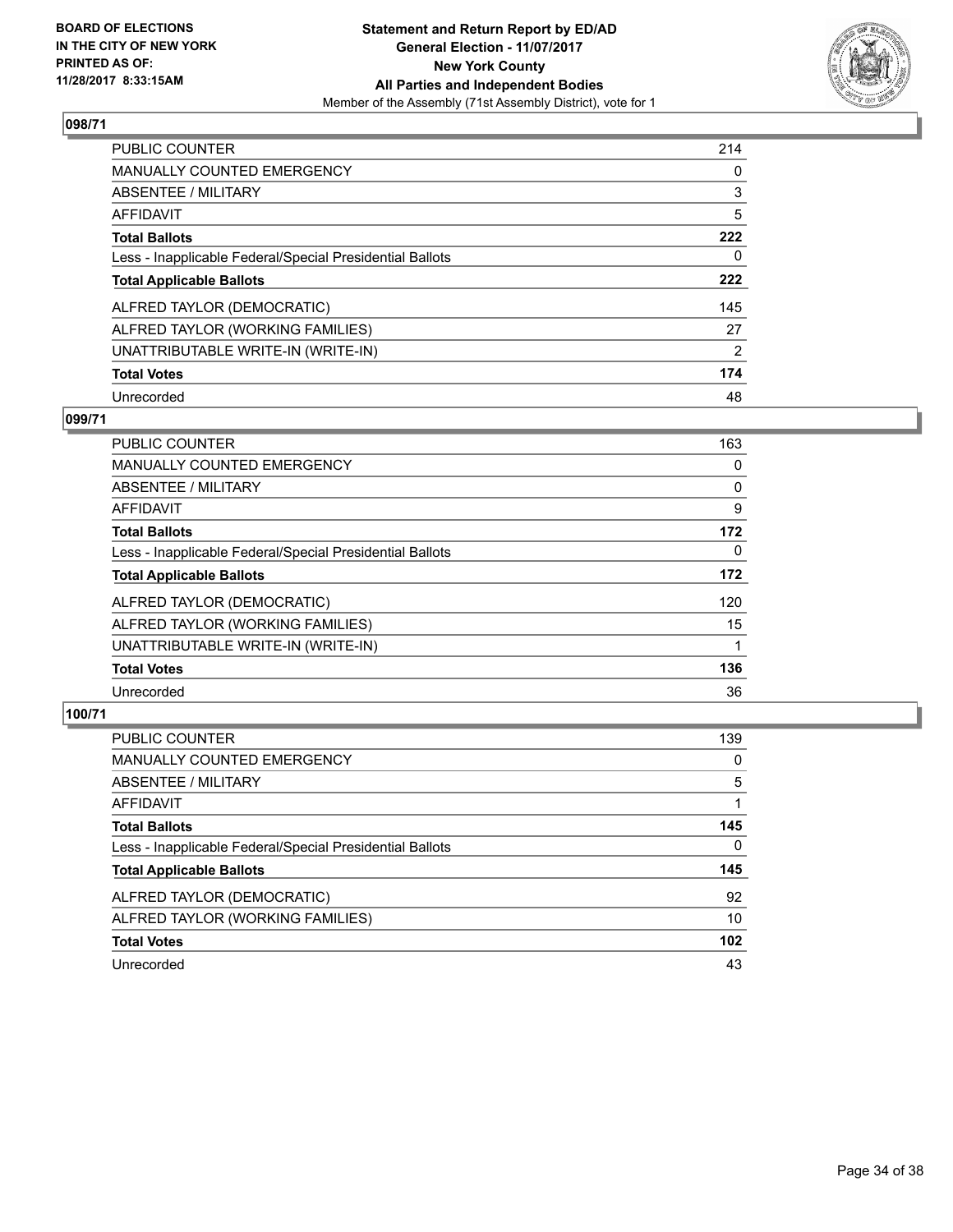

| PUBLIC COUNTER                                           | 113 |
|----------------------------------------------------------|-----|
| <b>MANUALLY COUNTED EMERGENCY</b>                        | 0   |
| ABSENTEE / MILITARY                                      | 0   |
| AFFIDAVIT                                                | 2   |
| <b>Total Ballots</b>                                     | 115 |
| Less - Inapplicable Federal/Special Presidential Ballots | 0   |
| <b>Total Applicable Ballots</b>                          | 115 |
| ALFRED TAYLOR (DEMOCRATIC)                               | 89  |
| ALFRED TAYLOR (WORKING FAMILIES)                         | 5   |
| DONALD TRUMP (WRITE-IN)                                  |     |
| <b>Total Votes</b>                                       |     |
|                                                          | 95  |

#### **102/71**

| <b>PUBLIC COUNTER</b>                                    | 136      |
|----------------------------------------------------------|----------|
| <b>MANUALLY COUNTED EMERGENCY</b>                        | 0        |
| ABSENTEE / MILITARY                                      | 6        |
| <b>AFFIDAVIT</b>                                         |          |
| <b>Total Ballots</b>                                     | 143      |
| Less - Inapplicable Federal/Special Presidential Ballots | $\Omega$ |
| <b>Total Applicable Ballots</b>                          | 143      |
| ALFRED TAYLOR (DEMOCRATIC)                               | 116      |
| ALFRED TAYLOR (WORKING FAMILIES)                         | 8        |
| PREET BHARARA (WRITE-IN)                                 |          |
| <b>Total Votes</b>                                       | 125      |
| Unrecorded                                               | 18       |

| <b>PUBLIC COUNTER</b>                                    | 126 |
|----------------------------------------------------------|-----|
| <b>MANUALLY COUNTED EMERGENCY</b>                        | 0   |
| ABSENTEE / MILITARY                                      | 4   |
| AFFIDAVIT                                                | 5   |
| <b>Total Ballots</b>                                     | 135 |
| Less - Inapplicable Federal/Special Presidential Ballots | 0   |
| <b>Total Applicable Ballots</b>                          | 135 |
| ALFRED TAYLOR (DEMOCRATIC)                               | 95  |
| ALFRED TAYLOR (WORKING FAMILIES)                         | 8   |
| <b>Total Votes</b>                                       | 103 |
| Unrecorded                                               | 32  |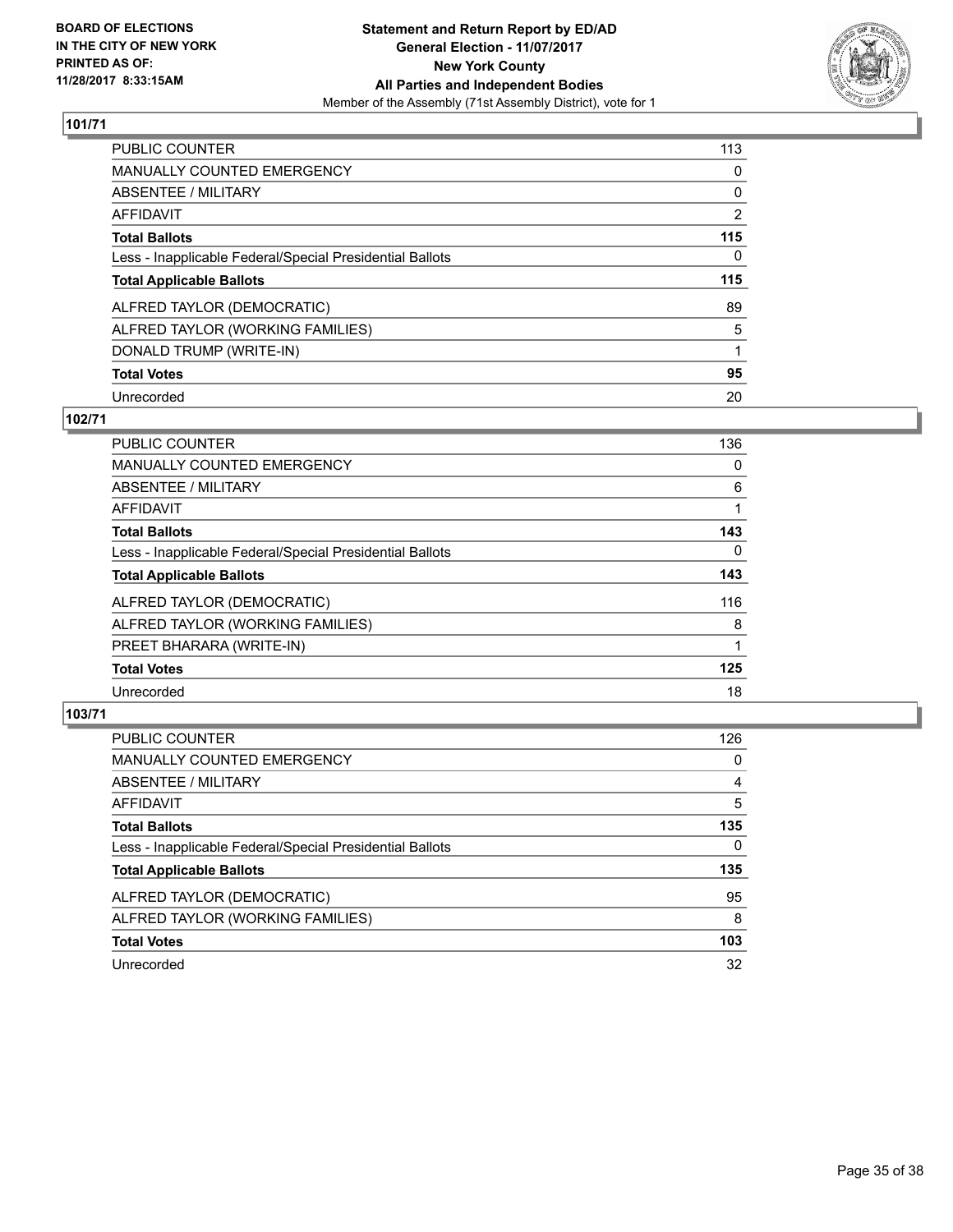

| <b>PUBLIC COUNTER</b>                                    | 122 |
|----------------------------------------------------------|-----|
| <b>MANUALLY COUNTED EMERGENCY</b>                        | 0   |
| ABSENTEE / MILITARY                                      |     |
| <b>AFFIDAVIT</b>                                         |     |
| <b>Total Ballots</b>                                     | 124 |
| Less - Inapplicable Federal/Special Presidential Ballots | 0   |
| <b>Total Applicable Ballots</b>                          | 124 |
| ALFRED TAYLOR (DEMOCRATIC)                               | 101 |
| ALFRED TAYLOR (WORKING FAMILIES)                         | 2   |
| ANTHONY WHITE (WRITE-IN)                                 |     |
| <b>Total Votes</b>                                       | 104 |
| Unrecorded                                               | 20  |

#### **105/71**

| <b>PUBLIC COUNTER</b>                                    | 129      |
|----------------------------------------------------------|----------|
| <b>MANUALLY COUNTED EMERGENCY</b>                        | 0        |
| ABSENTEE / MILITARY                                      | 4        |
| AFFIDAVIT                                                | 6        |
| <b>Total Ballots</b>                                     | 139      |
| Less - Inapplicable Federal/Special Presidential Ballots | $\Omega$ |
| <b>Total Applicable Ballots</b>                          | 139      |
| ALFRED TAYLOR (DEMOCRATIC)                               | 109      |
| ALFRED TAYLOR (WORKING FAMILIES)                         | 9        |
| HAROLD JOHNSON (WRITE-IN)                                |          |
| <b>Total Votes</b>                                       | 119      |
| Unrecorded                                               | 20       |

| <b>PUBLIC COUNTER</b>                                    | 86 |
|----------------------------------------------------------|----|
| <b>MANUALLY COUNTED EMERGENCY</b>                        | 0  |
| ABSENTEE / MILITARY                                      | 2  |
| <b>AFFIDAVIT</b>                                         | 3  |
| <b>Total Ballots</b>                                     | 91 |
| Less - Inapplicable Federal/Special Presidential Ballots | 0  |
| <b>Total Applicable Ballots</b>                          | 91 |
| ALFRED TAYLOR (DEMOCRATIC)                               | 69 |
| ALFRED TAYLOR (WORKING FAMILIES)                         | 7  |
| STANLEY FRITZ (WRITE-IN)                                 |    |
| <b>Total Votes</b>                                       | 77 |
| Unrecorded                                               | 14 |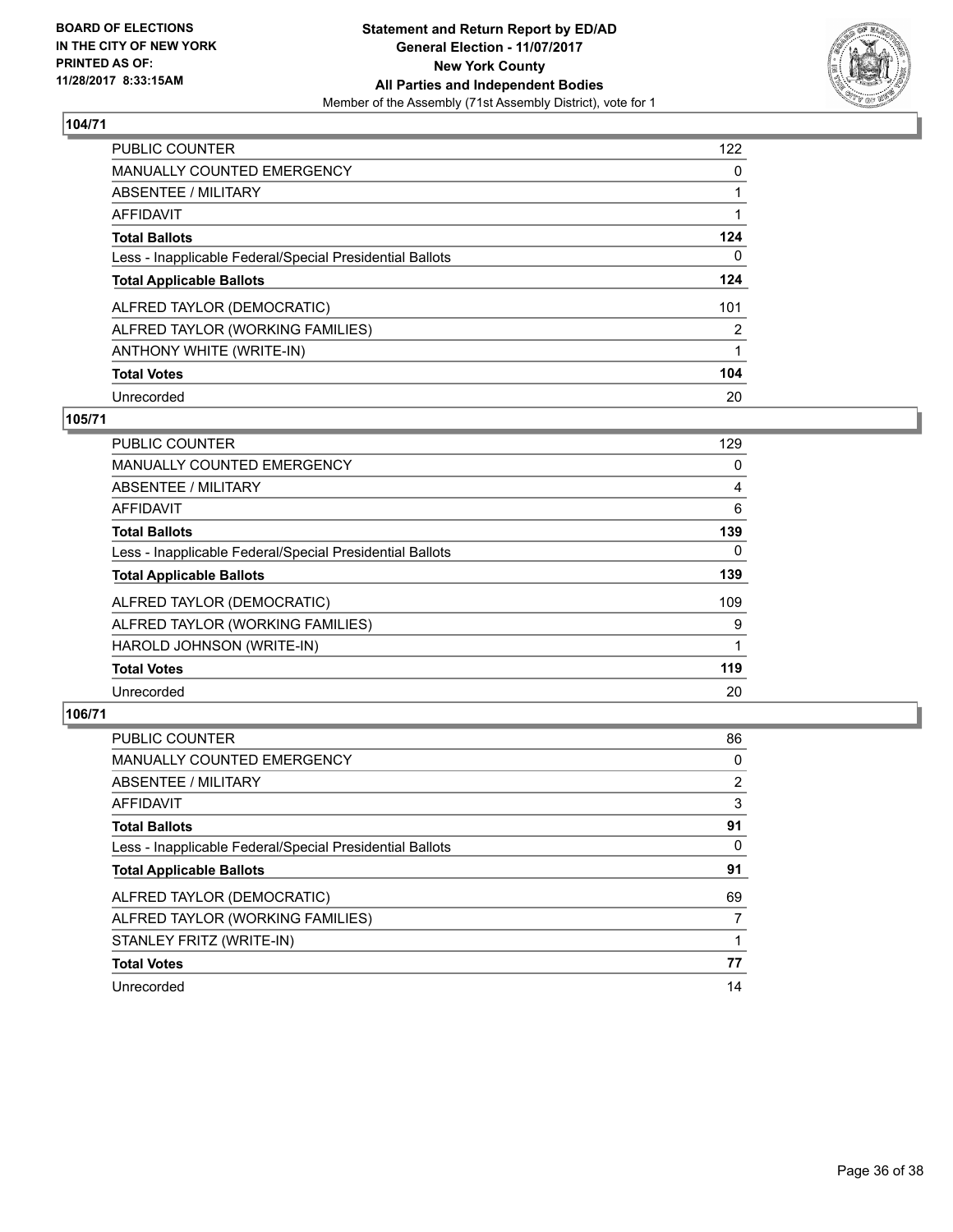

| PUBLIC COUNTER                                           | 215          |
|----------------------------------------------------------|--------------|
| <b>MANUALLY COUNTED EMERGENCY</b>                        | $\mathbf{0}$ |
| <b>ABSENTEE / MILITARY</b>                               | 7            |
| AFFIDAVIT                                                | 4            |
| <b>Total Ballots</b>                                     | 226          |
| Less - Inapplicable Federal/Special Presidential Ballots | 0            |
| <b>Total Applicable Ballots</b>                          | 226          |
| ALFRED TAYLOR (DEMOCRATIC)                               | 180          |
| ALFRED TAYLOR (WORKING FAMILIES)                         | 18           |
| <b>Total Votes</b>                                       | 198          |
| Unrecorded                                               | 28           |

#### **108/71**

| <b>PUBLIC COUNTER</b>                                    | 95       |
|----------------------------------------------------------|----------|
| MANUALLY COUNTED EMERGENCY                               | 0        |
| ABSENTEE / MILITARY                                      |          |
| <b>AFFIDAVIT</b>                                         | 4        |
| <b>Total Ballots</b>                                     | 100      |
| Less - Inapplicable Federal/Special Presidential Ballots | $\Omega$ |
| <b>Total Applicable Ballots</b>                          | 100      |
| ALFRED TAYLOR (DEMOCRATIC)                               | 70       |
| ALFRED TAYLOR (WORKING FAMILIES)                         |          |
| KAREN JUDGE (WRITE-IN)                                   |          |
| <b>Total Votes</b>                                       | 72       |
| Unrecorded                                               | 28       |

| <b>PUBLIC COUNTER</b>                                    | 140 |
|----------------------------------------------------------|-----|
| MANUALLY COUNTED EMERGENCY                               | 0   |
| ABSENTEE / MILITARY                                      | 3   |
| AFFIDAVIT                                                | 5   |
| <b>Total Ballots</b>                                     | 148 |
| Less - Inapplicable Federal/Special Presidential Ballots | 0   |
| <b>Total Applicable Ballots</b>                          | 148 |
| ALFRED TAYLOR (DEMOCRATIC)                               | 119 |
| ALFRED TAYLOR (WORKING FAMILIES)                         | 9   |
| <b>Total Votes</b>                                       | 128 |
| Unrecorded                                               | 20  |